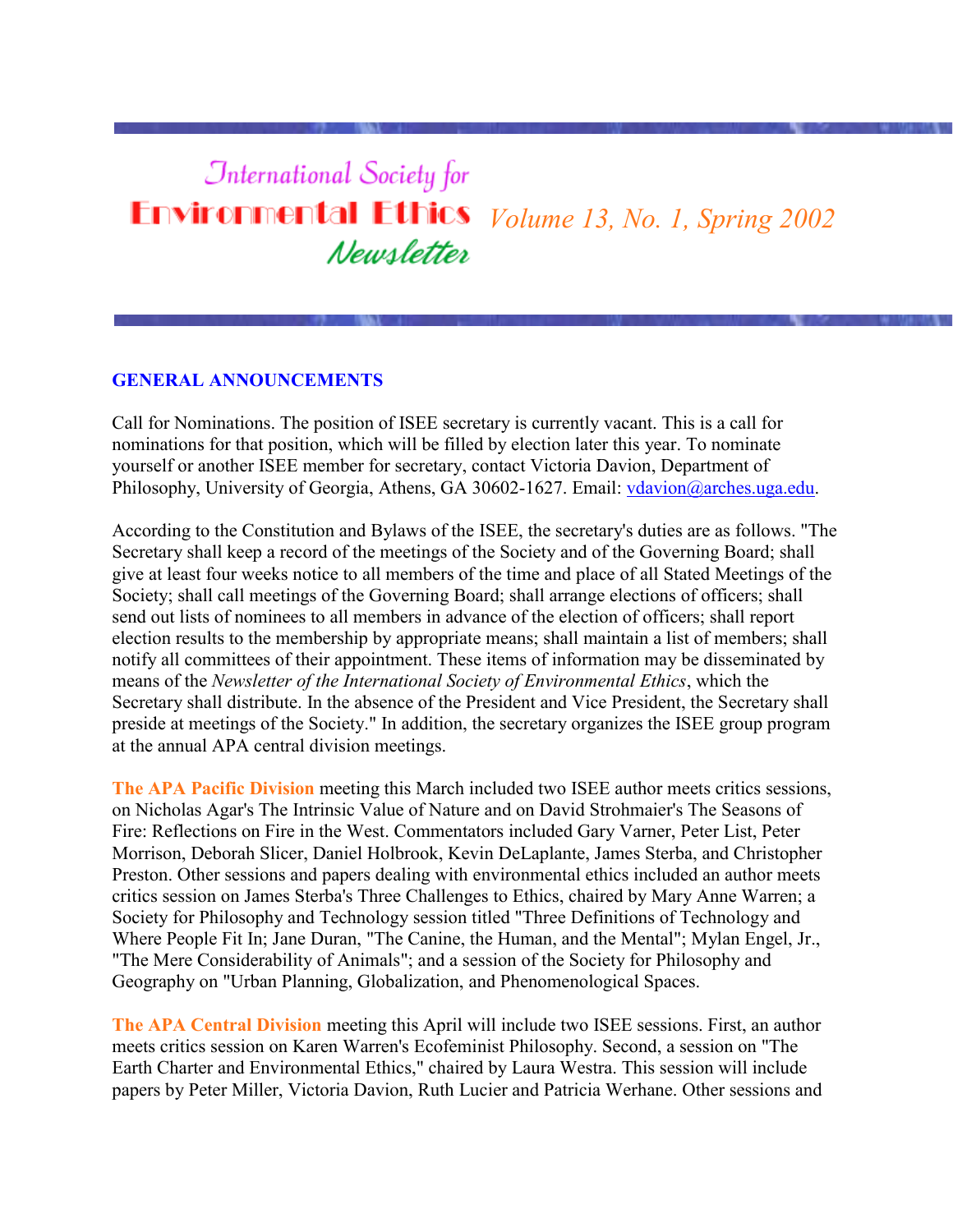papers dealing with environmental ethics will include Alastair Norcross, "Torturing Puppies and Eating Meat: It's All in Good Taste"; Bart Gruzalski, "Invertebrates, Sentience, and the Ethical Implications"; Eddy Souffrant, "International Corporate Responsibility in a Globalizing World"; Brian Luke, "The Gendered Basis of Animal Exploitation"; F. Scott McElreath, "Carnivorism is a System"; and Linette Lowe, "Vegetarianism and Anti-Hate-Speech Activism."

**Laura Westra** will do research this Summer at the Faculty of Law in Firenze and Bologna, Italy. She has also been asked to teach a series of seminars in Global Environmental Ethics and International Environmental Law for the Universita` di Firenze, Institute of Anthropology, for the month of June.

**James Sheppard** has successfully defended a dissertation, "Metropolitan Environmental Ethics: Toward Flourishing Human and Ecological Communities," in the Department of Philosophy at SUNY Binghamton, 2002. The thesis was directed by Andrew Light (Applied Philosophy, NYU) and the committee included Dale Jamieson (Environmental Studies and Philosophy, Carleton), Bill Lawson (Philosophy, Michigan State), and Max Pensky (Philosophy, Binghamton). The dissertation is the first comprehensive argument for an environmental ethic extended to cover cities and urban areas. Sheppard begins a new tenure track position as Assistant Professor of Philosophy at the University of Missouri at Kansas City in July 2002.

**Jeremy Bendik-Keymer** has just taken a position as assistant professor of philosophy at Colorado College in Colorado Springs, CO. His position will include teaching a lot of environmental ethics. Bendik-Keymer is completing a dissertation at the University of Chicago titled "Conscience and Humanity."

#### **OPPORTUNITIES**

**The Global Climate Change and Society Program** is seeking a research assistant for the summer of 2002. GCCS is an NSF-funded, 8 week summer program (June 17-August 9) for undergraduates that examines global climate change from scientific, political, and philosophical perspectives. The program is run through the Center for Science and Technology Policy Research, University of Colorado, and the National Center for Atmospheric Research (NCAR). More information on the program is available at: http://sciencepolicy.colorado.edu/gccs. They seek a research assistant (preferably a graduate student) interested in program themes, and available for close to full time for a 9 week period beginning June 10 (plus a small amount of time across the spring). Salary: 4k for the 9 weeks. Please contact Robert Frodeman (frodeman $@colorado.edu; (303)$  440-6776) for further information.

**The University of North Texas** search for an associate or full professor in environmental justice and African-American philosophy or religion has been reopened. The search committee will continue to accept applications until the position is filled. Inquiries to Gene Hargrove are welcome at 940-565-2266 or [hargrove@unt.edu.](mailto:hargrove@unt.edu)

**The Environmental Studies Department of Antioch** New England Graduate School is pleased to announce that they are creating a new masters program in Environmental Advocacy and Organizing that offers political education and social action training for people interested in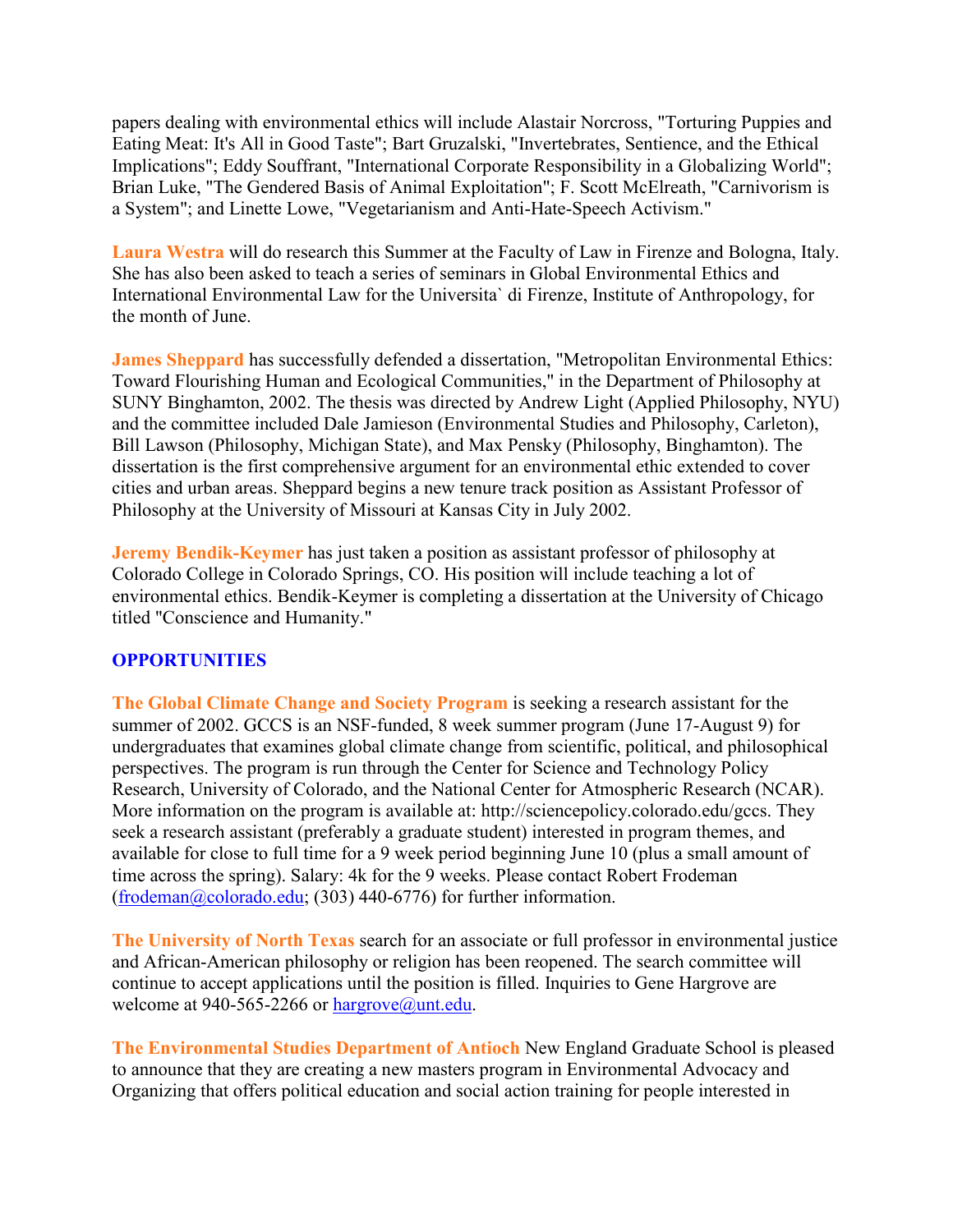working in the advocacy field. For more information see:

http://www.antiochne.edu/prospects/esm/advocacy/default.html.Or contact Steve Chase, Director of the Environmental Advocacy and Organizing Program, Department of Environmental Studies, Antioch New England Graduate School, 40 Avon Street, Keene, NH 03431. Phone: 603-357- 3122 x298.Fax:603-357-0718. Email: [Steven\\_Chase@antiochne.edu.](mailto:Steven_Chase@antiochne.edu)

**Schumacher College:** An International Centre for Ecological Studies, is accepting applications for its 2001/2002 course programme. Offerings include "Where Earth and Soul Touch: A Journey in Ecopsychology," with John Seed, Ruth Rosenhek, and Mary-Jayne Rust, and many other interesting courses. To learn more, visit their website at <www.gn.apc.org/schumachercollege>.

#### **CONFERENCES AND CALLS FOR PAPERS**

*Environmental Themes in the Islamic World.* The New Directions in the Earth Sciences and the Humanities Conference invites one or two panels on the general theme of Islam and the Natural World. The conference takes place September 27-29, 2002 in Golden, Colorado. Abstracts should address issues that lie at the intersection of nature and humanity. Possible topics include: Islamic environmental ethics as they are reported in religious texts; modern(re)interpretation or application of Islamic environmental guidelines; Islamic environmental principles that are being practiced or taught at the household, community or country (eg., school curricula etc.) levels. Other possibilities include Islamic perspectives on: (a) global environmental issues, (b) food and environmental security, (c) non-renewable resources such as oil, (d)renewable resources such as water; (d) biological diversity; (e) intergenerational equity; and on environment and health; and on sustainable development. Participants are also welcome to suggest their own topics. Please submit, by April 1, 2002, a 500 word abstract on the topic of your choice (individual paper or panel suggestion), to: New Directions Conference SPACE Colorado School of Mines Golden, CO 80401 For further information contact Robert Frodeman [Robert.Frodeman@colorado.edu](mailto:Robert.Frodeman@colorado.edu)

**International Forum for Genetic Engineering Workshop 2002.** Title: Genetic Engineering and the Intrinsic Value and Integrity of Animals and Plants. Dates: 18-21 September 2002. Venue: Royal Botanic Garden, Edinburgh, UK. Format: 14 invited speakers from the following fields: bioethics; molecular genetics; biodynamic farming; sociology; law; environmental philosophy; public perception of technology; plant  $\&$  animal breeding; transgenesis and Goethean phenomenology. Plus guided practical observation sessions; breakout workshops; public panel discussion; contributions by representatives of Roslin Institute and other institutes round Europe and USA. For full details please see the workshop web site at <http://www.anth.org/ifgene/2002.htm> or contact Ifgene UK co-ordinator: David Heaf, Hafan, Cae Llwyd, Llanystumdwy, LL52 0SG, UK. Tel/Fax: 01766 523181. Email: [101622.2773@compuserve.com.](mailto:101622.2773@compuserve.com)

**Humanities and Technology Association Conference**, 24 to 26 October 2002, Rose-Hulman Institute of Technology, Terre Haute, Indiana, United States. Call for Papers. The Humanities and Technology Association is an interdisciplinary scholarly society that explores interactions of technology, science, the humanities, and the social sciences. We welcome papers dealing with all aspects of these interactions and wish to draw in as broad a range of disciplines and perspectives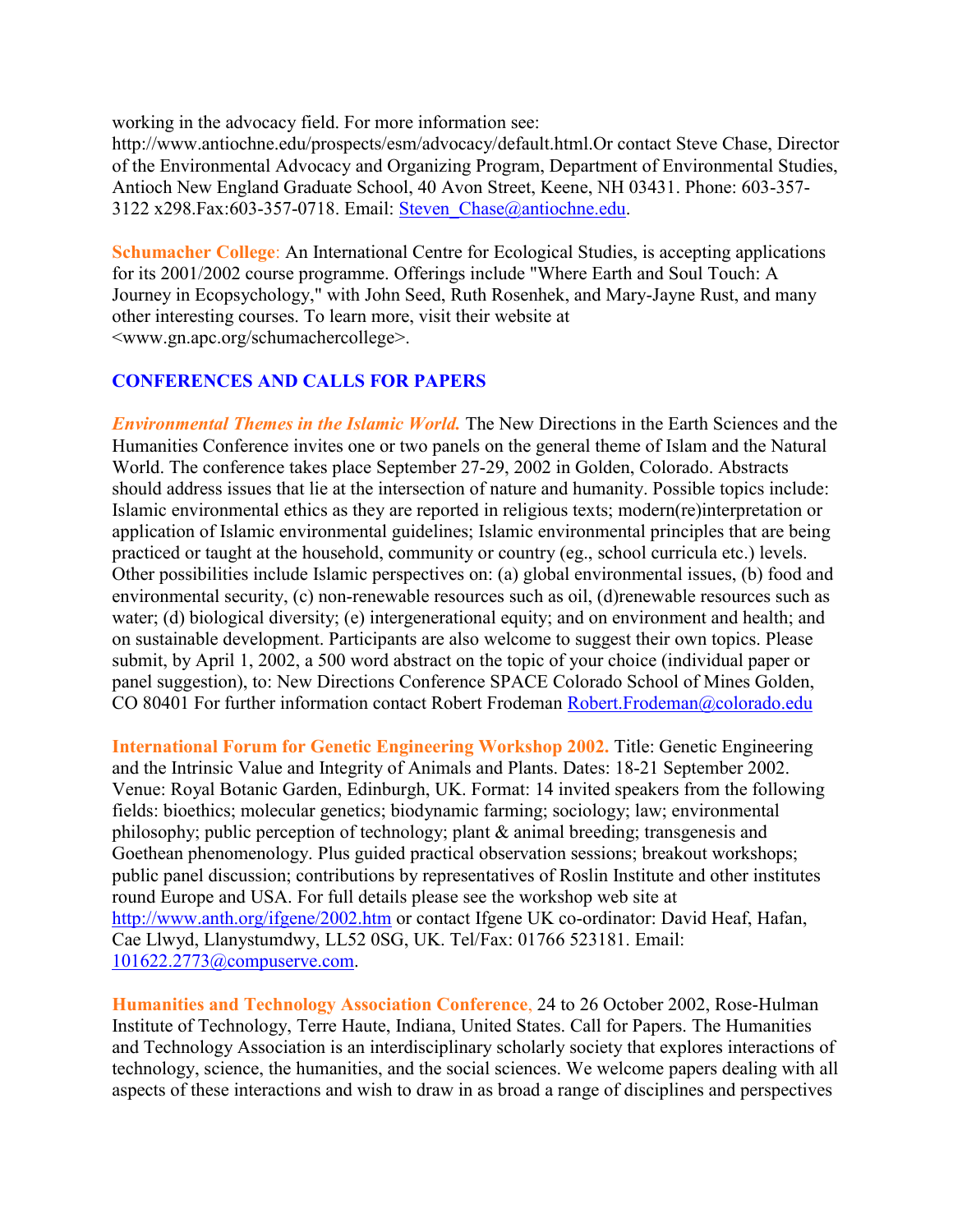as possible. For the 2002 conference, they are particularly interested in receiving proposals for papers that deal with the general theme of "Permeable Boundaries: Technology and the Natural World. In addition to the conference theme, papers on all other aspects of the interaction of technology, science and the humanities are welcome. Submit proposal (200 words) electronically by April 1, 2002 to: Andreas Michel, Conference Co-chair, [andreas.michel@rose](mailto:ndreas.michel@rose-hulman.edu)[hulman.edu.](mailto:ndreas.michel@rose-hulman.edu)For further information see the following website: [http://www.rose-hulman.edu/hta.](http://www.rose-hulman.edu/hta)

**International Association for Environmental Philosophy**, Fifth Annual Program, October 12- 14, 2002. Loyola University of Chicago. Abstracts are welcome on all aspects of environmental philosophy. The 2002 program will also include a special session on Monday, October 14, on 'Dwelling(s): The City and Beyond.' Abstracts and proposals are invited for this session as well. Please submit, by February 16, 2002, a one or two-page abstract (hard-copy or email) to Kenneth Maly, Department of Philosophy, University of Wisconsin-La Crosse, La Crosse, WI 54601, or [maly.kenn@uwlax.edu](mailto:maly.kenn@uwlax.ed) .

**Reason in Practice: The Journal of Philosophy of Management**, is a new journal focused on the central philosophical issues of management in theory and practice. These include questions of when and whether it is right to manage. For a copy of the introductory issue or to learn more, visit www.managmenetphilosophers.com.

**Criticize Holmes**. Contributions are invited for a collection of critical essays on the work of Holmes Rolston, III. The editors are seeking articles covering the full range of Rolston's work, from axiology, to natural theology, philosophy of biology, environmental aesthetics, environmental economics, philosophy of law, environmental policy, and others. Articles may support or criticize Rolston's positions. Contributions are not expected to exceed thirty doublespaced pages. Please send submissions to Wayne Ouderkirk or Christopher Preston by September 15, 2002. Christopher Preston, Department of Philosophy, University of South Carolina, Columbia, SC 29208, [preston@sc.edu.](mailto:preston@sc.edu)Wayne Ouderkirk, Empire State College, Cobleskill, NY 12043, [wayne.ouderkirk@esc.edu.](mailto:wayne.ouderkirk@esc.edu)

#### **TEACHING ENVIRONMENTAL ETHICS**

Context Matters. Remarks on environmental education, by **Scott Friskics**, Fort Belknap College, Fort Belknap Indian Reservation, Montana, USA.

For me, context is everything. It grounds my thinking and writing. I can't imagine talking about environmental ethics without making some reference to Montana's Rocky Mountain Front, Bob Marshall Wilderness Complex, Zortman-Landusky mine site, or other defining features of the place I inhabit. In order to speak, I have to be speaking from somewhere.

The same goes for ethical action. For me, ethics is a matter of response-ability - being responsive to the call, the touch, the face of the other, regardless of whether it's the call of a meadowlark, the touch of a lover, or the face of a mountain. Ethical action seems rooted in these kinds of encounters - these dialogues with the others whom we meet and to whom we must respond.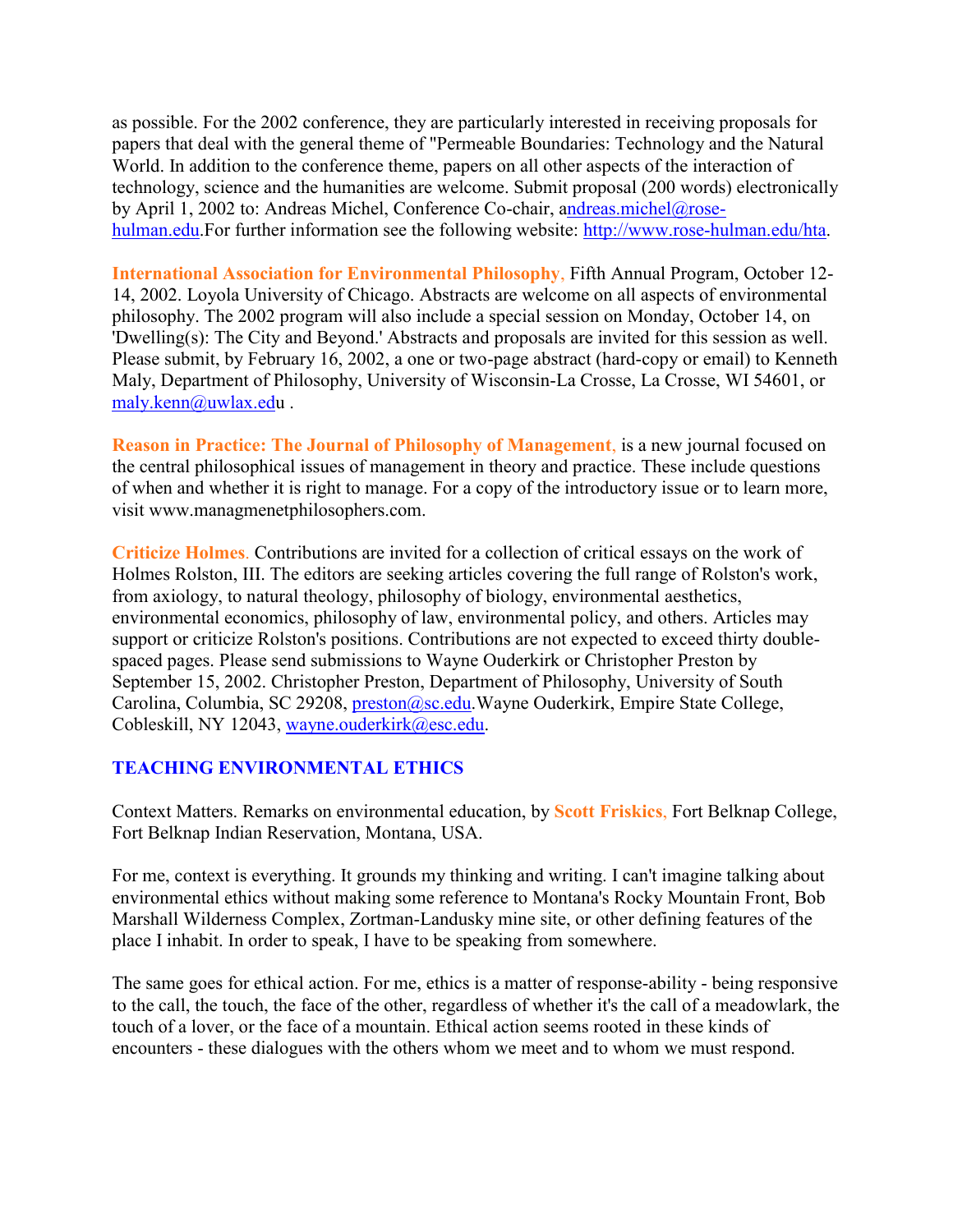Context is everything in teaching, too. I teach environmental ethics at Fort Belknap College, a tribally controlled community college located on the Fort Belknap Indian Reservation, home of the Gros Ventre (White Clay/Ah-Ah-Ne-Nin) and Assiniboine (Nakoda) Tribes. Ninety-five percent of the students in my class are American Indians - mostly Plains Indians. In addition, most of these students are enrolled in the college's Natural Resources Program - an associate of science degree program that provides the academic training students need for continued study or entry-level employment in resource management, environmental science, or some related field. Overall, these students tend to be pretty pragmatic about their schooling. For many this is the first philosophy course they've taken, and their tolerance for abstract theorizing is, well, limited.

So, how does one go about teaching environmental ethics in this context? That was the question that confronted me when I arrived at Fort Belknap nine years ago and was instantly struck by the irony of my position. What could I - and my western philosophical tradition - possibly have to say to these students about caring for the earth and their fellow creatures? *I* might be interested in debates about paleolithic extinctions or European perceptions of pre-Columbian North America as an uninhabited "wilderness," but as far as most of my students are concerned, such discussions strike them as either: (a) insulting, or (b) yet another example in a long list of European misconceptions about the "New World" and its inhabitants.

I can see their point. Words can't do justice to the ecological havoc wreaked upon the North American continent over the past 500 years. For an account of the damage, you only need to look around or, to get a more historical perspective, read any of the "before and after" comparisons found in environmental literature, such as Anthony Weston's essay, "Is It Too Late?". What's more, the ecological trauma inflicted upon this continent is undeniably linked to the way we Euro-Americans think about and live upon the land.

Then there's the local situation. Look at any map of the Fort Belknap Reservation in Northcentral Montana and you'll see a large "bite" taken out of its southern end. That's the site of the now-defunct Zortman-Landusky mine, which at one time was the largest cyanide heap leach gold mine in North America. Up until 1895, that piece of land was part of the reservation. But when large gold deposits were discovered by prospectors trespassing on reservation lands, the U.S. government decided it needed those mountains after all. So they coerced the Gros Ventre and Assiniboine Tribes into signing the Grinnell Agreement, which ceded the land over to the federal government.

After decades of small scale mining, Pegasus Gold Corp. launched their heap leach operations at Zortman-Landusky in 1979 - blowing up the mountains, sprinkling the ore with cyanide, and collecting bits of gold out of the precipitate. In the process, a place called Spirit Mountain became Gold Bug Pit (you have to move a lot of rock to completely invert a mountain and turn a peak into a pit), cyanide leaked into the groundwater, and heavy metals, mine tailings and acidladen runoff flowed from the mine downstream into creeks on the reservation. After more than 15 years of environmental and cultural assault, global economic forces stepped in to stop the destruction. Gold prices dropped, the mine cut back operations, and eventually Pegasus went bankrupt. Today, what's left behind is a legacy of pollution, an unreclaimed mine site and a meager reclamation bond of \$30 million, which, by the most conservative estimates, won't even pay for half of the bare bones reclamation plan favored in a recent Supplemental EIS: case study #10,000 of Euro-American models of caring for the earth.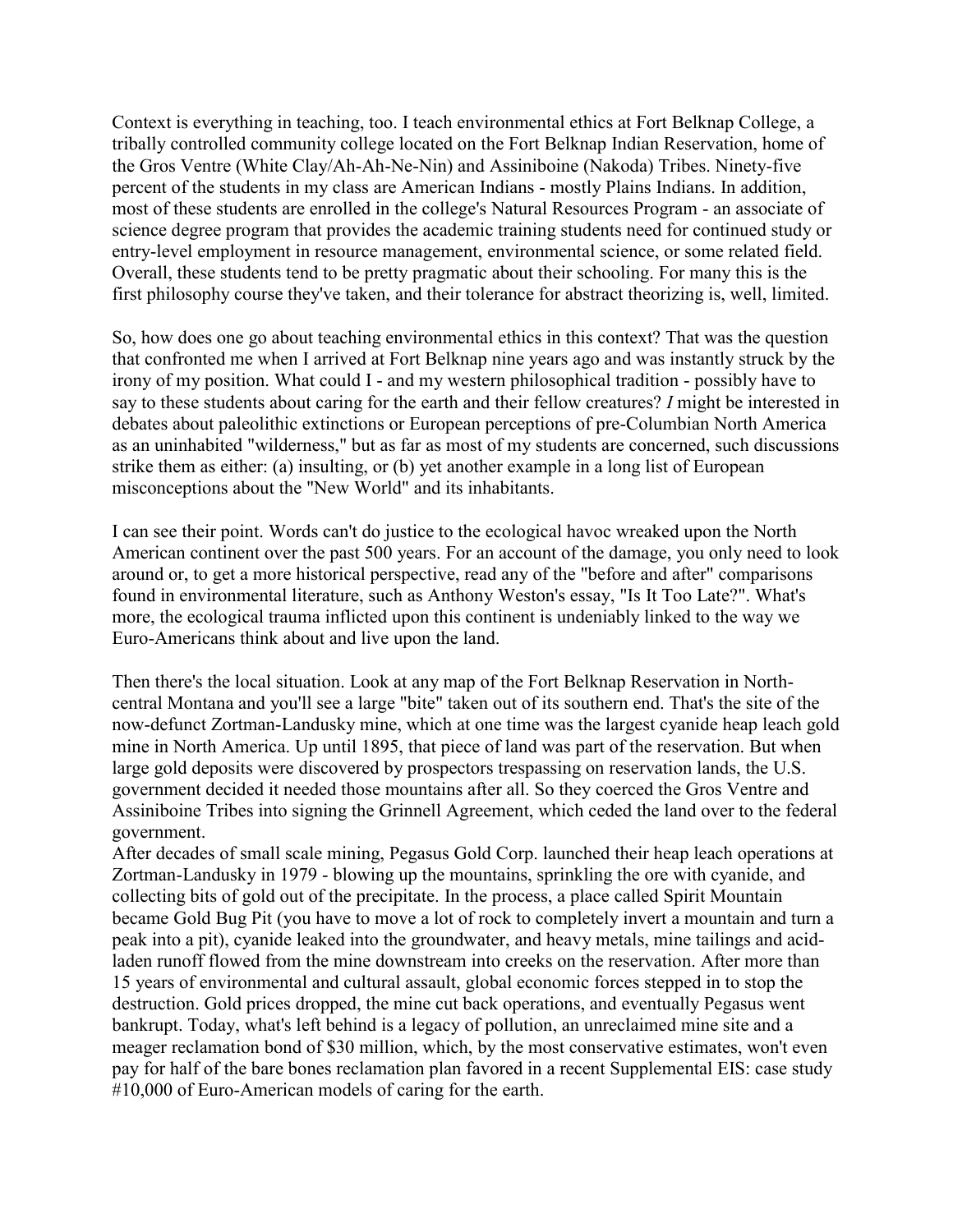Back in the classroom, I still had my job to do: teach an environmental ethics class at Fort Belknap College that would make sense within this multi-layered context. Of all the courses I've been asked to teach over the years, this is the one for which I *should* have felt most prepared; instead, I found myself nagged with doubts and questions. Unsure of how to proceed, I fell back upon what I was most familiar with, drawing on the sources and texts that addressed what *I* thought were the key issues. In other words, I took the typical approach - in a very atypical situation.

And, in all honesty, the course went surprisingly well. At the end of the quarter, students said I made them think, helped them articulate their personal environmental ethic more clearly, and pushed them to re-examine the connections between their thoughts and their actions - all the kinds of things teachers of environmental ethics want to hear. We also had some excellent discussions, in which students talked about everything from buffalo, eagles, and their great aunts/uncles to reservation landmarks, hunting practices and, of course, the Zortman-Landusky mine. What they didn't seem particularly interested in talking about were the differences between intrinsic and instrumental values, biocentrism and anthropocentrism, is and ought, and the like. Discussion turned into lecture when we (I) drifted off into abstractions.

In hindsight, that first year provided me with a great learning experience, and I'm especially appreciative of my students' persistent reminders that context really does matter. So more recently, I've taken to building my environmental ethics course around James Welch's novel, *Fools Crow (*admittedly, not a terribly innovative move, since I remember Tom Birch assigning the book in his Philosophy of Ecology course at the University of Montana at least a dozen years ago). With this book, I've found students reading ahead (not something I'm used to) and coming to class ready to discuss all manner of textual details - characters, events, local geography, family and tribal names, words, customs, ceremonies, and much, much more. I've also found many students making connections between these specific details and the more general questions that go to the heart of what environmental ethics is all about: what does it mean to be a member of a moral community, to whom and for whom are we responsible, how does one practice reciprocity with our nonhuman fellows? These aren't just issues that Fools Crow and the Blackfeet had to wrestle with back in the 1870s; they're the same issues folks face on the Fort Belknap Reservation - and around the world - in 2002. Things change; we can't turn back time; what's done is done, but we still have choices to make, commitments to follow through on, persons (human and otherwise) and places to care for.

As a teacher, I've had to learn what being a classroom facilitator is all about - not out of some pedagogical conviction, but rather as a matter of practical necessity: on many issues, I'm the least knowledgeable person in the room. I still provide structure for the course, ask guiding questions, and offer my two cents once in awhile, although, now, I spend much of class-time just sitting and listening. And, as each year goes by, *my* education continues as well; my students' insights begin to take root (slowly and partially, to be sure), shaping my thinking, my writing and, I hope, my way of living.

I don't think I'm being appropriative or imperialistic here, although these are dangers we must always be on guard against. To me, it's more about what Howard Herrod, in his book *The*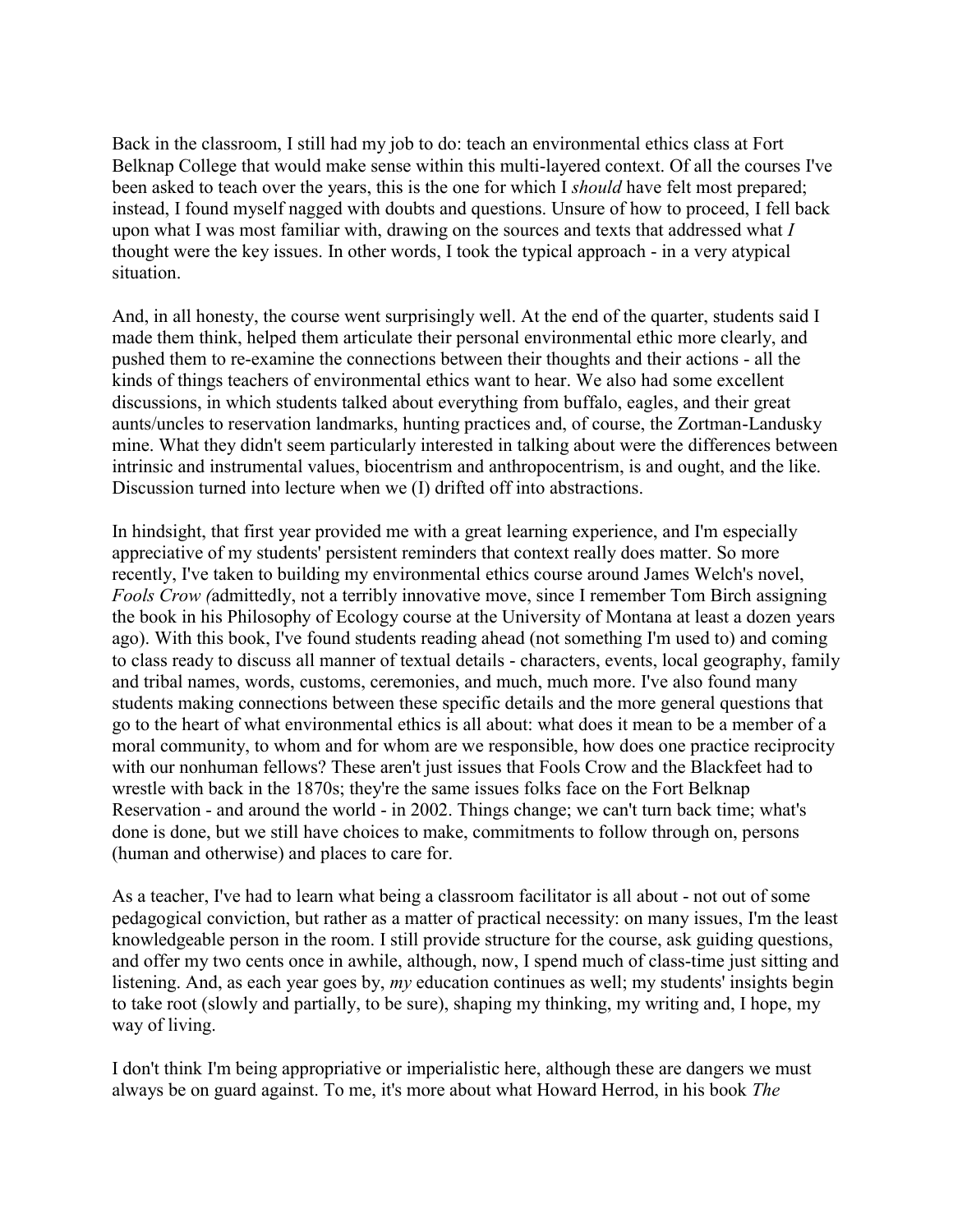*Animals Came Dancing*, talks about as "the cognitive and emotional dissonance" that Native American perspectives can offer us. And it's also about resonance. After my class finishes reading *Fools Crow,* we move on to Leopold's "Land Ethic." At this point, students seem much more open to what Leopold has to say. He may be speaking out of a western scientific and philosophical context, but he, like Welch, is also asking questions about what it means to belong to a more inclusive moral community and practice responsibility with respect to - and for - the land.

My context for teaching environmental ethics is extremely place-specific, but, then, so is everyone else's. My hope is that these musings will have some translate-ability for the unique teaching/learning situations we all find ourselves in. \*\*\*\*\*

Scott Friskics teaches environmental ethics and works as a grant-writer at Fort Belknap College (P.O. Box 159; Harlem, MT, 59526). In 2001, he published a pair of essays entitled: "Dialogical Relations with Nature" *Environmental Ethics*. 23 (Winter 2001): 391-410, and "How Does Nature Speak to Our Concern? The Case of Montana's Rocky Mountain Front" in *Philosophy and Everyday Life.* Ed. Laura Duhan Kaplan. New York: Seven Bridges Press, 2001: 193-206.

Teaching Environmental Ethics is an occasional feature of the newsletter. If you have comments regarding any aspect of teaching environmental ethics that you would like to share with fellow ISEE members, please send them to the newsletter editor.

### **MEDIA**

Love the Earth and Be Healed. A series of six programs, about 25 minutes each, for Christian environmentalists. The six are:

1. Facing Our Dilemmas. A major oil company's efforts to be environmentally responsible introduces dilemmas. Reflections by theologians and business persons.

2. In this Web Together. An organic farm and the relationship the farmer feels with the land, with connections to how Christians relate to creation.

3. How Much Is Enough? The Rocky Mountain Institute (Amory Lovins) works for the efficient use of resources and energy. The spiritual costs of consumerism.

4. Loving Nature. A congregation in Montana is working to save the Sweetgrass Hills from the devastation of modern gold mining--out of love for nature.

5. Not in Anybody's Back Yard! A Wisconsin community's discovery of toxic waste in their water system. Environmental justice.

6. Celebrating the Earth. Loving animals and what the church can do. A visit to a "green" cathedral to celebrate creation.

Produced by UMCom Productions. Available from EcuFilm, 810 Twentieth Ave., So., Nashville, TN 37203. 800/251-4091. An ecumenical film/video distribution service.

#### **ISEE WEBSITE AND BIBLIOGRAPHY**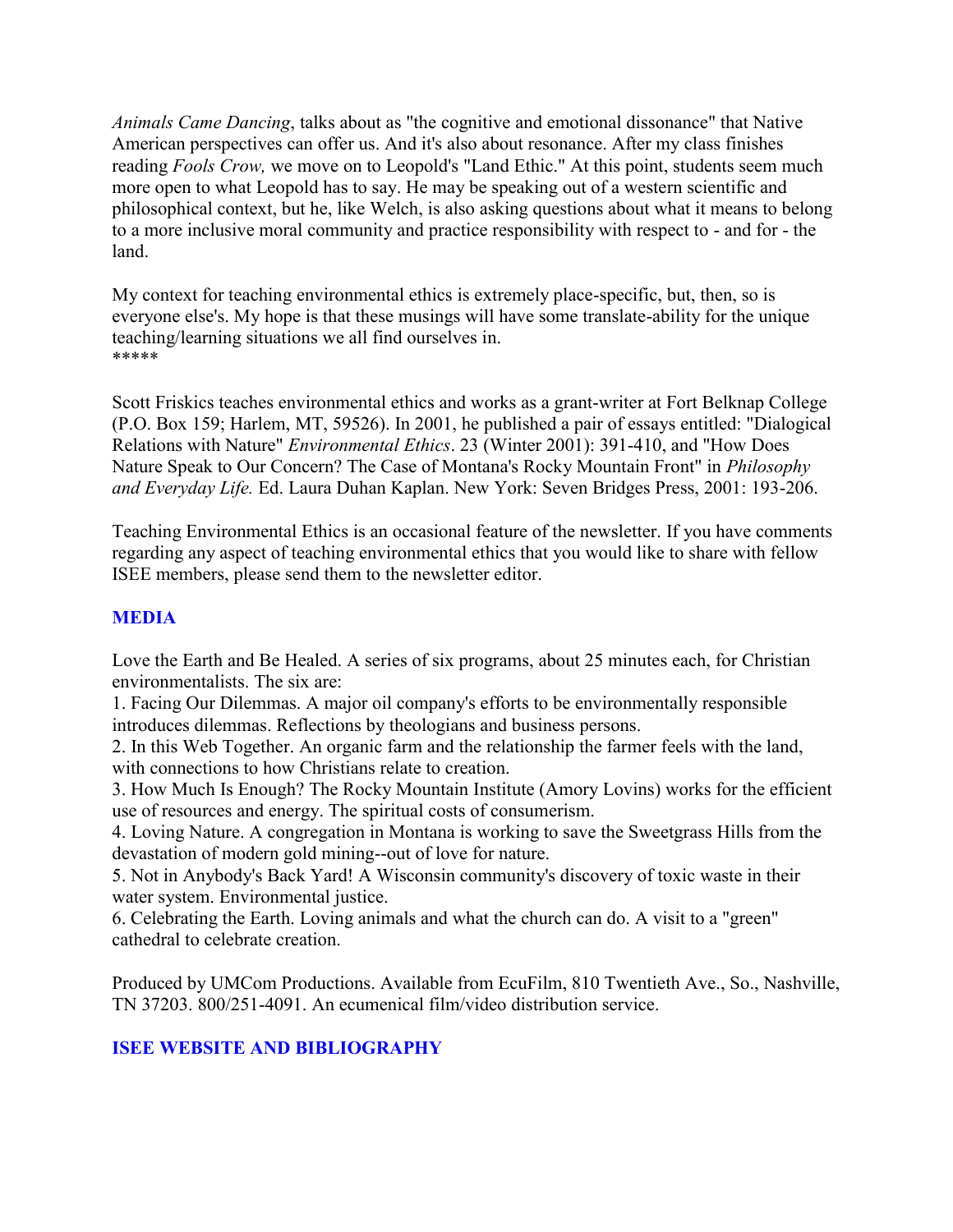The 2001 update to the ISEE Website Bibliography is now complete and available, online and CD disk. Website address: http://www.cep.unt.edu/ISEE.html. The bibliography is available both in entirety (A-Z, over 5 megabytes) and also divided into five parts: A-C, D-H, I-M, N-R, S-Z. Each file is from 1.0 - 1.2 megabytes. There are over 11,000 references available here. On the web, there is a search engine and the results can be e-mailed to your local e-mail address. The bibliography can also be downloaded from this site in Acrobat PDF format, in the five files. Or, it can be browsed there, PDF format, though this requires a fast computer for convenience. In the PDF version annual updates are fully alphabetized into the pre-existing database, as are various other corrections that it is impractical to introduce into the main database. ISEE Newsletters can also be obtained through this site. The current newsletter issues are where you will find 2002 bibliographic entries, which will be integrated into the website bibliography at the next annual update (early 2003). Lists of "Anthologies," "Systematic works," and "Introductory articles" may be found under those headings.

The bibliography is also on CD Disk in Rich Text Format (.rtf). This format can be easily translated into any of various other software programs, including Macintosh. Underlined titles and diacritical marks may be lost in some of these translations. Additions are welcome and will be incorporated into the data base. Those that arrive formatted appropriately will be given immediate attention; others will take longer. Keyboarding is time-consuming. The compiler of the bibliography, from whom the bibliography may be obtained on CD disk is Holmes Rolston III: Department of Philosophy, Colorado State University, Fort Collins, CO 80523. Phone: 1 (country code) 970 491-6315 (office). Fax: 1-970 491-4900. Email: [rolston@lamar.colostate.edu.](mailto:rolston@lamar.colostate.edu) Cost is \$ 5.00 U.S. Copies of the CD disks have also been placed with the ISEE Regional Representatives in various nations, and internationals will find it quicker to obtain copies there. See below in this ISEE Newsletter for names and addresses. But the easiest, cheapest way is to download the PDF files from the website.

#### **RECENT POLISH ARTICLES AND BOOKS**

Polish publications (1995-2000) in Environmental Philosophy and Bioethics:

Birnbacher, D., Odpowiedzialno za przyszle pokolenia / A Responsibility for Future Generations (a translation from German Verantvortung für zukünftige Generationen), Oficyna Naukowa (Scientific Publishers), Warszawa, 1999.

Bonenberg, M. M., Cz\_owiek i Ziemia (Human and Earth), Polska Akademia Nauk (Polish Academy of Sciencess Press), Kraków, 1999.

Do\_\_ga, J. M. & Czartoszewski, J. W. (eds.), Ochrona \_rodowiska w filozofii i teologii (Environmental Protection in Philosophy and Theology), Warszawa: Wydawnictwo ATK (ATK Press), 1999.

Fiut, I. S., Ekoetyki. Kierunki rozwoju aksjologii wspó\_czesnej przyjaznej \_rodowisku (Ecoethics. The Directions of Development of Contemporary Environment-friendly Axiology), Oficyna Wydawnicza ABRYS (ABRYS Press), Kraków, 1999.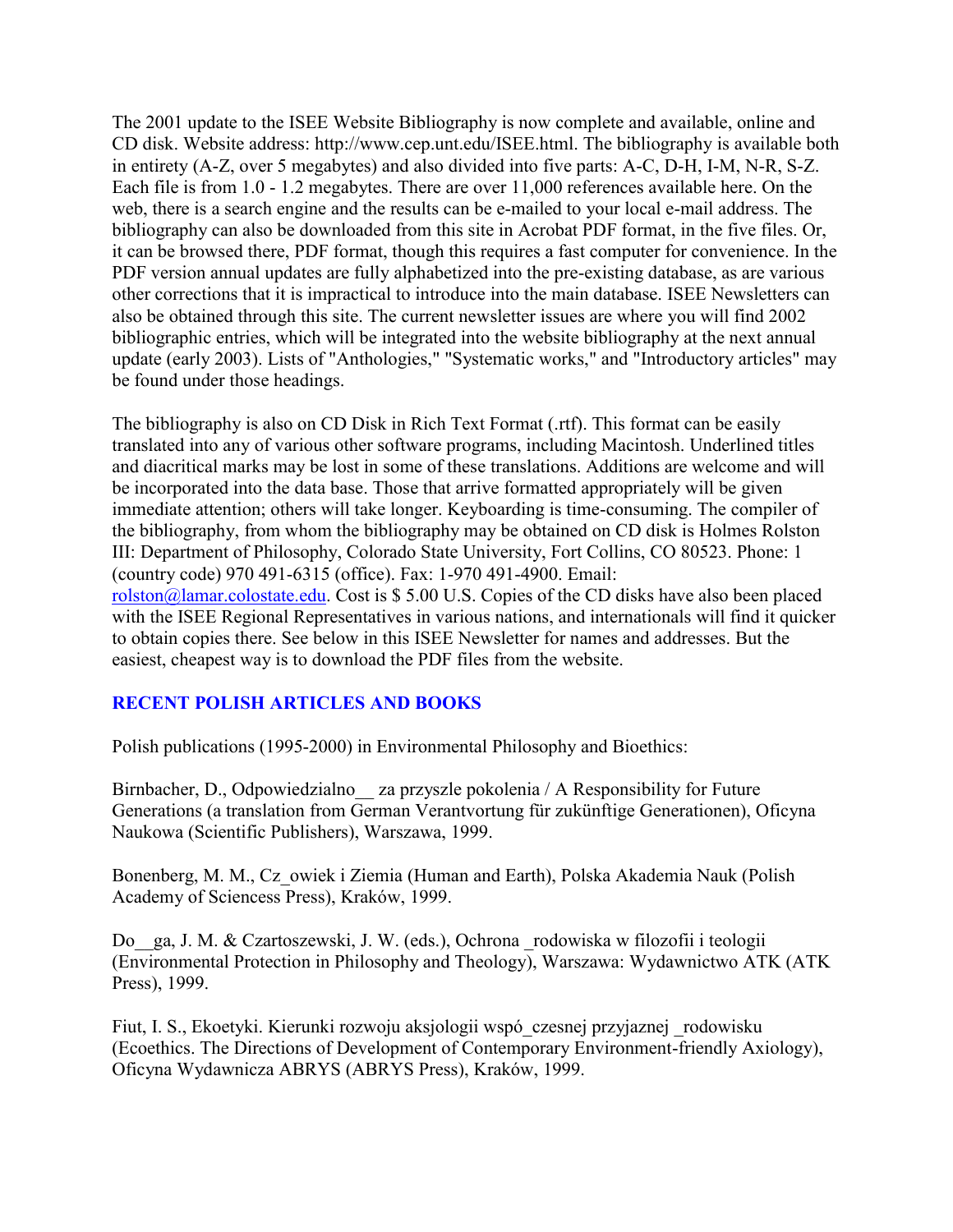Go\_aszewska, M., (ed.), Poznanie i doznanie. Eseje z estetyki ekologii (Cognition and Impression. Essays on Aesthetics of Ecology), UNIVERSITAS, Kraków, 2000.

Koz\_owski, S., W drodze do ekorozwoju (On the Way to Ecodevelopment), Warszawa: PWN (Polish Scientific Publishers), 1997.

Krakowiak, J. L., (ed.), Ziemia domem cz\_owieka (The Earth's Home of Human): -vol.1: Wspó\_tworzenie \_wiadomo\_ci ekologicznej - ku federacji \_ycia (The Co-Creation of Environmental Consciousness - Towards A Federation of Life); -vol.2: Teoria i praktyka ochrony \_rodowiska w Polsce (The Theory and Practice of Environmental Protection in Poland)], Polskie Towarzystwo Uniwersalizmu, Centrum Uniwersalizmu przy Uniwersytecie Warszawskim, Polska Federacja \_ycia (Polish Society for Universalism & Warsaw University), 1997.

Matczak, P., Problemy ekologiczne jako problemy spo\_eczne (Ecological problems as Social Issues), Wydawnictwo Naukowe UAM (UAM Press), Pozna\_, 2000.

Michnowski, L., Jak y? Ekorozwój albo..., (How to Live? Ecodevelopment or...), Wydawnictwo Ekonomia i \_rodowisko (Economy & Environment Publishers), Bialystok, 1995.

Papuzi ski, A., ycie - Nauka - Ekologia. Prolegomena do kulturalistycznej filozofii ekologii (Life - Science - Ecology, Prolegomena to Cultural Philosophy of Ecology), Wyd. WSP w Bydgoszczy (Bydgoszcz College of Educational Sciences Press), 1998.

Papuzi ski, A., (ed.) Decentralizacja, Regionalizacja, Ekologia. Studium Filozoficznych, spo\_eczno-politycznych i edukacyjnych aspektów ekologii z perspektywy "ma\_ych ojczyzn" (Decentralization, Regionalization, Ecology. The Study of Philosophical, Social-Political, and Educational Aspects of Ecology from the "little mother-lands" point of view), Wydawnictwo WSP w Bydgoszczy (Bydgoszcz College of Educational Sciences Press), 1998.

Papuzi ski, A., (ed.), Wprowadzenie do filozoficznych problemów ekologii (An Introduction to Philosophical Problems of Ecology), WSP Bydgoszcz (Bydgoszcz College of Educational Sciences Press), 1999.

Pietra, M., Bezpiecze stwo ekologiczne w Europie. Studium politologiczne (Ecological Security in Europe. The Study from Political Science Perspective), UMCS (UMCS Press), Lublin, 2000.

Tyburski, W., Etyka a ekologia (Ethics and Ecology), Toru\_: PKE - Oddzia\_ Pomorsko-Kujawski (Polish Ecological Club - Pomerania-Kujawy Division Publishers), 1995

Tyburski, W., (ed.), ETYKA \_RODOWISKOWA - teoretyczne i praktyczne implikacje (Environmental Ethics - theoretical and practical implications), Instytut Filozofii UMK & Odzia\_ Kujawsko-Pomorski PKE (TOP KURIER Publishers) Toru\_, 1998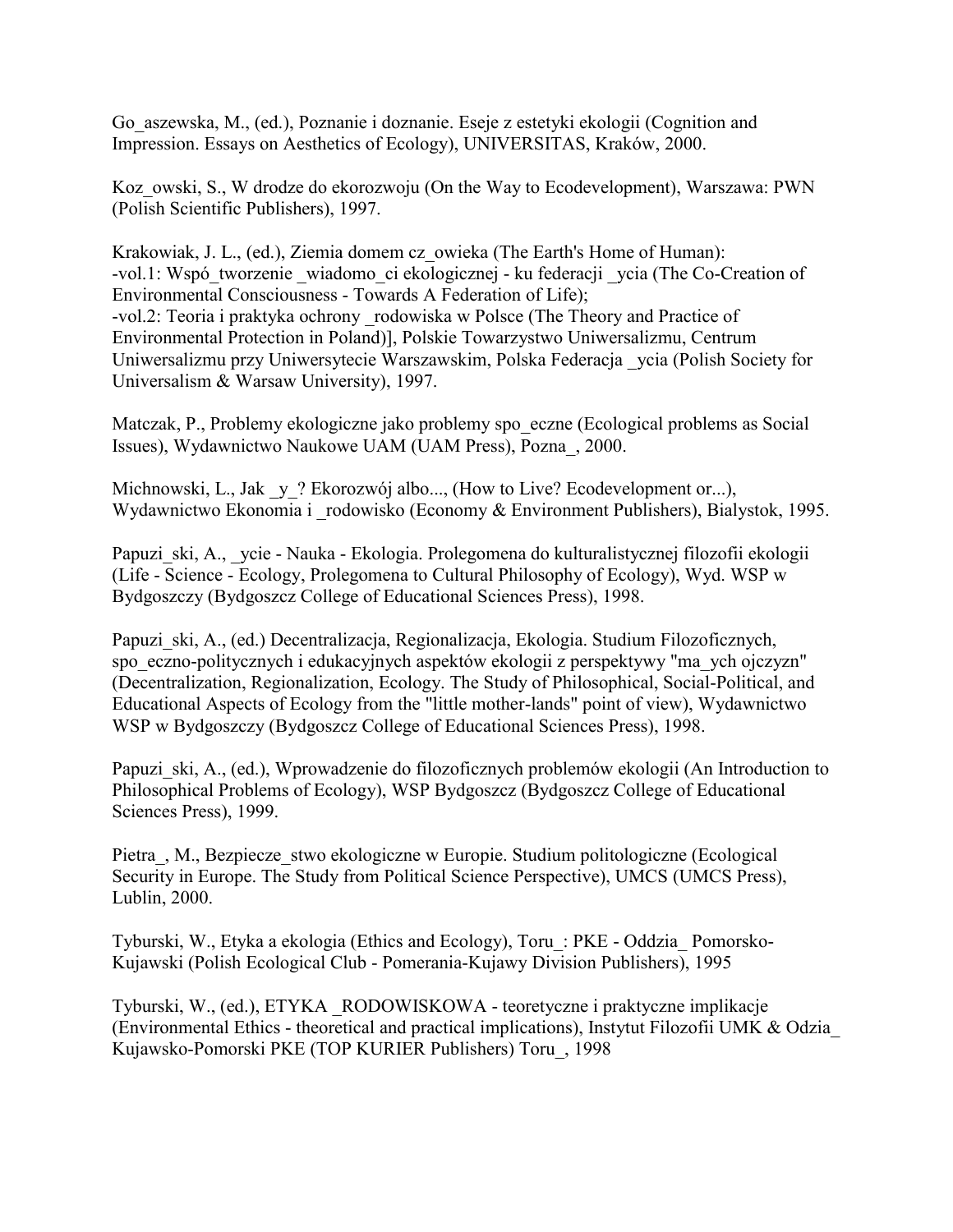Wawrzyniak, J., "Teoretyczna struktura bioetyki neonaturalistycznej (The Theoretical Structure of Neonaturalistic Bioethics)" in: Wawrzyniak, J., (ed.), Dynamika praktyki moralnej i jej etyczne racjonalizacje (The Dynamics of Moral Practice and its Ethical Rationalizations), Wydawnictwo Naukowe IF UAM (IF UAM Publishers), Pozna\_, 1999,

Wawrzyniak, J., Teoretyczne podstawy neonaturalistycznej bioetyki \_rodowiskowej (The Theoretical Foundations of Neonaturalistic Environmental Bioethics), Wydawnictwo Naukowe IF UAM (IF UAM Publishers), Pozna\_, 2000. Contents: Part I. Intoduction to Neonaturalism Part II. Evolutionary Ethics: Eco-Evolutionary Identification of Morality Part III. Evolutionary Axiology and Radical Metaethical Neonaturalism

Thanks to Jan Wawyrzyniak, ISEE representative in Eastern and Central Europe.

## *RECENT ARTICLES AND BOOKS*

Thanks to Mary McAfee, Grand Junction, Colorado for editorial assistance compiling the bibliography. Mary was formerly with the Colorado Division of Wildlife.

--Aber, J; Neilson, RP; McNulty, S; Lenihan, JM, Bachelet, D; Drapek, RJ, "Forest Processes and Global Environmental Change: Predicting the Effects of Individual and Multiple Stressors," Bioscience 51(no, 9, 2001):735-752.

--Alder, J; Ward, T, "Australia's Oceans Policy: Sink or Swim?" Journal of Environment and Development, 10(no. 3, 2001):266-289.

--Allen, TFH; Tainter, JA; Pres, JC; Hoekstra, TW, "Dragnet Ecology-`Just the Facts, Ma'am': The Privilege of Science in a Postmodern World," Bioscience 51(no. 6, 2001):459-468.

--Bader, HR; Finstad, G, "Conflicts Between Livestock and Wildlife: An Analysis of Legal Liabilities Arising from Reindeer and Caribou Competition on the Seward Peninsula of Western Alaska," Environmental Law 31(no. 3, 2001):549-580.

--Barrett, CB; Brandon, K; Gibson, C; Gjertsen, H, "Conserving Tropical Biodiversity amid Weak Institutions," Bioscience 51(no. 6, 2001):497-502.

--Batie, SS, "Managing Pesticide Tradeoffs, " Environment 43(no. 8, 2001):40-44.

--Bavington, Dean, "The Iatronic Effects of Environmental Management: Servicing a Needy Nature?" Faculty of Environmental Studies Occasional Papers, York University, Ontario, Canada, vol. 4, no. 1, September 1998. An "iatrogenic" effect in medicine is when an intended cure makes things worse. Environmental management can intend to fix, but in fact make things worse. Bavington is at York University.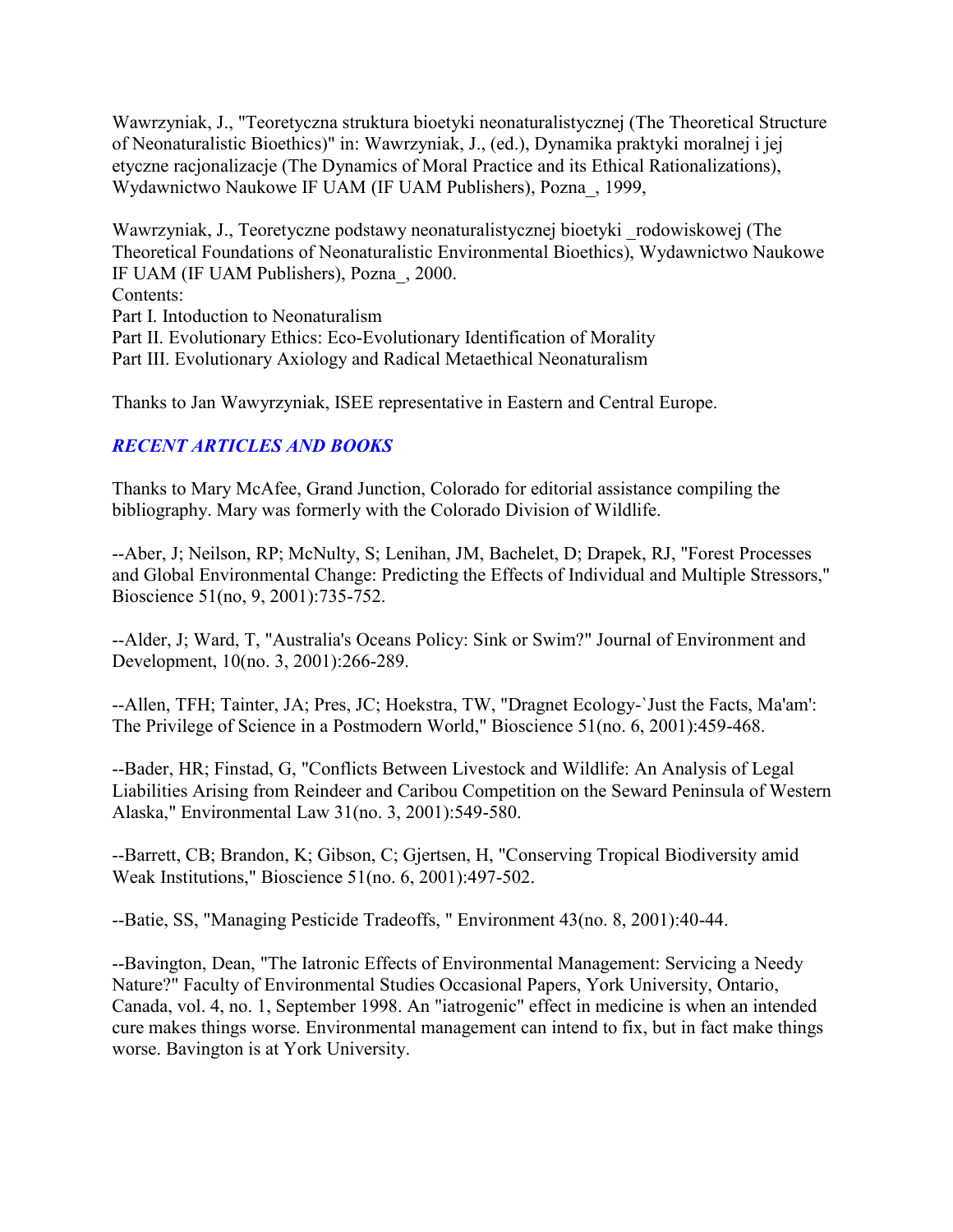--Beck MW; Heck, KL; Able, KW; Childers, DL; Eggleston, DB; Gillanders, BM; Halpern, B; Hays, CG; Hoshino, K; Minello, TJ, "The Identification, Conservation, and Management of Estuarine and Marine Nurseries for Fish and Invertebrates," Bioscience 51(no. 8, 2001):633-642.

--Beder, S., "Neoliberal Think Tanks and Free Market Environmentalism," Environmental Politics 10(no. 2, 2001):128-133.

--Bekoff, Marc, Minding Animals Awareness, Emotions, and Heart. Foreword by Jane Goodall. New York: Oxford University Press, 2002. A tour of the emotional and mental world of animals, where creatures do amazing things. Bekoff has spent the last 30 years studying animals--from coyotes in Wyoming to penguins in Antarctica. Grooming and gossip, self-medication, feeding patterns, dreaming, dominance, and mating behavior, elephants mourning a dead group member. Animal cognition, intelligence, and consciousness, examples of animal passions, highlighting the deep emotional lives of our animal kin. Conclusions about human humility and duties of animal protection, respect, grace, compassion, and love for all animals. Bekoff is in biology, University of Colorado.

--Bekoff, Marc, "The Evolution of Animal Play, Emotions, and Social Morality: On Science, Theology, Spirituality, Personhood, and Love," Zygon: Journal of Religion and Science 36(no. 1, December 2001):615-655. How scientists could well benefit from reciprocal interactions with theologians. The evolution of social morality and the ways in which aspects of social play behavior relate to the notion of "playing fairly". Spiritual and religious perspectives are important in our coming to a fuller understanding of the evolution of morality. Animal emotions, the concept of personhood, and our special relationships with other animals, especially companion animals, help us to define our place in nature, our humanness. The importance of ethological studies, behavioral research in which a serious attempt is made to understand animals in their own worlds. Species other than primates need to be studied. Bekoff advocates a compassionate and holistic science that allows for interdisciplinary talk about respect, grace, spirituality, religion, love, Earth, and God. Bekoff is in biology, University of Colorado, well known for his defense of animal welfare.

--Bengston, DN; Xu, G; Fan, DP, "Attitudes Toward Ecosystem Management in the United States, 1992-1998," Society and Natural Resources 14(no. 6, 2001):471-488.

--Biodiversity and Conservation, volume 9 no. 8, August 2000 is a special issue: "Concepts of Nature: The Social Context and Ethical Implications of Ecology." Entries listed separately.

--Boersma, PD; Kareiva, P; Fagan, WF; Clark, JA; Hoekstra, JM, "How Good Are Endangered Species Recovery Plans?" Bioscience 51(no. 8, 2001):643-650.

--Bomberg, E., "The US Presidential Election: Implications for Environmental Policy," Environmental Politics 10(no. 2, 2001):115-121.

--Boyd, W; Prudham, WS; Schurman, RA, "Industrial Dynamics and the Problem of Nature," Society and Natural Resources 14(no. 7, 2001):555-570.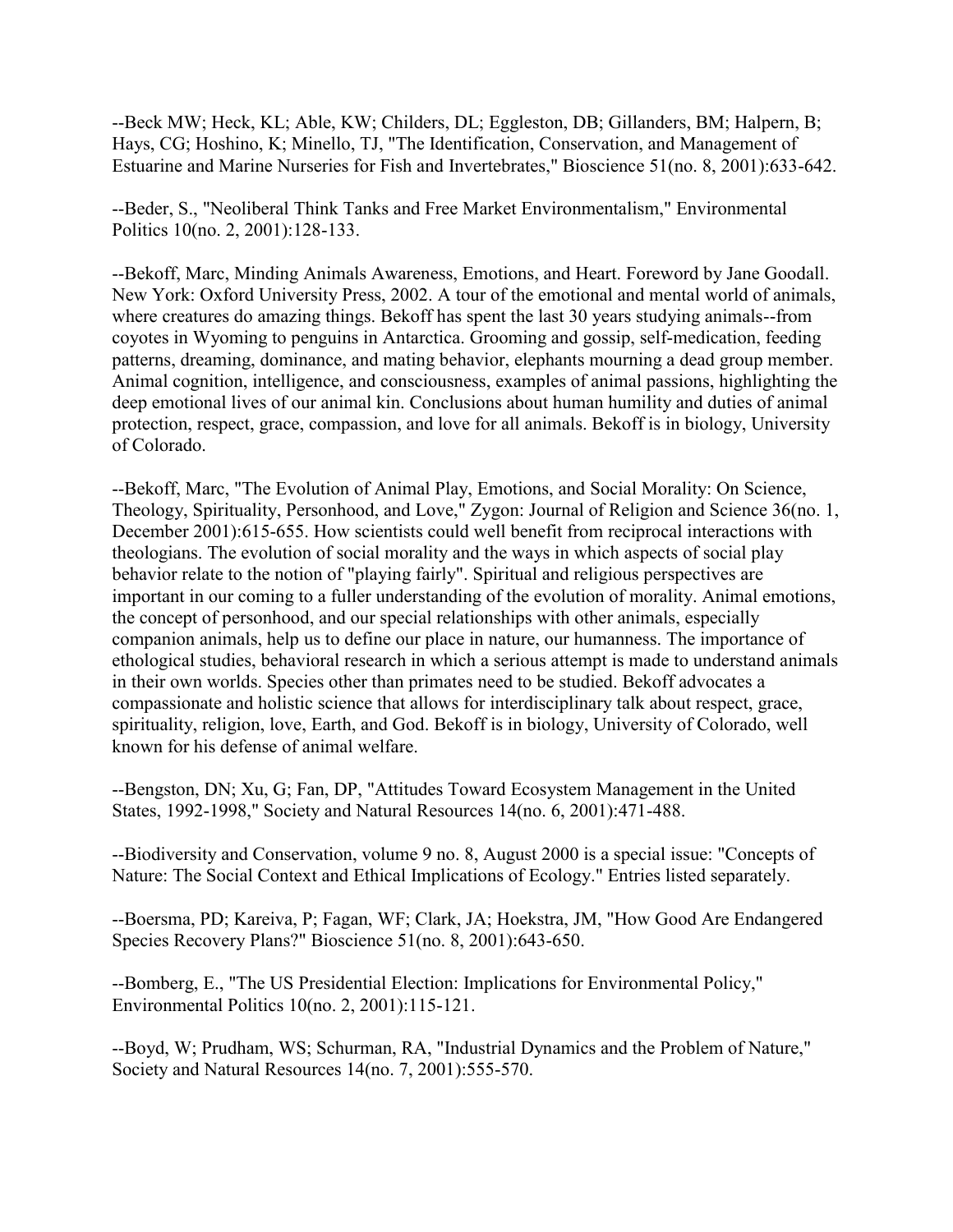--Brennan, Andrew, "Environmental Ethics," in Routledge Encyclopedia of Philosophy, 10 vols, ed, Edward Craig (London: Routledge, 1998) in vol. 3, pp. 333-336. Brennan is in philosophy, University of Western Australia, Perth.

--Brooks, T; Balmford, A; Burgess, N; Fjeldsa, J; Hansen, LA; Moore, J; Rahbek, C; Wiliams, P, "Toward a Blueprint for Conservation in Africa," Bioscience 51(no. 8, 2001):613-624.

--Brower, A; Reedy, C; YelinKefer, J, "Consensus versus Conservation in the Upper Colorado River Basin Recovery Implementation Program," Conservation Biology 15(no. 4, 2001):1001- 1007.

--Brown, Donald, A., American Heat: Ethical Problems with the United States' Response to Global Warming. Blue Ridge Summit, PA: Rowman and Littlefield, 2002. The U.S., once a leader in environmental policy, has often become the major barrier to protecting the world environment. An ethical focus on global environment matters is the key to achieving a globally acceptable solution. Brown is senior counsel on Sustainable Development for the Pennsylvania Department of Environmental Resources.

--Brulle, Robert J., Agency, Democracy, and Nature: The U.S. Environmental Movement from a Critical Theory Perspective. Cambridge, MA: MIT Press, 2000. Empirical and theoretical research assessing the effectiveness of U.S. environmental groups. Critical theory--in particular the work of Jürgen Habermas--can expand the understanding of environmental degradation and the political actions necessary to deal with it. A pragmatic and a moral argument for broad-based democracy as a prerequisite to achieving ecological sustainability.

--Bugallo, Alicia Irene, Los cambios conceptuales sobre conservación y su influencia en la gestión de Reservas de Biosfera (Conceptual Changes in Conservation and their Influence on Biosphere Reserves Management), Boletín Electrónico de Reservas de la Biosfera, de América Latina y el Caribe. No 2 setiembre 2001, in Spanish. www.unesco.org.uy/mab/boletin. Bugallo analyzes some changes in the conceptual framework of conserving nature and its bearing on changing ideas of Biosphere Reserves, changes in ideas about core and buffer areas, and the failure approproiately to integrate preservation and human development in Latin American and the Caribbean. She is in philosophy at the Universidad TecnolÆgica Nacional, Buenos Aires, [bugallo@mail.retina.ar.](mailto:bugallo@mail.retina.ar)

--Cafaro, Philip, and Primack, Richard, "Ethical Issues in Biodiversity Protection." In Levin, Simon Asher, Encyclopedia of Biodiversity (San Diego: Academic Press [Harcourt], 2001), vol. 2:593-607.

--Carlson, Allen, Aesthetics and the Environment: The Appreciation of Nature, Art, and Architecture. London: Routledge, 2000. Carlson's essays on aesthetics and nature, published over two decades, here gathered into book form, with several chapters published for the first time, including cross-referencing and overviews of the field. Carlson is in philosophy, University of Edmonton, Alberta.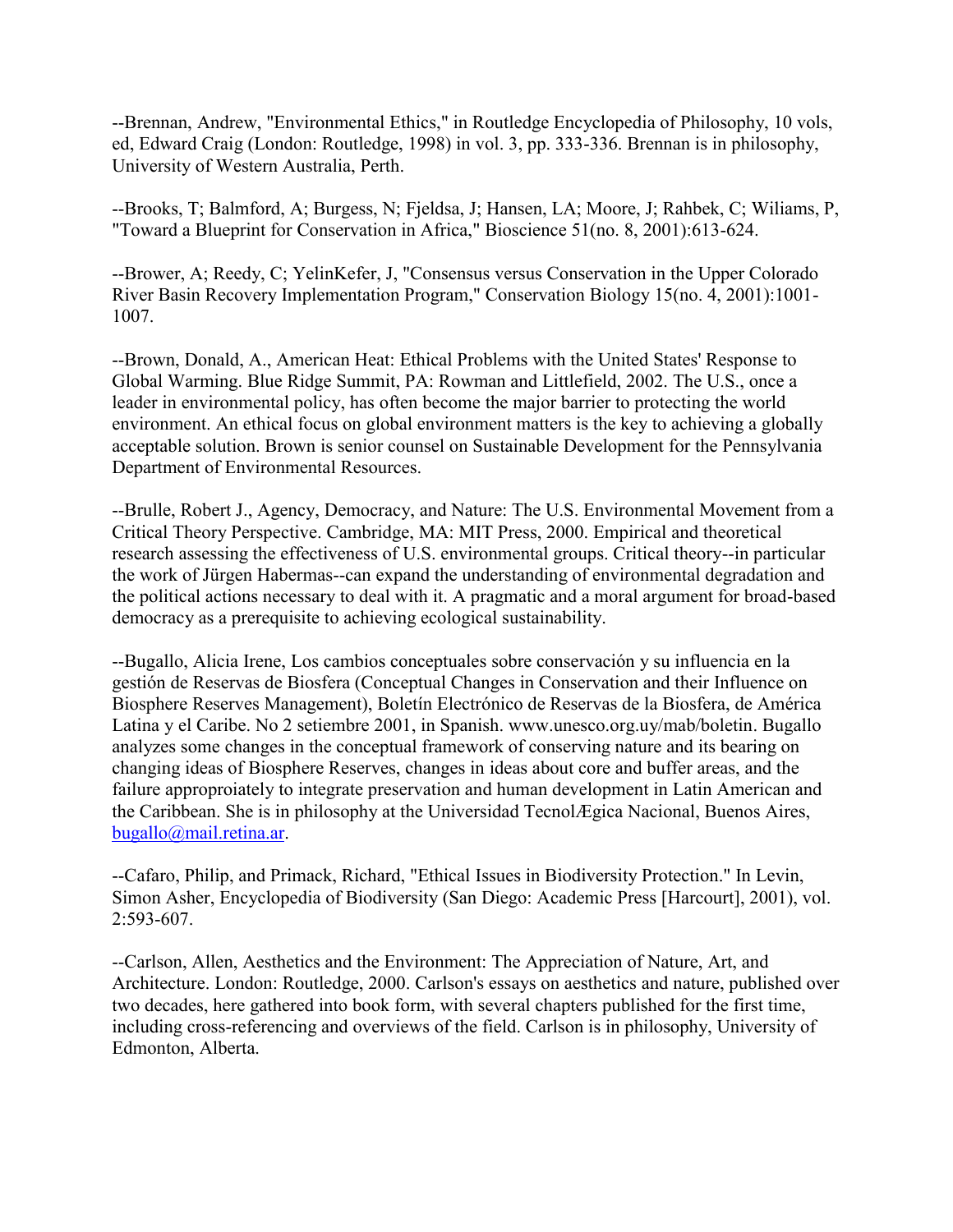--Carpenter, SR; Gunderson, LH, "Coping with Collapse: Ecological and Social Dynamics in Ecosystem Management," Bioscience 51(no. 6, 2001):451-458.

--Cavalieri, Paola, Why Non-Human Animals Deserve Human Rights. New York: Oxford University Press, 2001. It is necessary to go beyond the traditional opposition between utilitarianism and Kantianism and focus on the question of fundamental moral protection. In the case of human beings, such protection is granted within the doctrine of universal human rights. The logic of this doctrine extends to non-human animals who are owed basic moral and legal rights. As a result, human rights are not merely human, after all. Cavalieri is editor of the journal Ethics and Animals.

--Chiles, James R., Inviting Disaster: Lessons from the Edge of Technology. New York: HarperBusiness, 2001. Science and technology have made humans ever more powerful, but no less prone to error. Growing technological power and unchanging fallibility invite disaster, as with the Three Mile Island meltdown. But one safety feature is that, though disasters seem to have happened suddenly, often many steps of multiple failures and mistakes lead to disasters, and we can devise detection systems stepwise. Still, we are prone to ignore the early warnings. For some of the most dangerous potential catastrophes, even a tiny risk is intolerably high.

--Clifford, Anne M., Introducing Feminist Theology. Orbis, 2001. With a chapter on "Feminist Perspectives on Ecology." Contrary to those who contend that the Hebrew-Christian tradition divorces God from intimate relation with the creation, or gives humans license to exploit nature as they please, Clifford argues for a sacramental vision of the natural world, recognizing that God is known not only through Christ and other human beings, but also through the whole created order. Those who see the divine in nature, as the Bible does, will radically change their attitudes and behavior toward nature.

--Cohn, JP, "Sonoran Desert Conservation," Bioscience 51(no. 8, 2001):606-611.

--Cooper, Nigel S., "How natural is a nature reserve?: An ideological study of British nature conservation landscapes," Biology and Conservation 9(2000):1131-1152. Abstract. Areas set apart for nature conservation in Britain are broadly categorised according to their cultural purpose, and names are assigned to these. Nature reserves may be similar to zoos and botanic gardens in aiming to maintain the diversity of species and if so are termed 'biodiversity reserves.' This tradition understands nature as a static collection of entities apart from humans. Maintaining traditional management at a site is arguably a good way to sustain species, it also retains old ways in which humans and nature were integrated in the life of the nation and so are called `historic countryside parks'. There is growing interest in 'wilderness areas'; where nature is seen as primarily processes protected from human interference. Despite the strength of each of these, they suffer from attempting to restrict nature to a ghetto, a process that is economically and environmentally costly. `Companion places' are places which set sustainable examples of integrating human life and economic activity with maintaining biodiversity and offering an opportunity to encounter wild processes at the heart of life. The language of these four types, or vectors, of nature reserves is offered to help the discussion of our place in nature. Key words: biodiversity, historic countryside, language, sustainability, wilderness,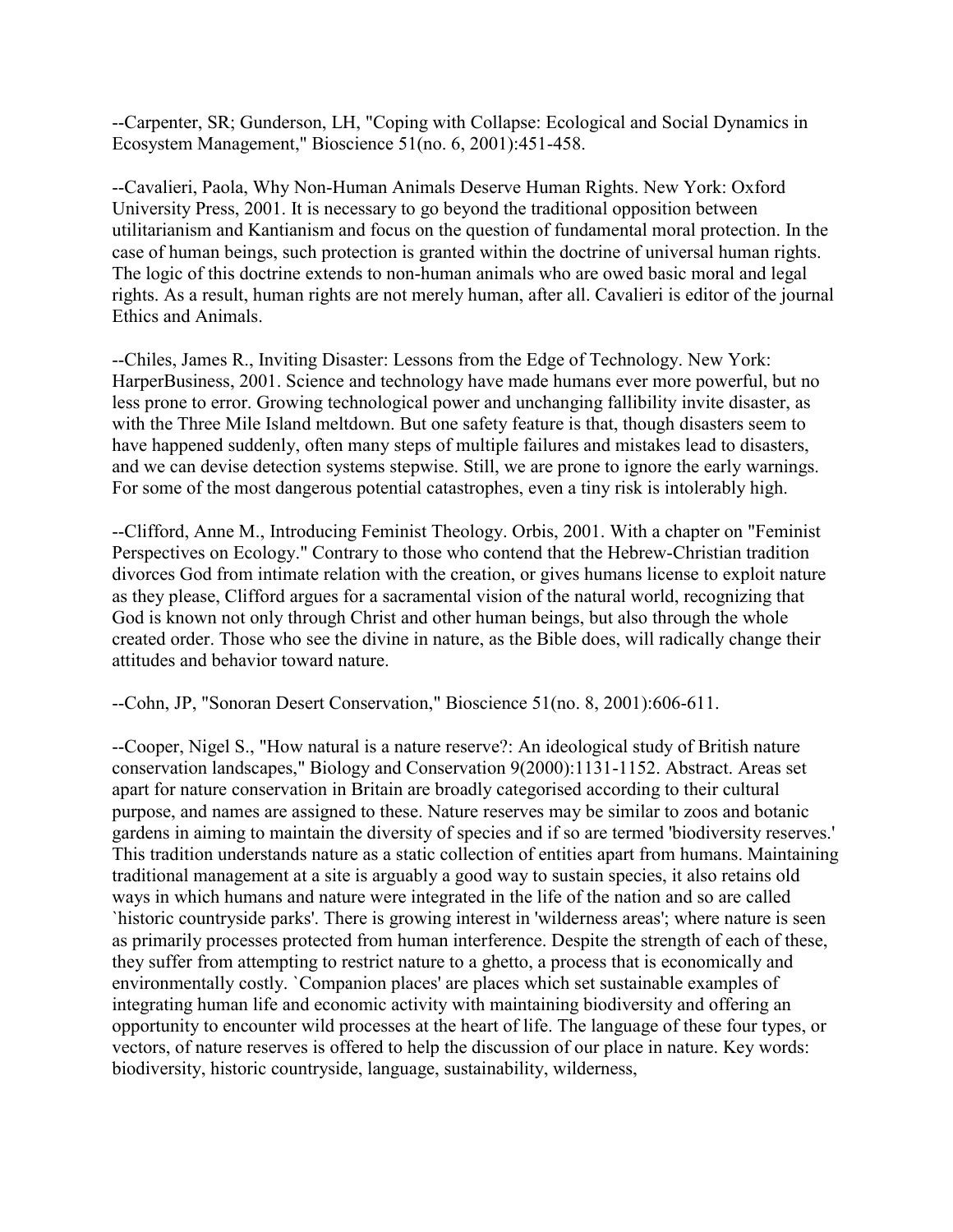--Cooper, Nigel S., "Speaking and listening to nature: Ethics within ecology," Biology and Conservation 9(2000):1009-1027. Abstract. One context for the papers arising from INTEGOL VII in this special issue is the debate over the social construction of science. Some fear that advocates for the social or cultural construction of ecology will undermine attempts to defend nature. But resources are made available in a mediating position of social `construal', particularly alerting ecologists to the social and ethical dimensions of the conducting of their work. When speaking, ecologists will use living and dead metaphors and these carry connotations which in turn raise ethical questions. Different political interest groups may use a word like biodiversity for different ethical purposes. The position of any one speaker is limited, and so greater knowledge is achieved if scientists listen to the situated knowledges of other, diverse people. Even Nature herself, or creatures, may have aspects of personhood. The good ecologist will listen with empathy as a naturalist to what is being said, giving Nature the respect she deserves. These are some of the ethical implications in the very doing of ecology. Key words: biodiversity, metaphor, personalism, situated knowledge, social construction of science. Cooper is in the Diocese of Chelmsford, and lives at The Rectory, Rivenhall, Witham, Essex.

--Costanza, R, "Visions, Values, Valuation, and the Need for an Ecological Economics," Bioscience 51(no. 6, 2001):459-468.

--Crumpacker, DW; Box, EO; Hardin, ED, "Implications of Climatic Warming for Conservation of Native Trees and Shrubs in Florida," Conservation Biology 15(no. 4, 2001):1008-1020.

--Cubit, S, "Tournaments of Value: Horses, Wilderness, and the Tasmanian Central Plateau," Environmental History 6(no. 3, 2001):395-411.

--Curry, Patrick, "Redefining community: Towards an ecological republicanism," Biology and Conservation 9(2000):1059-1071. Abstract. This paper makes some suggestions for a concept of community which arguably satisfies the most important criteria for both human communities, as defined in the social sciences and humanities, and natural communities, as defined in ecology and biology. Beginning with the former, I arrive at two such criteria: (1) a material and social connection, among members, and (2) some kind and degree of awareness of other members. These are then supplemented with a third drawn from civic republicanism, with its focus on citizenship and the common good: communities (3) enable and require certain practices for their maintenance. Turning to ecological definitions of community, I find the dominant (reductionist) one seriously deficient as compared with a more holist and ecosystemic approach. However, I invoke a nonreductive holism to defend the idea of community, and go on to argue that each of the three above-mentioned criteria can be fruitfully extended to include both social and ecological communities in a nonreductionist way--that is, in a way that neither reduces ecosystemic properties to individual organisms nor the reverse. This culminates in a discussion of what I call `ecological republicanism', which I suggest could have powerfully positive effects on the contemporary crisis of undue human impact on the natural world. Key words: community, ecological republicanism, reductionism, the common good, virtue. Curry lives at 10 Burnand House, Redan Street, London W14 OLW, UK.

--Daitch, Vicki, et al., "Personal Environmental Histories: Expressions of Self and Place," Human Ecology Review 3(no. 1, 1996):19-31. Ten individuals interviewed, analyzed, active and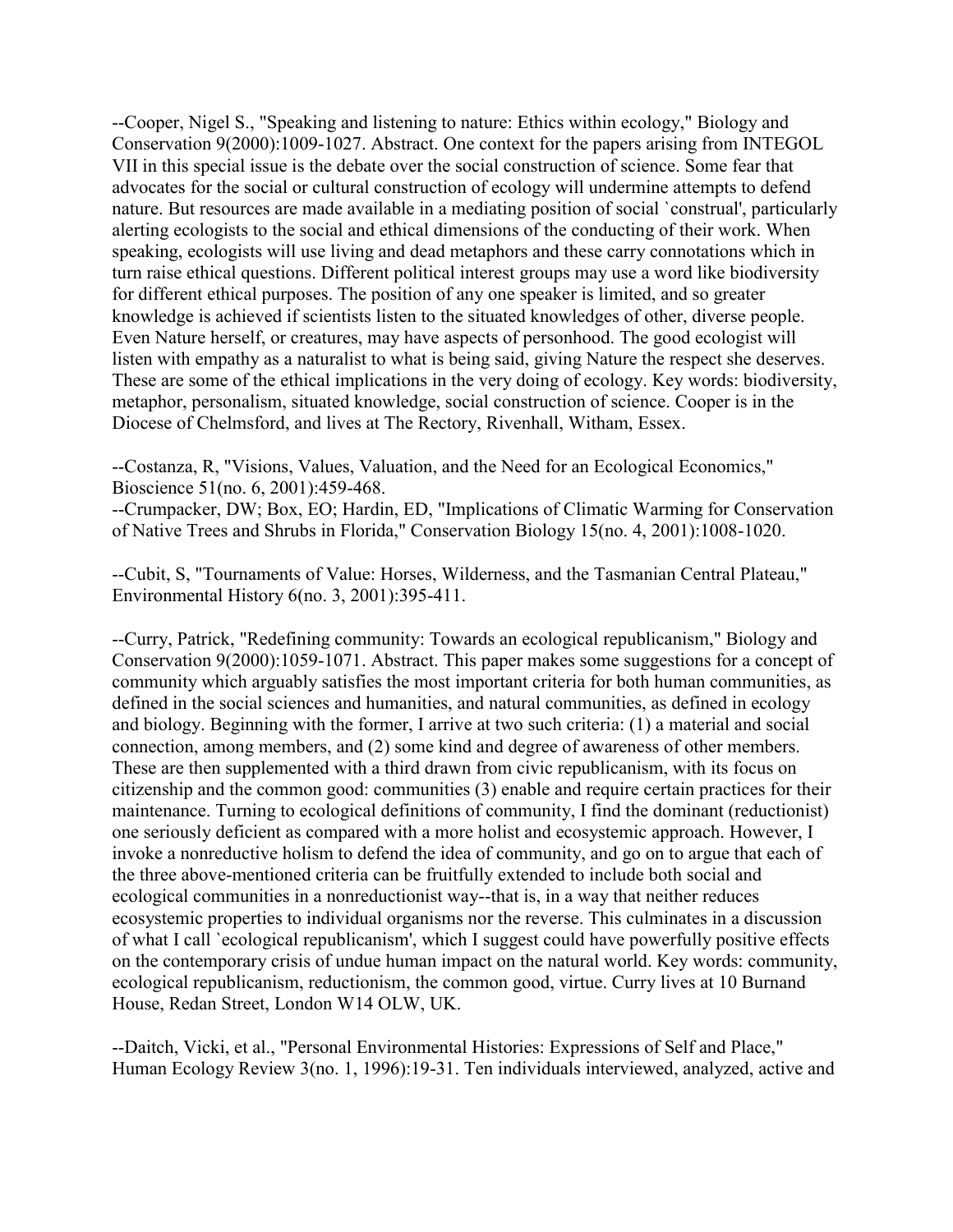passive orientations to the environment, and a distinct array of nature experiences. The authors are at the Institute for Environmental Studies, University of Illinois at Urbana-Champaign.

--Dale, VH; Joyce, LA; McNulty, S; Neilson, RP; Ayres, MP; Flannigan, MD; Hanson, PJ; Irland, LC; Lugo, AE; Peterson, CJ, "Climate Change and Forest Disturbances," Bioscience 51(no, 9, 2001): 723-734.

--Daly, Herman E., "Globalization and its Discontents," Philosophy and Public Policy Quarterly 21(no. 2/3, Spring/Summer 2001):17-21. Globalization, the effective erasure of national boundaries for economic purposes, risks standards-lowering competition, an increased tolerance of mergers and monopoly power, intense national specialization, and excessive monopolization of knowledge. The better alternative to globalization is internationalization, which advocates that the basic unit of community and policy remain the nation.

--Damania, R., "When the Weak Win: The Role of Investment in Environmental Lobbying," Journal of Environmental Economics and Management 42(no. 1, 2001):1-22.

--Dawkins, Richard, "Sustainability Doesn't Come Naturally: A Darwinian Perspective on Values." Inaugural Lecture, The Values Platform for Sustainability, The Environment Foundation. Online at: <www.environmentfoundation.net/richard-dawkins.htm>. The Environment Foundation is a UK charitable organization that seeks to put sustainability on the business agenda, here inaugurating a program coupling business values and biological values. Dawkins gave the inaugural address, also with a question and answer session, 14 November, 2001.

"`What comes naturally' is a topic which Darwinism might be expected to illuminate. Darwinian natural selection gives us just about everything else in our nature--our bones, our organs, our instincts. If there is a reason to exclude our values, it had better be a good one. The values of sustainability are important to all of us here and I enthusiastically include myself. We might therefore hope that these too are built into us by natural selection. I shall tell you today that this is not so. On the contrary, there is something profoundly anti-Darwinian about the very idea of sustainability. But this is not as pessimistic as it sounds. Although we are products of Darwinism, we are not slaves to it. Using the large brains that Darwinian natural selection has given us, it is possible to fashion new values that contradict Darwinian values and that is the policy I shall urge upon you" (opening paragraph).

Dawkins claims that we are biologically inclined to pursue short-term self interest, but that our minds can override that with long-term self interest, but still self interest. "From a Darwinian point of view, the problem with sustainability is this: sustainability is all about long-term benefits of the world or of the ecosystem at the expense of short-term benefits. Darwinism encourages precisely the opposite values. Short-term genetic benefit is all that matters in a Darwinian world." "There is a tension between short-term individual welfare and long-term group welfare or world welfare. If it were left to Darwinism along there would be no hope. Short-term greed is bound to win. The only hope lies in the unique human capacity to use our big brains with our massive communal database and our forward simulating imagination." "The answer lies in the fact that brains, although they are the products of natural selection, follow their own rules, which are different from the rules of natural selection."

Can we get past long-term self interest, perhaps to justice, equity, or respect for nature? Dawkins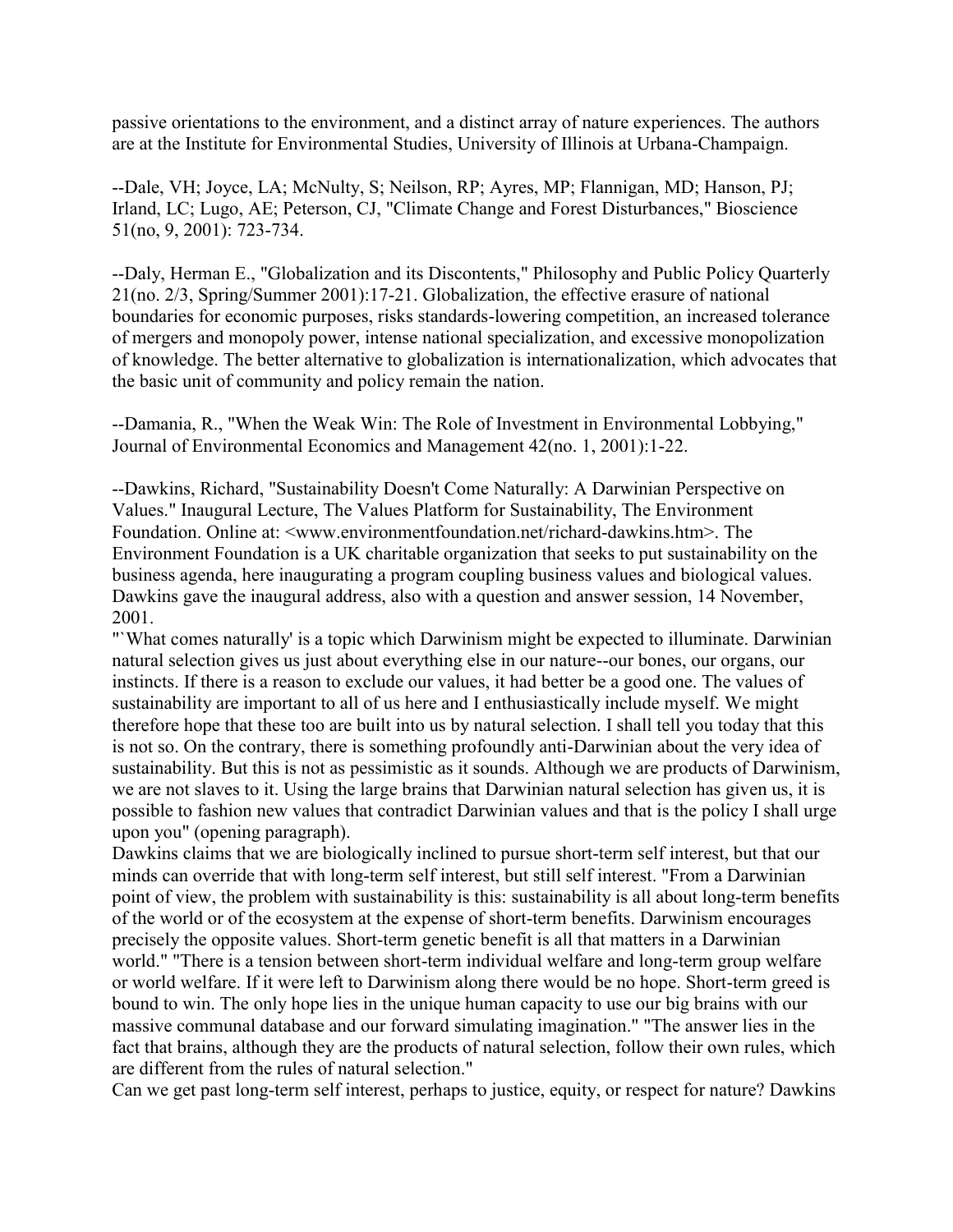is doubtful but hopeful. In answer to a question by Kate Rawles, an environmental philosopher: "I suppose maybe you were asking because of the hope that one might be able to teach people to forgo short-term selfish gain in the interest of long-term world benefit. I am more optimistic about that. There are an awful lot of people who, either for cultural reasons or educational reasons or I don't know quite what, do seem to be capable of subjugating their selfish desires for the good of humanity as a whole, or even living creatures as a whole. The fact that some people seem to manage to do this gives me hope that more people might." And, continuing, "I suppose I ought to say that, as a passionate Darwinian in the academic sense that I believe Darwinism is the explanation for all of life, I am also a passionate anti-Darwinian when it comes to deriving values for our own life. A pretty good definition of the kind of society in which I don't want to live is a society founded on the principles of Darwinism. That is, in a way, the central message of my lecture." Dawkins is professor of the public understanding of science, Oxford University, and author of The Selfish Gene.

--DeJong, Mechtild, and Kwa, Chunglin, "Ecological theories and Dutch nature conservation," Biology and Conservation 9(2000):1171-1186. Abstract. Insight into various ecological theories in the Netherlands which have different, and sometimes opposing, views on the conservation of nature. Four separate theories: 'vitalistic/holistic', 'dynamic', 'cybernetic' and 'chaos'. Diversity is reached through stability according to vitalistic/holistic and cybernetic theories, but through change and instablility according to the 'dynamic' and 'chaos' theories. These two groups are working apart, and continue to have their own ideas. Prediction of the future is only possible with the 'vitalistic/holistic' and 'cybernetic' theories. Ecologists who adhere to these theories feel responsible and able in different ways to change ecological nature towards desirable end goals. The other two theories, 'dynamic' and 'chaos', appear to be less activist. Key words: biodiversity, chaos theory, cybernetic theory, dynamic theory, economy, holistic theory, Rio de Janeiro, Second Law of Thermodynamics, significs. The authors are in the Department of Science Dynamics, University of Amsterdam, The Netherlands.

--delSolar, RG; Marone, L, "The "Freezing" of Science: Consequences of the Dogmatic Teaching of Ecology," Bioscience 51(no. 8, 2001):683-686.

--Derringh, Frank W., "Is Coerced Fertility Reduction to Preserve Nature Justifiable?" Philosophy in the Contemporary World 8 (no. 1, Spring 2001):21-30. Human population growth must end, and the sooner the better, for both nature and a humanity that pursues boundlessly increasing affluence. Poisoning of organisms and massive extinctions result, exacerbated by population momentum. Infliction of pain and death largely for trivial reasons constitutes the ignoble denouement of our history. Reducing human numbers would be only one fitting response to recognition of this situation. Reliance on voluntary socio-economic reforms, including even the empowerment of women, appears unlikely to lead to below-replacement-level fertility, since families on average still elect to have more than two children. Discussed are three reason for thinking that coercive measures could help to engender a decreasing human population without negating preferable voluntary efforts to the same end. Hence some coercion to reduce fertility is justifiable. Derringh is in the Department of Social Science (Philosophy), New York City Technical College, Brooklyn.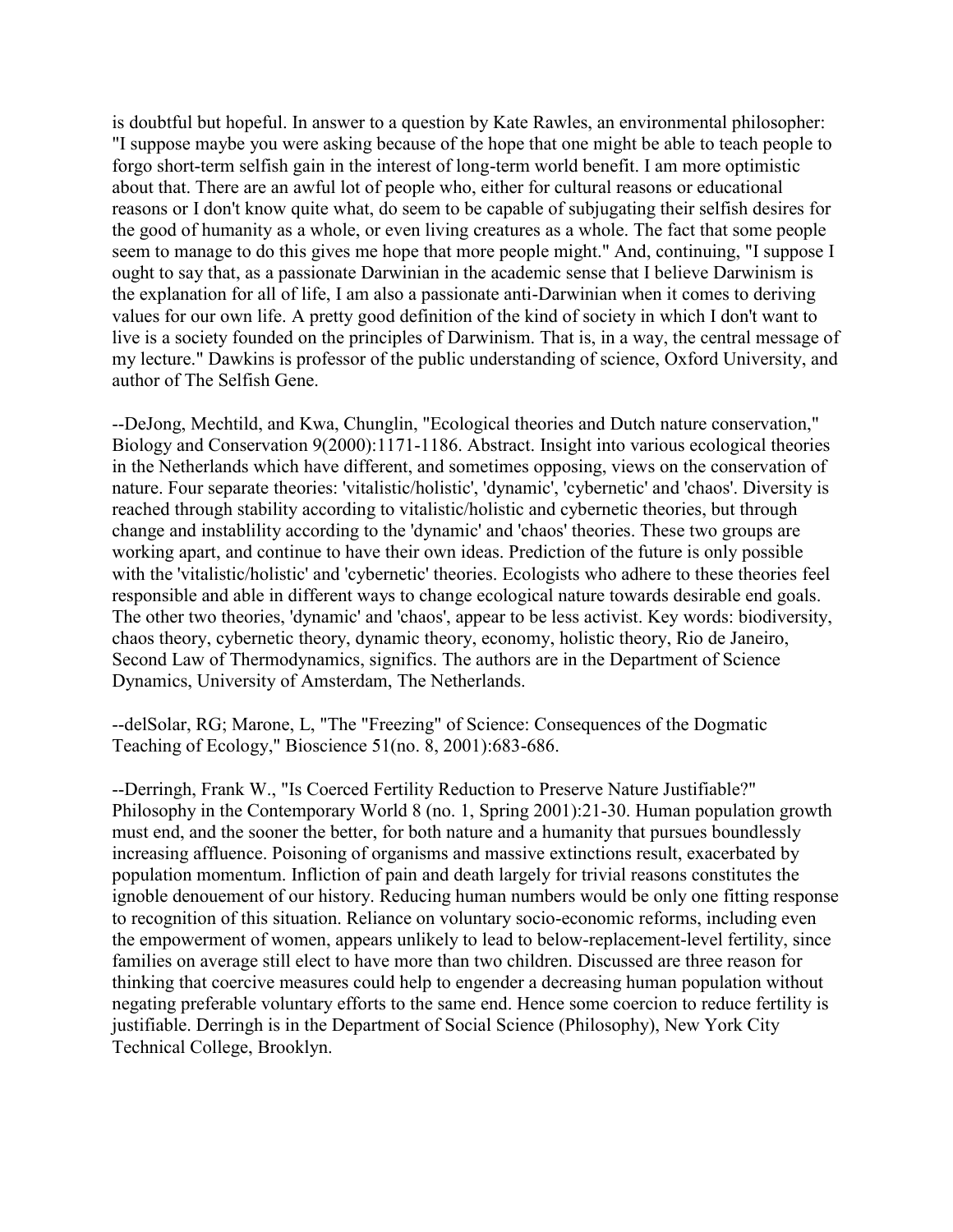--Dessai, S, "Why Did The Hague Climate Conference Fail?" Environmental Politics 10(no, 3, 2001): 139-144.

--Drake, F; Purvis, M, "The Effect of Supersonic Transports on the Global Environment: A Debate Revisited," Science Technology and Human Values 26(no. 4, 2001):501-528.

--Drake, JE, "Contractual Discretion and the Endangered Species Act: Can the Bureau of Reclamation Reallocate Federal Project Water for Endangered Species in the Middle Rio Grande?" Natural Resources Journal 41(no. 2, 2001):487-528. --Dwyer, Peter D., "The Invention of Nature," Pages 157-186 in Ellen, Roy, and Fukui, Katsuyoshi, eds., Redefining Nature: Ecology, Culture and Domestication. Oxford, UK: Berg, 1996. "Modern thought treats nature as separate from culture and has assigned ontological priority to the former. This is analogous to the separation of environment and organism that informs much of biology. ... We are easily taught that nature is other than culture or that environment is other than organism; that cultures, like organisms, are emergent products. These understandings mesh comfortably with a tradition of thought that, for more than a century, has been underlain by an evolutionary perspective. I wish to revise, and to some extent up-end this tradition. ... I shall argue, in the domain of human affairs [that] culture should be taken as prior, nature as emergent. The said truth may be that the idea of `wilderness' -- that supposed last refuge of nature--is no more than an attempt to represent an imaginary place as a concrete symbol. `Nature' as Westerners know it is an invention, an artefact" (p. 157). Dwyer is a zoologist at the University of Queensland, Brisbane, with anthropological interests in subsistence peoples in Papua New Guinea.

--Dybas, CL, "From Biodiversity to Biocomplexity: A Multidisciplinary Step toward Understanding Our Environment," Bioscience 51(no. 6, 2001):426-431.

--Eldredge, Niles, ed., Life on Earth: An Encyclopedia of Biodiversity, Ecology, and Evolution. 2 vols. Santa Barbara, CA: ABC-CLIO, 2002. Earth's extraordinary diversity of life and the unprecedented threats it faces. 200 A-Z articles, four major overview essays. Eldredge, at the American Museum of Natural History, is the author of numerous works on biodiversity and evolution.

--Ellen, Roy, and Fukui, Katsuyoshi, eds., Redefining Nature: Ecology, Culture and Domestication. Oxford, UK: Berg, 1996. Part I. Nature as a Cultural Construction. Part II. The Cultural Management of the Environment. Part III. Nature, Co-evolution and the Problem of Cultural Adaptation. Relations between plants, animals, and humans. Ellen is in anthropology and human ecology, University of Canterbury, Kent. Fukui is in anthropology, Kyoto University, Japan.

--Escobar, Arturo, "Constructing Nature: Elements for a Poststructural Political Ecology." Pages 46-68 in Peet, Richard, and Watts, Michael, eds. Liberation Ecologies: Environment, Development, Social Movements. London: Routledge, 1996. The discourse of "biodiversity" is a modern, recently invented discourse, and is used by Westerners to bring aboriginal peoples into the arena of modernism. Nature becomes "biodiversity reserves," local communities may lay claim to be the "owners" of their biodiversity; they learn to treat it as "natural capital" and their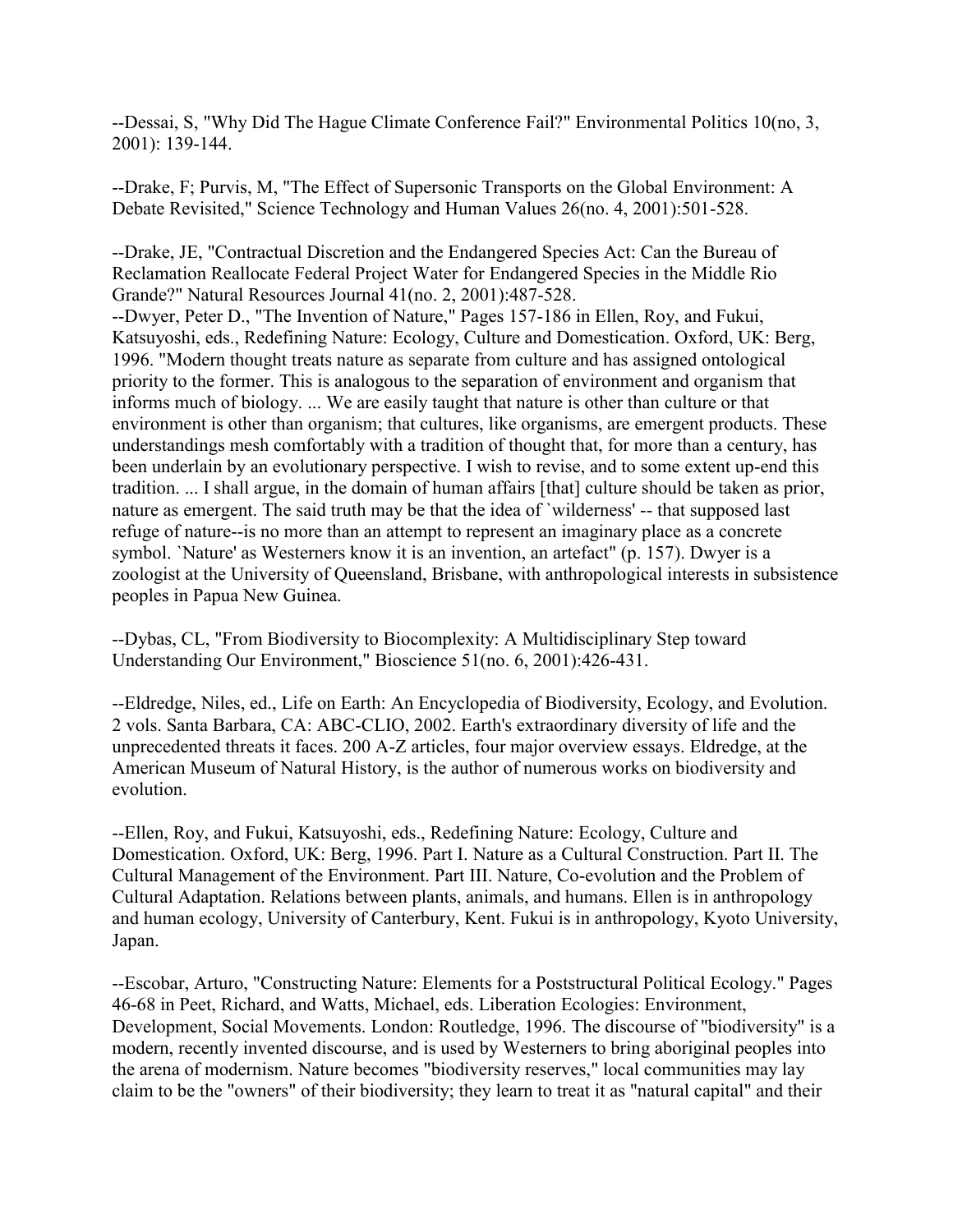local knowledge as "intellectual property"--things of worth in global markets. All this bypasses the ways in which plants and animals once figured in the aboriginal cultures (p. 57). Escobar is in anthropology, University of California, Berkeley.

--Ethics Education: A Greater Teacher. Reflections: Newsletter of the Program for Ethics, Science, and the Environment, Department of Philosophy, Oregon State University, vol. 8, no. 2, November, 2001, is a theme issue on alternative contexts and methods of education in ethics and philosophy, many of which involve the experience of nature, and some undertaken at OSU, approaches "that look to the environment as a greater teacher." Copies from Department of Philosophy, Oregon State University, Corvallis, OR 97331-3902.

--Ewert, A; Baker, D, "Standing for Where You Sit: An Exploratory Analysis of the Relationship Between Academic Major and Environmental Beliefs," Environment and Behavior 33(no. 5, 2001): 687-707.

--Farber, Paul Lawrence, Finding Order in Nature: The Naturalist Tradition from Linnaeus to E. O. Wilson. Baltimore: Johns Hopkins University Press, 2000.

--Ferraro, PJ, "Global Habitat Protection: Limitations of Development Interventions and a Role for Conservation Performance Payments," Conservation Biology 15(no. 4, 2001):990-1000.

--Fisher, Andy, Radical Ecopsychology: Psychology in the Service of Life. Albany: State University of New York Press, 2002. Fisher is a psychotherapist in private practice.

--Fleming, W; Rivera, J; Ageton, C; Jandacek, A; Marmon, J; Messenger, R; Moeller, S; MyersTaylor, D; Santelli, M; Vitela, L, "Transfer of Development Rights as an Option for Land Preservation in a Historic New Mexico Community: La Cienega Valley, Santa Fe County, New Mexico," Natural Resources Journal 41(no. 2, 2001):427-444.

--Foster, John Bellamy, "Ecology against Capitalism," Monthly Review 53 (no. 5, October 2001): 1-15. "A large part of the answer as to why contemporary society refuses to recognize the full human dependence on nature undoubtedly has to do with the expansionist logic of a capitalist system that makes the accumulation of wealth in the form of capital the supreme end of society" (p. 1). "We are faced with a stark choice: either reject "the gods of profit" as holding out the solution to our ecological problems, and look instead to a more harmonious coevolution of nature and human society, as an essential element in building a more just and egalitarian social order--or face the natural consequences, an ecological and social crisis that will rapidly spin out of control, with irreversible and devastating consequences for human beings and for those numerous other species with which we are linked" (p. 15). Forthcoming in book form.

--Franz, EH, "Ecology, Values, and Policy," Bioscience 51(no. 6, 2001):469-474.

--Freyfogle, Eric T., "Regulatory Takings, Methodically," ELR (Environmental Law Reporter) News and Analysis 31, pp. 10313-10321. "One of the most important ongoing changes in property law is the redefinition of ownership norms to protect the healthy functioning of the natural systems on which all life depends. Rights to use land are coming to depend on the land's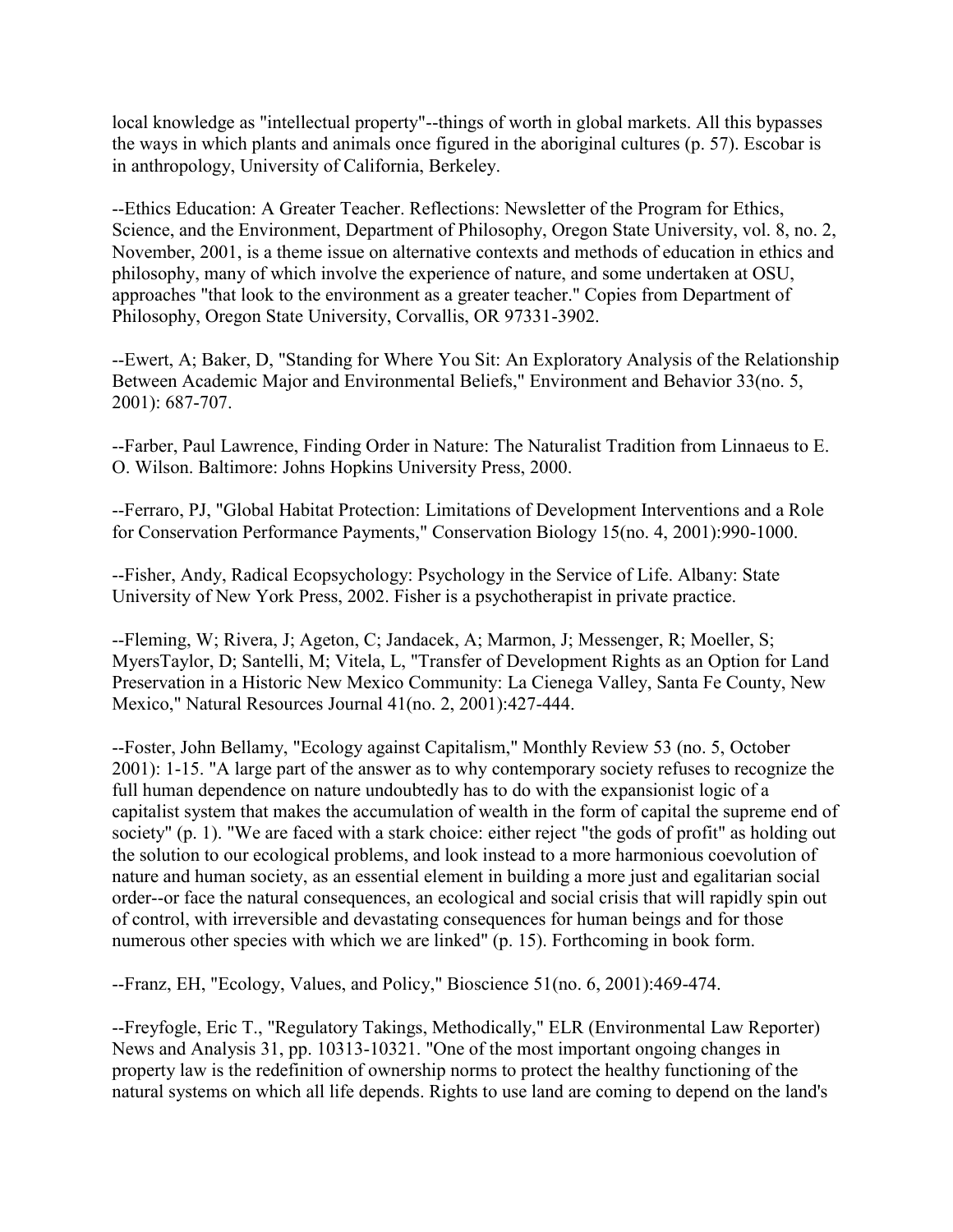natural features, and definitons of harm are coming to include disruptions of natural components such as topsoil, hydrologic systems, and biological diversity. The proper role for takings law is not to throw a wrench in the works of these much needed changes but rather to help guide them so that they occur in ways that maintain the health of private property as an institution" (p. 10321).

--Freyfogle, Eric T., "Community and the Market in Modern American Law," Pages 382-414 in Richards, John F., ed., Land, Property, and the Environment. Oakland, CA: ICS (Institute for Contemporary Studies) Press, 2002. Over the past century, U.S. laws and regulations have increasingly embedded property rights in a communal order, aimed in important part at protecting the natural environment. Aggregate calculations are hard to undertake, yet plentiful evidence suggests that these constraints have served not to contain economic growth but to help fuel it, by correcting the market's flaws in pricing and allocation and by fostering the kind of trust, social cohesiveness, and civic stability that any market needs to work well. In the ongoing drama of private property in America, the market is only one of the lead characters. Freygogle is in law, University of Illinois at Urbana-Champaign.

--Fudge, Robert S., "Imagination and the Science-Based Aesthetic Appreciation of Unscenic Nature," Journal of Aesthetics and Art Criticism 59(no. 3, Summer 2001):275-285. "A number of twentieth-century philosophers have suggested ways to develop an aesthetic appreciation of unscenic nature (including Holmes Rolston and Allen Carlson). ... Our appreciation should be science-based; science can reveal to us heretofore overlooked properties of natural objects, providing new opportunities for aesthetic experience. Recently, however, Emily Brady has argued against this approach, claiming instead that our appreciation should arise out of imaginative activity. In what follows, I argue that these two approaches are not only not mutually exclusive, but that the imagination is most effective in helping us develop an aesthetic appreciation of unscenic nature, precisely when it employs, and is guided by, scientific knowledge. Fudge is in philosophy, James Madison University, Harrisonburg, VA.

--Fuhlendorf, SD; Engle, DM, "Restoring Heterogeneity on Rangelands: Ecosystem Management Based on Evolutionary Grazing Patterns," Bioscience 51(no. 8, 2001):625-632.

--Giradot, N. J., Miller, James, and Xiaogan, Liu, Daoism and Ecology: Ways within a Cosmic Landscape. Cambridge, MA: Center for the Study of World Religions and Harvard University Press, 2001. Two dozen articles, from a conference on Daoism and Ecology, largely the views of scholars of religion and Daoism, including some practitioners, with discussions of the articles. Bibliography on Daoism and ecology. Giradot is in comparative religion, Lehigh University; Miller is a research fellow at Queen's University, Kingston, Ontario; Xiaogan is a Chinese scholar trained at Beijing University.

--Godlovitch, Stan, ed., "Symposium: Natural Aesthetics," Journal of Aesthetic Education 33, no. 3., Fall, 1999.

--Goldin, Owen, "Porphyry, Nature, and Community," History of Philosophy Quarterly 18 (2001): 353-371. Porphyry (232-304 A.D.) was a student of Plotinus. An analysis of the main argument of De Abstinentia 3 to the effect that animals are ethical subjects, since they are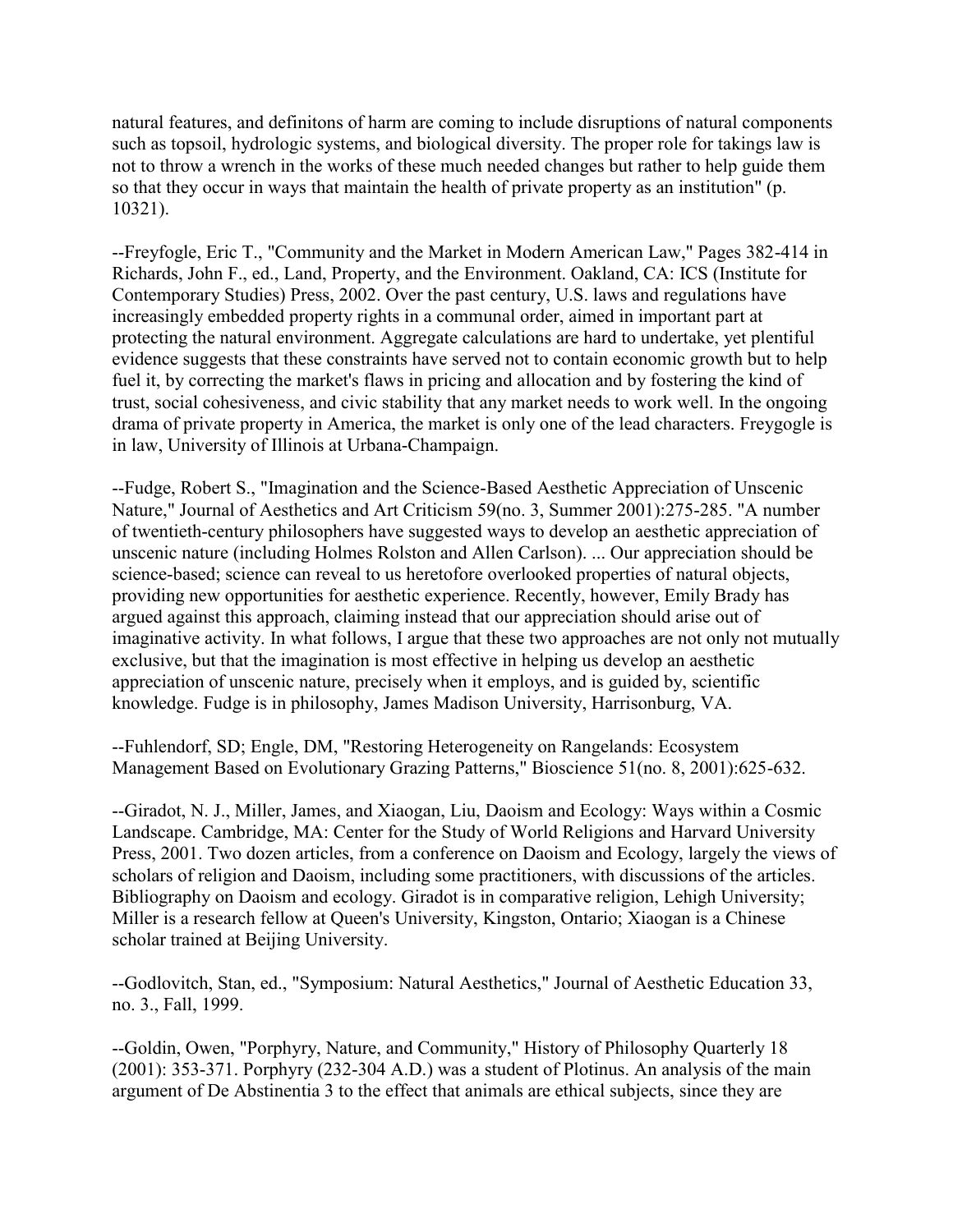rational and obligations of justice hold in regard to all rational beings. The argument does not follow from Porphyry's own theory of justice, but is meant to show that ethical obligations to animals follow from the principles of the Stoics, who ground their theory of justice on an ethic of community. The author compares Porphyry's argument with Callicott's environmental ethic of community. Goldin is in philosophy at Marquette University.

--Graham, M; Miller, C, "Disclosure of Toxic Releases in the United States," Environment 43(no. 8, 2001):8-20.

--Grim, John A., Indigenous Traditions and Ecology: The Interbeing of Cosmology and Community. Cambridge, MA: Center for the Study of World Religions and Harvard University Press, 2001. Pressures threatening indigenous peoples and ways of life; their modes of resistance and regeneration by which these communities maintain a spiritual balance with larger cosmological forces while creatively accommodating current environmental, social, economic, and political changes. Grim is in religion, Bucknell University.

--Hammett, AL; Sun,X; Barany, M, "Industries in Transition: Forestry and Forest Products in China," Journal of Forestry 99(no. 7, 2001):4-13.

--Hansen, AJ; Neilson, RP, Dale, VH; Flather, CH, Iverson, LR, Currie, DJ; Shafer, S; Cook R; Bartlein, PJ, "Global Change in Forests: Responses of Species, Communities, and Biomes," Bioscience 51(no, 9, 2001):765-779.

--Harcourt, AH; Parks, SA; Woodroffe, R, "Human density as an influence on species/area relationships: double jeopardy for small African reserves?" Biodiversity and Conservation 10(no. 6, 2001):1011-1026.

--Harrison, Carolyn, and Burgess, Jacquelin, "Valuing nature in context: The contribution of common-good approaches," Biology and Conservation 9(2000):1115-1130. Abstract. A number of empirical studies show how residents and farmers come to contest scientific approaches to valuing nature as the basis for adjudicating conflicts over protected natural areas. A widening of the knowledge base on which the goals and practices of nature conservation are founded is required if effective conservation partnerships are to be sustained. We offer a common good approach as a means of addressing this problem, based on ethical and moral concerns about nature. We illustrate how this common good approach can be used to prioritise issues in a Local Environment Agency Plan. When linked with a method of Stakeholder Decision Analysis this common good approach is capable of building coalitions and a measure of consensus between different interests. It achieves this through a transparent and deliberate process of debate and systematic analysis of values that makes explicit the foundation of different knowledge claims about nature. The authors are with the Environment and Society Research Unit, Department of Geography, University College London.

--Harrison, Neil E., Constructing Sustainable Development. Albany, NY: State University of New York Press, 2000. Sustainable development proposals are at least incomplete or impractical and at worst dangerously misleading. The concept of sustainable development presents a problem for theorists and policy makers because it cannot be objectively defined and subjective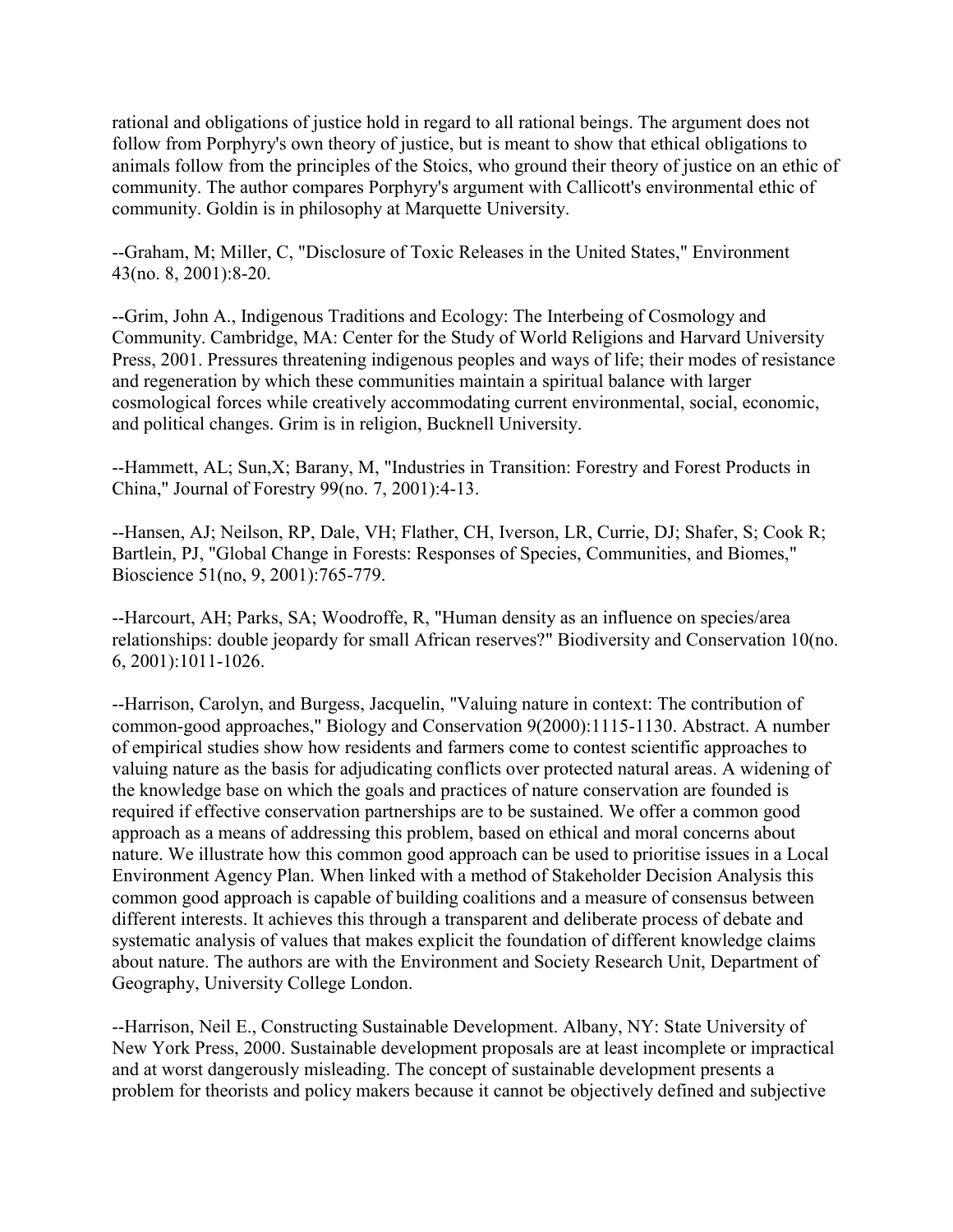understandings vary widely. For the capitalist, sustainable development is a problem of production efficiency and technological innovation; for the environmentalist, a more appropriate ethic is a necessity; and for the developing country policy maker, a more equitable distribution over resources is imperative. How sustainable development can be constructed from policy principles derived from ongoing adaptations to changes in values, beliefs, and scientific knowledge, and applied both in developed and developing countries.

--Hart, P., and Nolan, K., "A Critical Analysis of Research in Environmental Education," Studies in Science Education 34(1999):1-69. There is a "change towards more positive environmental attudes among people of all ages after exposure to some form, almost any form, of environmental education experience whether short or long term" (p. 7) But often there is a "rhetoric-reality gap" (p. 25); people come to espouse values but they do not enact them. The assumption that "appropriate information from a credible source and a legitimate opportunity to act will result in action" does not appear to be well founded (p. 19).

--Hartig, T; Kaiser, FG; Bowler, PA, "Psychological Restoration in Nature as a Positive Motivation for Ecological Behavior," Environment and Behavior 33(no. 4, 2001):590-607.

--Heckel, G, "Workshop on Sustainable Tourism and Whale Watching in North America: A Baja-to-Bering Case Study," Journal of Environment and Development, 10(no. 3, 2001):290- 295.

--Herrick, Charles N., and Jamieson, Dale, "Junk Science and Environmental Policy: Obscuring Public Debate with Misleading Discourse," Philosophy and Public Policy Quarterly 21(no. 2/3, Spring/Summer 2001):11-16. The National Science Board's Task Force on the Environment recently completed an exhaustive review of environmental science in the United States. Nothing in the report suggests an epidemic of junk science. But media accounts often allege that junk science is offered in support of environmental and health issues, charges that are unsupportable. Allegations of junk science are often politically motivated. Media also often fail to realize the complexity of good environmental science, and also that science requires sophisticated evaluation in forming policy.

--Hettinger, Ned, "Enhancing Natural Value?" Human Ecology Review 3(no. 1, 1996):8-11. There is a widespread skepticism among those with deep environmental commitments to the natural world about the idea that humans can improve upon nature. While it seem obvious that humans that humans can alter nature to better serve human uses, it is far from clear that humans can improve nature in non-utilitarian ways. An analysis of whether and how human participation in nature might be seen as enhancing, rather than degrading, intrinsically-valuable natural systems. Wildness will be lost with human intervention, though, in some circumstances, biodiversity might be gained. One would have to weigh tradeoffs. Hettinger is in philosophy, College of Charleston, SC.

--Hey, Jody, Genes, Categories, and Species: The Evolutionary and Cognitive Causes of the Species Problem. New York: Oxford University Press, 2001. The heart of the species problem is our human incorrigible drive to categorize any phenomenon that recurs repeatedly. We apply the mental tool of categorization to repeated instances of organisms that are similar, and call these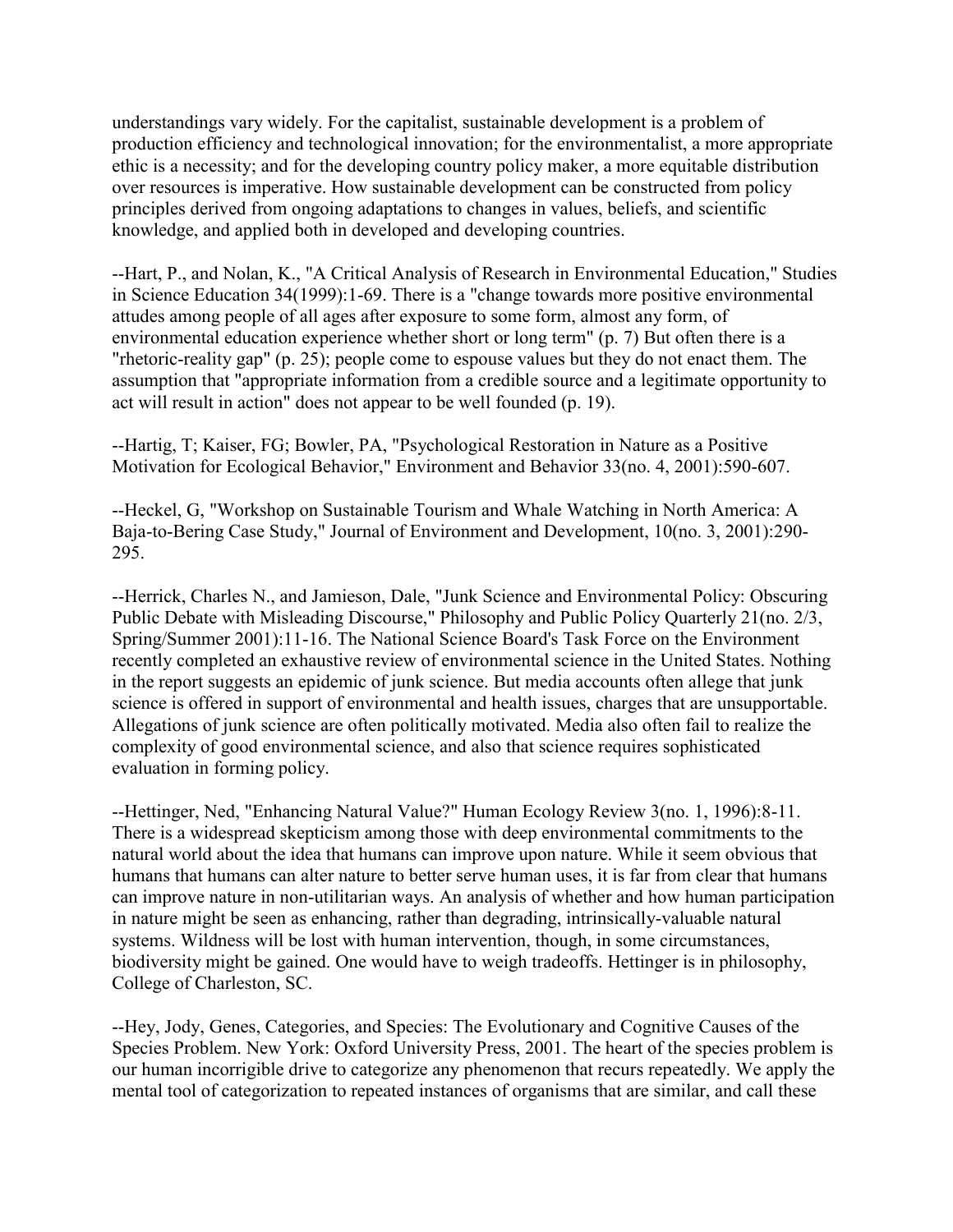species. Our conception of species is a basic by-product of the way we think. We devise and erect categories, but we mistake these for representations. The named species often do not, and probably will never, accurately match "real evolutionary groups," because, alas, the real evolutionary groups defy the kind of categorization our penchant demands. They have, for instance, fuzzy boundaries and not the neat boundaries our penchant favors. We need a bin structure, pigeon holes, but nature generates organisms with overlap and intergrading, revealed now at the molecular level. But it is not too clear what or whether any replacement of the species concept will enable us to respect or conserve biodiversity (which, we have also recently been told, is a social construct; see David Takacs, The Idea of Biodiversity). Hey is a geneticist at Rutgers University.

--Heyd, Thomas, "Aesthetic Appreciation and the Many Stories about Nature," British Journal of Aesthetics 41(no. 2, April 2001):125-137. There are important problems with Allen Carlson's claim that natural science (and its predecessors and analogues) does or should provide the primary account or story informing about our aesthetic appreciation of nature. I propose that there are good reasons for believing that aesthetic appreciation does and should benefit from a great many diverse stories, as gathered by people from a great variety of walks and cultures. I here adopt the term "story" as a neutral way of making reference to the diverse accounts that might guide our aesthetic appreciation. Heyd is in philosophy, University of Victoria, Victoria, British Columbia.

--Hope, Marjorie, and Young, James, Voices of Hope in the Struggle to Save the Planet. Crotonon-Hudson, NY: Apex Press, 2000. \$ 25. 377 pages. Chronicles the lives and works of a wide range of religiously based groups. Leaders and activists drawn from Judaism, Western and Eastern Christianity (such as Thomas Berry), Islam, Buddhism, Taoism, Shinto and the faiths of indigenous peoples (such as Oren Lyons).

--Huffman, MA, "Self-Medicative Behavior in the African Great Apes: An Evolutionary Perspective into the Origins of Human Traditional Medicine," Bioscience 51(no. 8, 2001):651- 662.

--Hunold, C, "Nuclear Waste in Germany: Environmentalists Between State and Society," Environmental Politics 10(no, 3, 2001):127-133.

--Hutton, D. and Connors, L., A History of the Australian Environmental Movement. Melbourne: Cambridge University Press, 1999.

--Ingold, Tim, "Hunting and Gathering as Ways of Perceiving the Environment." Pages 117-155 in Ellen, Roy, and Fukui, Katsuyoshi, eds., Redefining Nature: Ecology, Culture and Domestication. Oxford, UK: Berg, 1996. "What I wish to suggest is that we reverse this order of [Western] primacy and follow the lead of hunter-gatherers in taking the human condition to be that of a being immersed from the start, like other creatures, in an active, practical and perceptual engagement with constituents of the dwelt-in world. This ontology of dwelling, I content provides us with a better way of coming to grips with the nature of human existence than the alternative, Western ontology whose point of departure is that of a mind detached from the world and which has literally to formulate it--to build an intentional world in consciousness--prior to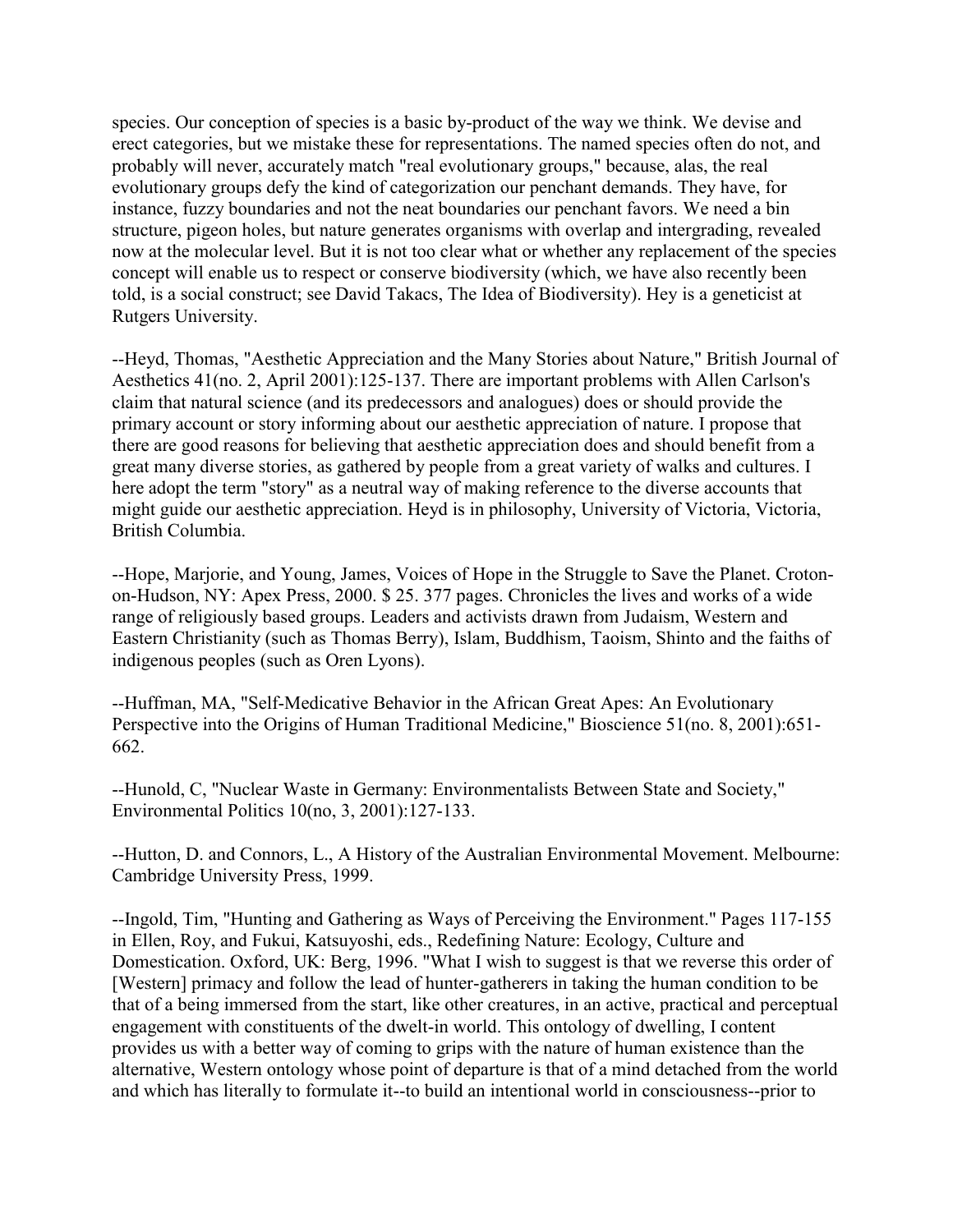engagement. The contrast, I repeat, is not between alternative views of the world; it is rather between two ways of apprehending it, only one of which (the Western) may be characterized as the construction of a view, that is, as a process of mental representation. As for the other, apprehending the world is not a matter of construction but of engagement, not of building but of dwelling, not of making a view of the world but of taking a view in it" (pp. 120-121).

--Irland, LC; Adams, D; Alig, R; Betz, CJ; Chen, CC; Hutchins, M; McCarl, BA, Skog, K; Sohngen, BL, "Assessing Socioeconomic Impacts of Climate Change on US Forests, Wood-Product Markets, and Forest Recreation," Bioscience 51(no, 9, 2001):753-764.

--Jacques, David, The Millennial Landscape: The Ethics and Aesthetics of Dealing with the Landscape. New York: Garden Art Press, 2001.

--Jukofsky, D, "Shared Conservation Experiences," Conservation Biology 15(no. 4, 2001):818- 819.

--Kada, N, "Greening the Firm: The Politics of Corporate Environmentalism," Journal of Environment and Development 10(no. 2, 2001):207-211.

--Kadetsky, Elizabeth, "Guarding Nature," article and related features on religion and environment, Science and Spirit, March/April 2002, pp. 28-39, including Bill McKibben (front cover, pictured in upscale Goretex Jacket), "What Would Jesus Drive?"

--Kaplan, R, "The Nature of the View From Home: Psychological Benefits," Environment and Behavior 33(no. 4, 2001):507-542.

--Kelbessa, Workineh, Indigenous and Modern Environmental Ethics: A Study of the Indigenous Oromo Environmental Ethic and Oromo Environmental Ethics in the Light of Modern Issues of Environment and Development. PhD. dissertation, University of Wales, Cardiff, Fall 2001. Explores the linkage between indigenous and modern environmental ethics by examining the indigenous Oromo environmental ethic. The Oromo are a minority, traditionally pastoralist people in South-West Ethiopia, comprising some 30% of the entire Ethiopian population. This undercuts some modern arguments about what counts as authority, who counts as an expert, and who counts as a scientist. The Oromo people have developed complex systems of agriculture and intensive soil, water, vegetation and wildlife management that have survived the test of time and the vagaries of the environment. These practices incorporate Oromo values and beliefs more than Western practices incorporate Western traditional values.

Further, the Oromo world view can serve as the basis for a contemporary environmental ethic. Unlike anthropocentrists the Oromo have deep concerns for the future and health of both humans and nonhuman creatures. But indigenous and modern knowledge are not mutually exclusive. Each has limitations and neither can be a panacea for all ills in isolation. Both have something to teach as well as something to learn. In some instances one is superior to the other.

Conventional intellectual property rights should be revised to include local knowledge entitlements. The privatisation of environmental resources will aggravate the gap between the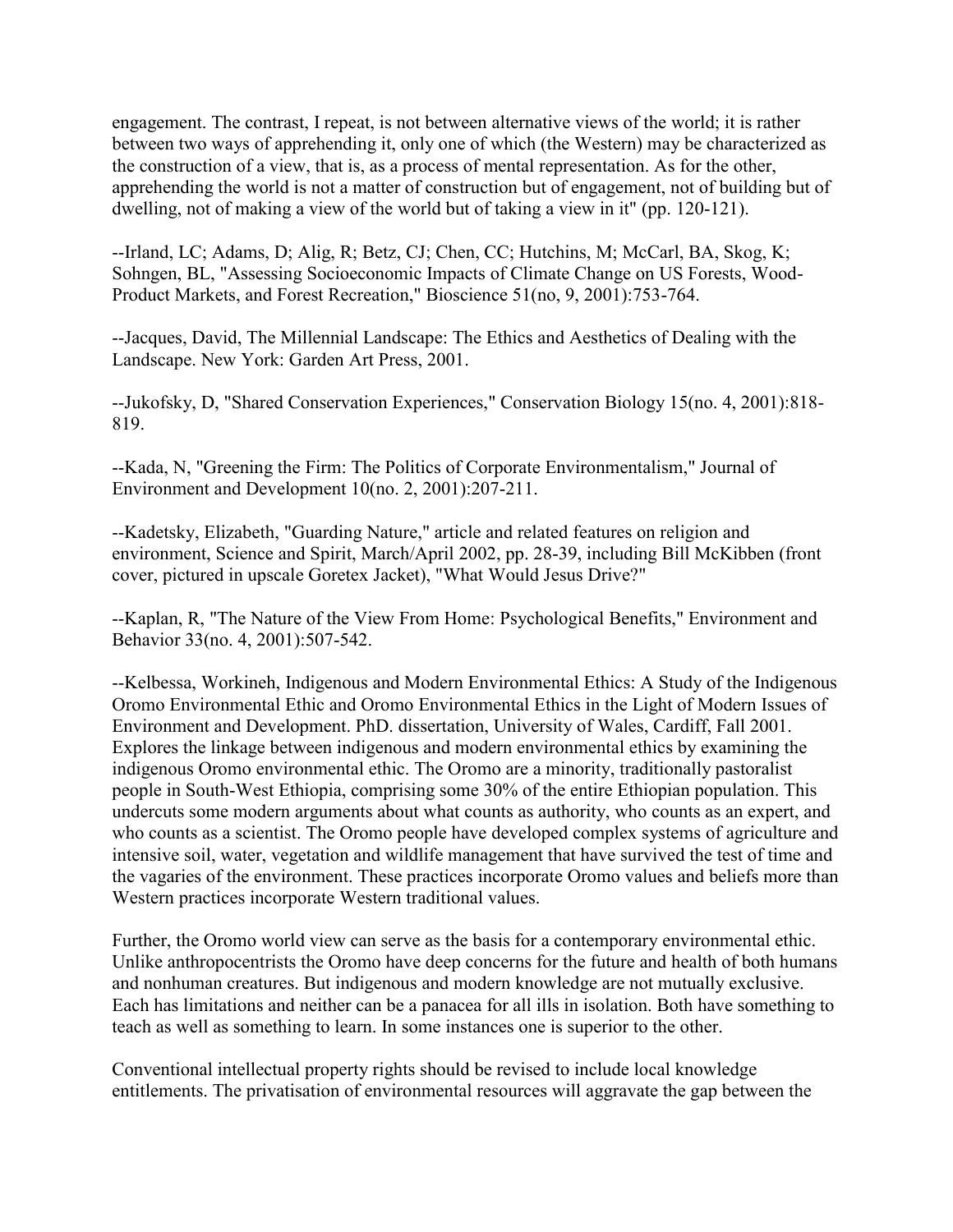rich and the poor, both within and between nations. Power relations at local and international levels should be changed in the direction of just and environmentally and socially sound development. The thesis advisor was Robin Attfield. Kelbessa is in philosopy, Addis Abbaba University, Addis Ababa, Ethiopia.

--Kirkman, Robert, Skeptical Environmentalism: The Limits of Philosophy and Science. Bloomington: Indiana University Press, 2002. A critical overview of the speculative tendencies of academic environmental philosophy. Drawn in part from sources in the history of philosophy and the history and philosophy of the natural sciences, the argument concludes with a reconception of environmental problems, and of the proper roles of philosophy and the natural sciences in addressing them. Kirkman is in science and technology studies, Lyman Briggs School, Michigan State University, East Lansing.

--Korpela, KM; Hartig, T; Kaiser, FG; Fuhrer, U, "Restorative Experience and Self-Regulation in Favorite Places," Environment and Behavior 33(no. 4, 2001):572-589.

--Lackey, RT, "Values, Policy, and Ecosystem Health," Bioscience 51(no. 6, 2001):437-444.

--Laschefski, K; Freris, N, "Saving the wood from the trees Is tropical timber certification the saviour of the rainforests," Ecologist 31(no. 6, 2001):40-43.

--Leverton, Roy, Enjoying Moths. London: T & AD Poyser, 2001. Yes, moths, not butterflies. Well illustrated, British moths, but anyone interested in enjoying moths in the wild will find this book worthwhile.

--Levin, Simon Asher, Encyclopedia of Biodiversity (San Diego: Academic Press [Harcourt], 2001), 5 volumes.

--Light, Andrew, "Restauración Ecológica y Reproducción del Arte," in Ingenieria Genetica Y Ambiental: Problemas filosoficos y sociales de la biotechnologia, ed. T. Kwiatkowska and R. L. Wilchis (Mexico City: Plaza y Valdez, 2000), pp. 209-219. ("Ecological Restoration and Art Reproduction") Robert Elliot's "Faking Nature," represents one of the strongest philosophical rejections of the ground of restoration ecology ever offered. Here, and in a succession of papers defending the original essay, Elliot argued that ecological restoration was akin to art forgery. Just as a copied art work could not reproduce the value of the original, restored nature could not reproduce the value of nature. I reject Elliot's art forgery analogy, and argue that his paper provides grounds for distinguishing between two forms of restoration that must be given separate normative consideration: (1) malicious restorations, those undertaken as a means of justifying harm to nature, and (2) benevolent restorations, or, those which are akin to art restorations and which cannot serve as justifications for the conditions which would warrant their engagement. This argument will require an investigation of Mark Sagoff's arguments concerning the normative status of art restorations. Light is in the Applied Philosophy Group at New York University, [andrew.light@nyu.edu.](mailto:andrew.light@nyu.edu)

--Light, Andrew and Roberts, David, "Toward New Foundations in Philosophy of Technology: Mitcham and Wittgenstein on Descriptions," Research in Philosophy and Technology 19 (2000):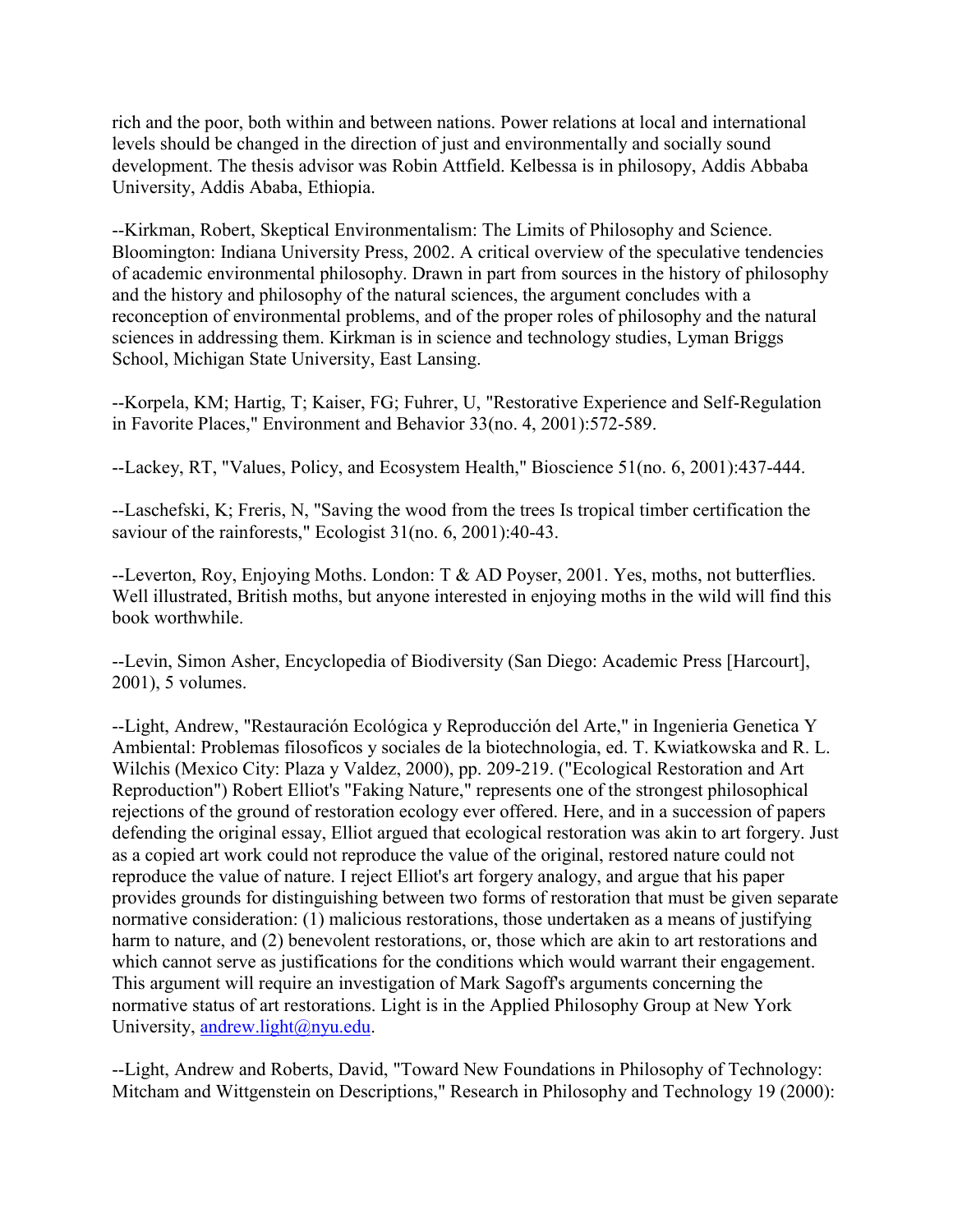125-147. Over the last twenty-five years, philosophy of technology has become a recognizable sub-discipline in the Americas and Europe. There are journals, societies, and international meetings devoted to the subject. But the field suffers from the lack of a common ground on which to base questions that might define it as a philosophical discipline, central questions whose resolution will drive the discipline forward. Certainly there are many views now on the social effects of technology and how we are to evaluate those effects, but the field nonetheless lacks a critical intradisciplinary discussion of those competing views of the kind that characterizes most philosophical sub-fields such as environmental ethics. After reviewing the general state of the field, we turn to an analysis of the work of Carl Mitcham, one philosopher of technology who has focused on a more descriptive approach to identifying the subject of his philosophical endeavors. We then sketch an alternative descriptive approach to Mitcham's grounded in Wittgenstein's descriptive strategies, in part to articulate our own account of improving the descriptive base of the field and in part to show how one form of descriptivism (ours) can critically interact with another (Mitcham's). Light is in the Applied Philosophy Group at New York University, [andrew.light@nyu.edu.](mailto:andrew.light@nyu.edu) Roberts completed an M.A. in philosophy at the University of Montana.

--Light, Andrew, "Elegy for a Garden: Thoughts on an Urban Environmental Ethic," Philosophical Writings 14 (2000): 41-47. Narrative piece about the importance of working out an environmental ethic for urban environments illustrated by a description of the fight in New York City over preservation of community gardens. Light is in the Applied Philosophy Group at New York University, [andrew.light@nyu.edu.](mailto:andrew.light@nyu.edu)

--Light, Andrew, "What is an Ecological Identity?," Environmental Politics 9 (No. 4, 2000): 59- 81. Is environmentalism a form of identity politics like feminism, race based politics, and other political orientations at the core of the new social movements? This paper argues that it can be, but that this claim to political identity has only been clearly available so far to a narrow set of environmentalists, most notably deep ecologists and essentialist ecofeminists. But if it is plausible that broader forms of environmentalism can represent a political identity, then a set of political objections to the content of environmentalism become much more salient than they might at first appear. After attempting a thorough assessment of the possible interpretations of an environmental identity politics, I look at the political problems that follow. If environmentalists decide to articulate their environmentalism as a kind of 'ecological identity', and it is surely an open question as to whether they should, then this identity will encounter some serious hurdles that deserve attention. Light is in the Applied Philosophy Group at New York University, [andrew.light@nyu.edu.](mailto:andrew.light@nyu.edu)

--Light, Andrew, "Taking Environmental Ethics Public," in Environmental Ethics: What Really Matters? What Really Works?, ed. D. Schmidtz and E. Willott (Oxford: Oxford University Press, 2001), pp. 556-566. The pragmatist critique of environmental ethics has argued that the field has largely failed in offering a set of moral foundations to improving environmental policies or for motivating agents to embrace more supportive environmental practices. If this critique is taken seriously then a reassessment is needed of how to encompasses both a traditional philosophical task involving an investigation into the value of nature, and a second public task involving the articulation of arguments which will be morally motivating concerning environmental protection. This chapter overviews the case for a demarcation of these tasks and makes a claim about their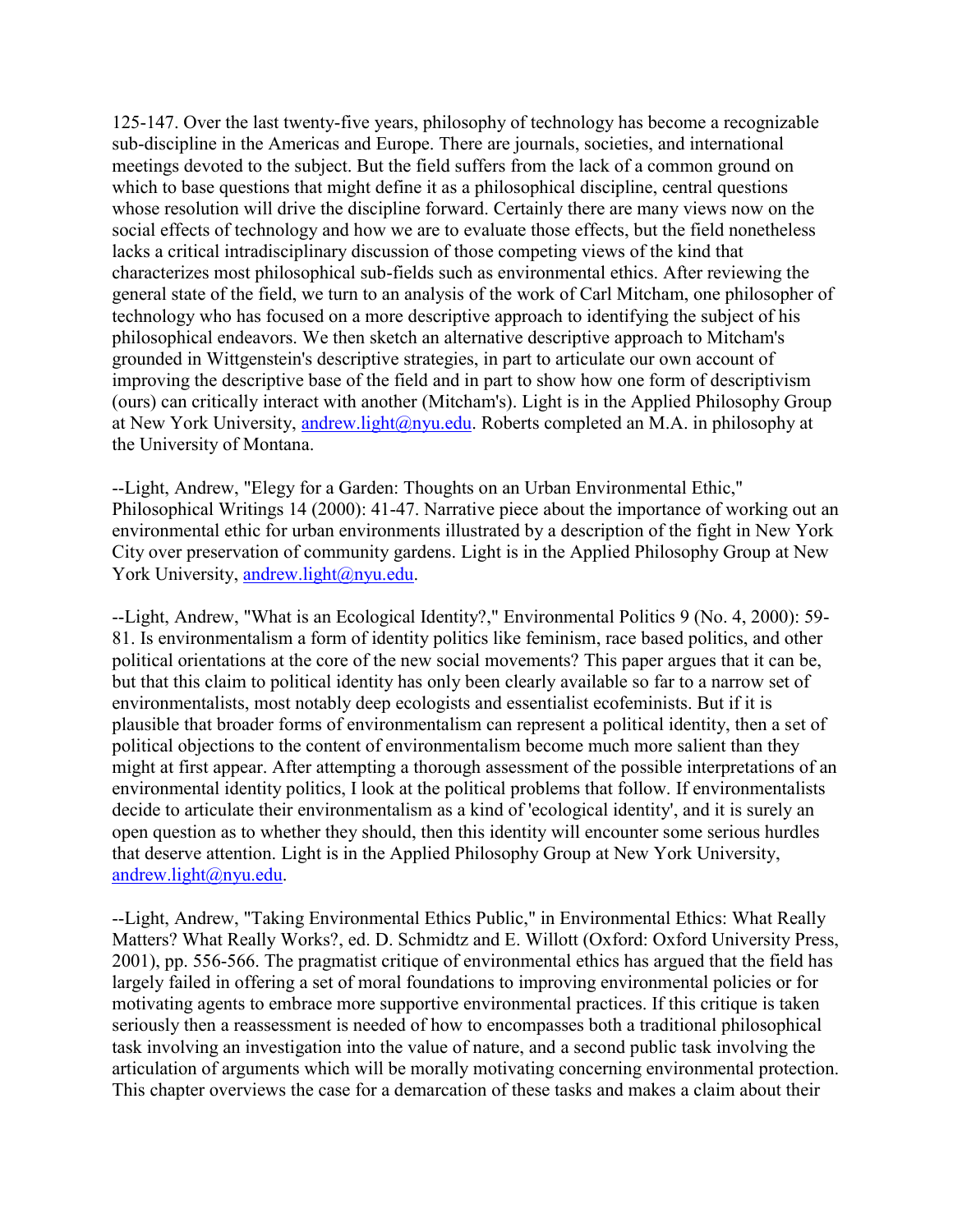relative importance in relation to each other in the context of a methodological form of environmental pragmatism (as opposed to a more purely philosophical application of the work of particular pragmatists to environmental questions). The result is a form of environmental pragmatism that a nonpragmatist could embrace in environmental ethics. Light is in the Applied Philosophy Group at New York University, [andrew.light@nyu.edu.](mailto:andrew.light@nyu.edu)

--Light, Andrew, "The Urban Blind Spot in Environmental Ethics," Environmental Politics 10 (No. 1, 2001): 7-35. In the past 30 years environmental ethics and political ecology have emerged as two of the most vibrant and exciting areas of applied philosophy. Several journals and hundreds of books testify to their growing importance inside and outside philosophical circles. But surprisingly very little has ever been said, in particular, by environmental ethicists about cities, and what has been written is largely negative. This paper offers an explanation for why the urban environment has been ignored in environmental ethics (with a focus on examples found in Holmes Rolston's work), second, provides a series of ecological and social arguments for why urban issues cannot be overlooked in a complete environmental ethic, and finally, offers an example of the sorts of issues that an expanded environmental ethic, inclusive of urban environments, would need to focus on. Light is in the Applied Philosophy Group at New York University, [andrew.light@nyu.edu.](mailto:andrew.light@nyu.edu)

--Light, Andrew, "Moral Progress Amid Technological Change," Journal of Speculative Philosophy 15 (No. 3, 2001): 195-201. Response to John Lachs's "Both Better Off and Better," in same issue which argues that increasing affluence has led to moral progress. Light claims that Lachs errs in not considering the combined environmental consequences and consequences to future generations of increases in individual welfare. Examples discussed include trade-offs between advantages of owning cars and contributions to greenhouse gases and sustainable agriculture. Light is in the Applied Philosophy Group at New York University, [andrew.light@nyu.edu.](mailto:andrew.light@nyu.edu)

--Lockhart, C, "Controversy in Environmental Policy Decisions: Conflicting Policy Means or Rival Ends?" Science Technology and Human Values 26(no. 3, 2001):259-277.

--Lombard, AT; Johnson, CF; Cowling, RM; Pressey, RL, "Protecting plants from elephants: botanical reserve scenarios within the Addo Elephant National Park, South Africa," Biological Conservation 102 (no. ER2, 2001):191-203.

--Lutzenhiser, L, "The Contours of U.S. Climate Non-Policy," Society and Natural Resources 14(no. 6, 2001):511-524.

--Macnaghten, Phil and Urry, John, Contested Natures. London: Sage, 1998. "In this book we seek to show that there is no singular `nature' as such, only a diversity of contested natures; and that each such nature is constituted through a variety of socio-cultural processes from which such natures cannot be plausibly separated. We therefore argue against three doctrines which are widespread in current thinking about nature and the environment. ...

The first, and most important for our subsequent argument, is the claim that the environment is essentially a `real entity', which, in and of itself and substantially separate from social practices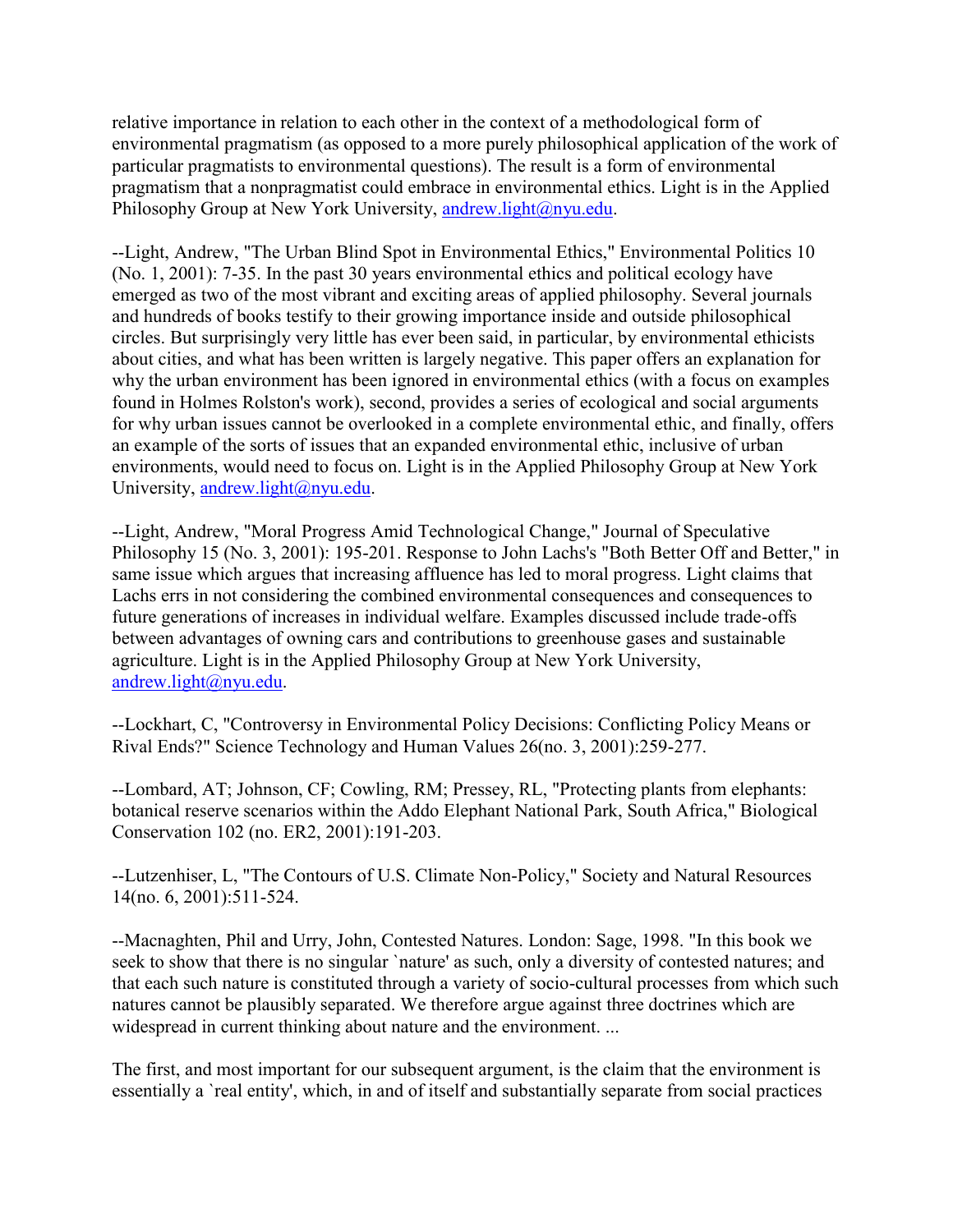and human experience, has the power to produce unambiguous, observable and rectifiable outcomes. This doctrine will be termed that of `environmental realism', one aspect of which is the way that the very notion of nature has been turned into a scientifically researchable environment. ...

The second doctrine is that of `environmental idealism'. ... This doctrine holds that the way to analyze nature and the environment is through identifying, critiquing and realising various `values' which underpin or relate to the character, sense and quality of nature. ...

The third doctrine specifically concerns the responses of individuals and groups to nature and the environment. It is concerned to explain appropriate human motivation to engage in environmentally sustainable practices and hence the resulting environmental goods or bads. ... This doctrine we will term `environmental instrumentalism' and is importantly linked to a marketed naturalistic model of human behavior, and its radical separation from non-human species" (pp. 1-1). "The `social' dimensions of nature have been significantly under-examined" (p. 4).

Macnaghten is at the Centre for the Study of Environmental Change, Urry in sociology at Lancaster University, Lancaster, UK.

--MacPhee, Ross D. W., ed., Extinctions in Near Time: Causes, Contexts, and Consequences. New York: Kluwer Academic/Plenum Publishers, 1999. Extinctions during the time Homo sapiens has been on Earth, the last 100,000 years or so. There have been many losses when people began to expand across areas that had never before experienced their presence. Human effects have been especially disruptive on islands, and the contributors think the human presence on continents has often been almost as bad, although climate change complicates the evidence, and fewer animals disappear where humans had longer been, Europe and Africa. Debate continues and many issues are unresolved. In the last 500 years, three-quarters of all mammal extinctions occur on islands, and most of the remainder occur in Australia. Most of the recent mammal extinctions are small mammals, in contrast with the Pleistocene extinctions, where most were large (though this may reflect bias in fossil preservation).

--Maddock, Ant H., and Samways, Michael J., "Planning for biodiversity conservation based on the knowledge of biologists," Biology and Conservation 9(2000):1153-1169. Maddock is with the KwaZulu-Natal Nature Conservation Service, Pietermaritzburg, KwaZulu-Natal, South Africa. Abstract. To conserve biodiversity, complementary approaches are necessary. Besides using museum data from sightings and specimens, the knowledge of experts can also be employed. Often such valuable information is lost on retirement or death. To investigate the value of this knowledge for nature conservation planning, we sent questionnaires to 124 professional conservationists in the province of KwaZulu-Natal, South Africa. Fifty-two replies illustrated that the historical context biases our concepts of nature and the conservation of biodiversity. Despite an awareness of all the spatial scales, complexities and dynamics of nature, there is still a strong focus on large-sized animals and visibly discrete ecosystems, such as wetlands. Nevertheless, the respondents illustrated that an awareness of infrequently seen and less well known organisms is increasing. Harnessing this expert knowledge was valuable for conservation planning, but had the weakness that many taxa and localities were neglected.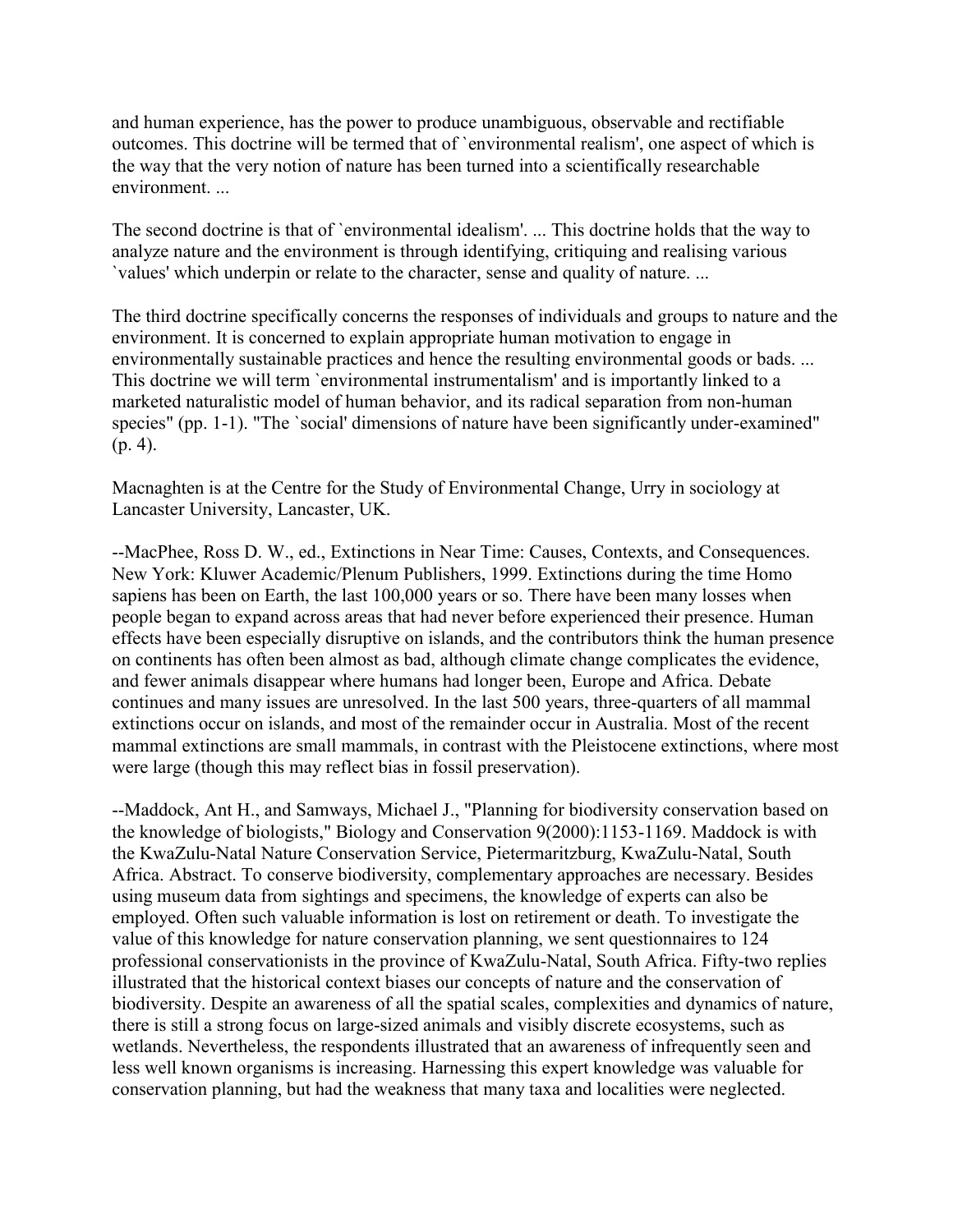Similar problems arose with data from museum specimens. However, both these approaches were synergistic and highlighted the geographical areas that need far more exploration of their biodiversity. Such information gathering is an important ethical and practical exercise for conserving biodiversity. Key words: biodiversity, concepts, conservation, nature, planning, questionnaire survey. Samways is at the Invertebrate Conservation Research Centre, School of Botany and Zoology, University of Natal, Pietermaritzburg, South Africa.

--Mathews, Freya, "Ecological Philosophy," in Routledge Encyclopedia of Philosophy, 10 vols, ed, Edward Craig (London: Routledge, 1998) in vol. 3, pp. 197-202. Mathews is in philosophy, LaTrobe University, Victoria, Australia.

--Matsuzawa, T., ed., Primate Origins of Human Cognition and Behavior. Tokyo: Springer, 2001. A Japanese view of primates, primate culture, primate science, and the cognitive capacities of chimpanzees and macaques--always with respect for the primates.

--Matthews, Clifford, Tucker, Mary Evelyn, and Hefner, Philip, eds., When Worlds Converge: What Science and Religion Tell Us about the Story of the Universe and Our Place in It. Peterborough, NH: Open Court, 2001. Contributions arising from the 1999 Parliament of World's Religions, often with a concern for the relationship between humans and their planet.

--Matthiessen, Peter, The Birds of Heaven: Travels with Cranes. Paintings by Robert Bateman. San Francisco: North Point Press, 2001. Cranes are birds out of time and rapidly running out of space. Ancient birds, all fifteen species are in trouble, and on every continent except South America. Several species seemed doomed to extinction. Yet no other birds have as popular a hold on the imagination of as many cultures. Matthiessen travels to China, Mongolia, India, Europe, and the United States to investigate and to lament the plight of cranes.

--McComas, LA; Shanahan, J; Butler, JS, "Environmental Content in Prime-Time Network TV's Non-News Entertainment and Fictional Programs," Society and Natural Resources 14(no. 6, 2001):533-542.

--McDaniel, Jay B., Living from the Center: Spirituality in an Age of Consumerism. St. Louis: Chalice Press, 2000. Ten healing alternatives to the temptations of consumerism, including: "The world is not a global marketplace, but rather a gorgeous planet, filled with many creatures, each of whom is loved by God on its own terms and for its own sake, and each of whom contains God within.

--McGarigal, K; Romme, WH; Crist, M; Roworth, E; "Cumulative effects of roads and logging on landscape structure in the San Juan Mountains, Colorado (USA)," Landscape Ecology 16( no. 4, 2001):327-349.

--McMichael, Tony, Human Frontiers, Environments and Disease: Past Patterns, Uncertain Futures. Cambridge, UK: Cambridge University Press, 2001. Epidemiology and environments, past and future. The dilemma is that stressed environments promote disease epidemics. Most of the world lives at a level of privation Westerners would not accept, beyond the reach of the very resources Westerners cannot live without. The worsening dilemma is that to the extent that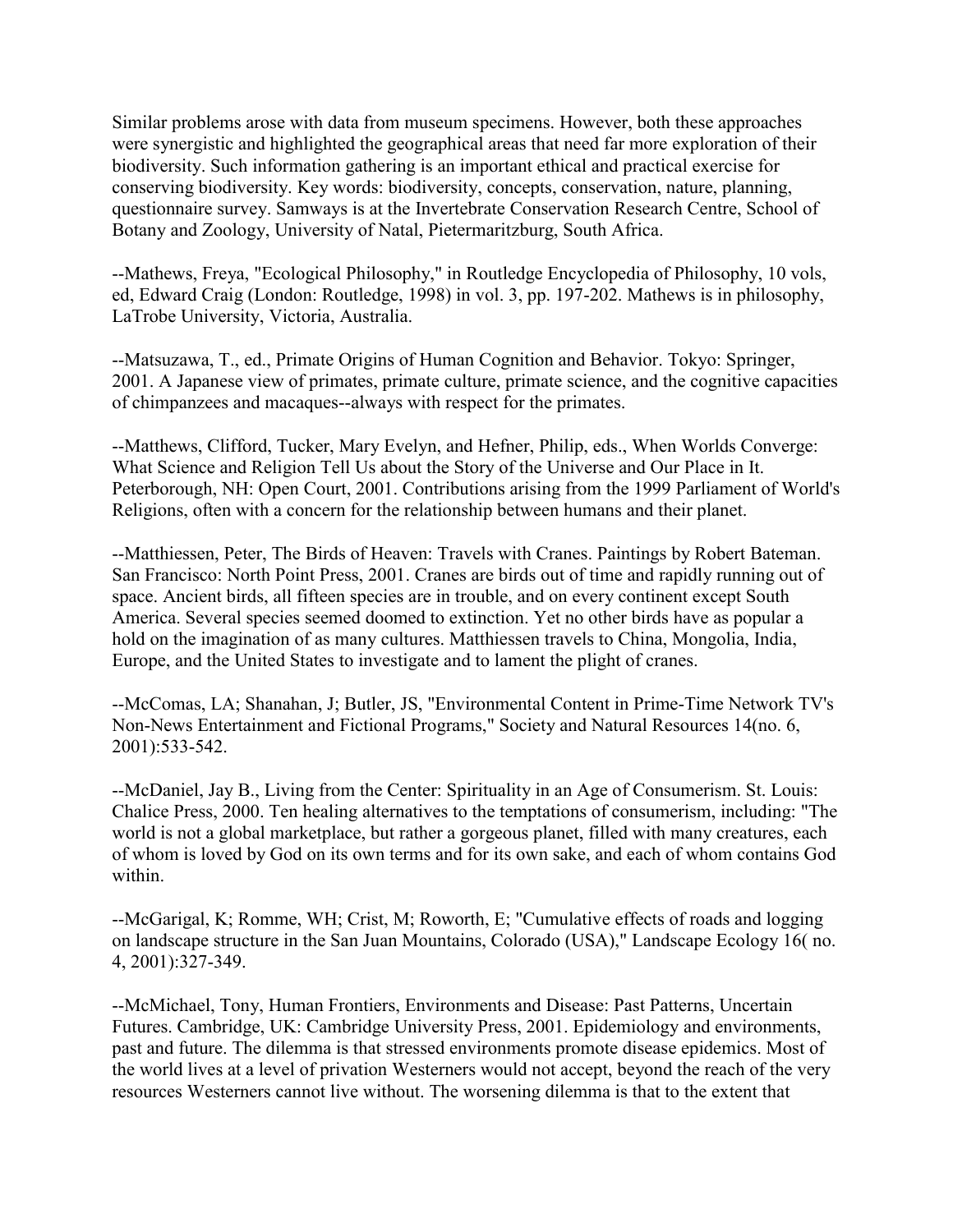Westerners support their development in, and extension of their prosperity to, the rest of the world, they sow the seeds of everyone's destruction. There may already be too many people in the world to support universal living standards at a level Westerners consider minimal. There isn't enough land, enough water, or enough resources. In a zero sum game, reality trumps altruism; the price of comfort for some being the misery of others, including their epidemic diseases, which may also become ours.

--McNulty, SG; Aber, JD, "US National Climate Change Assessment on Forest Ecosystems: An Introduction," Bioscience 51(no, 9, 2001):720-722.

--Meine, C, "Roosevelt, Conservation, and the Revival of Democracy," Conservation Biology 15(no. 4, 2001):829-831.

--Miller, Clark A. and Edwards, Paul N., ed., Changing the Atmosphere: Expert Knowledge and Environmental Governance. Cambridge, MA: MIT Press, 2001. The contributors argue that in the current debate about global warming the distinction between science and policy is almost absent. Environmental "science's place in global policymaking is increasingly formalized, boosting its authority in policymaking processes but also subjecting it to new forms of political and legal oversight and review. International expert institutions such as the IPCC (Intergovernmental Panel on Climate Change) increasingly determine which knowledge counts and which does not, helping to shape crucial policy outcomes" (Miller and Edwards, introduction). Meanwhile, climate models have more uncertainty by far than weather models and we do not know enough about historical climate changes over the millennia to make good predictions. Contains:

-Jamieson, Dale, "Climate Change and Global Environmental Justice," pp. 287-307. Scientific knowledge and conceptions of justice. Two views of global environmental justice, and a proposal for the distribution of emissions permissions embodying concerns about justice. But its adoption is unlikely, and the likely outcomes are more unjust.

--Morrisette, PM, "Conservation Easements and the Public Good: Preserving the Environment on Private Lands," Natural Resources Journal 41 (no. 2, 2001):373-426.

--Muttit, E; Marriott, J, "Cynics or saviours? the facts behind oil companies' claims of research into alternative and renewable energies," Ecologist 31(no. 6, 2001):50-51.

--Myers, H, "Changing Environment, Changing Times: Environmental Issues and Polictical Action in the Canadian North," Environment 43(no. 6, 2001):32-44.

--Naburrs, GJ; Paivinen, R; Schelhaas, MJ; Pussinen, A; Verkaik, E; Lioubimow, A; Mohren, F, "Nature-Oriented Forest Management in Europe: Modeling the Long-Term Effects," Journal of Forestry 99(no. 7, 2001):28-34.

--Naylor, Raymond L., Williams, Susan L., and Strong, Donald R., "Aquaculture--A Gateway for Exotic Species," Science 294(23 November 2001):1655-1656. The farming of fish, shellfish, and aquatic plants is among the fastest growing segments of the food economy, taking place internationally and in all fifty U.S. states. Accidental escapes and purposeful releases create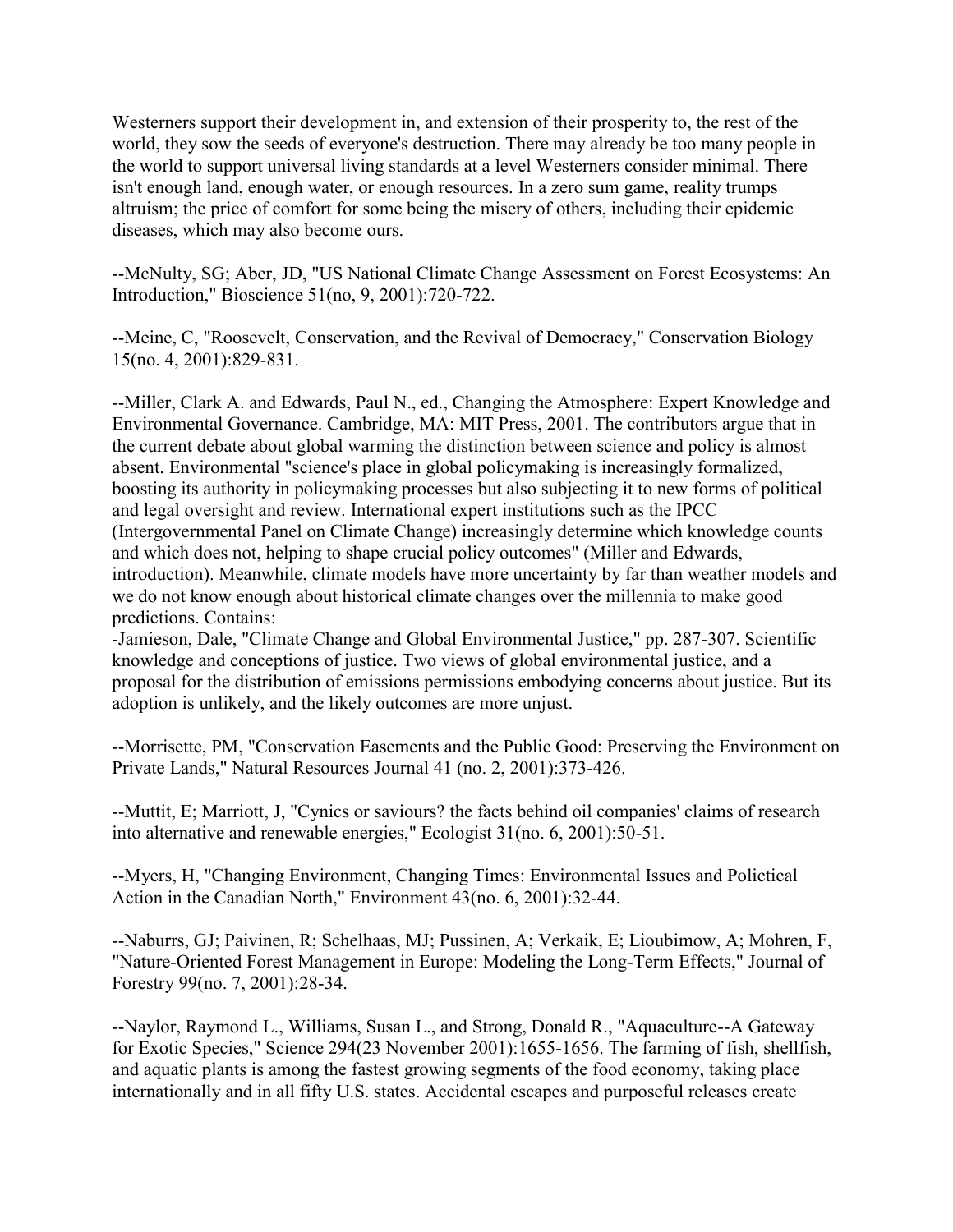biological poison with irreversible and unpredictable biological impacts--seaweed in Hawaii, Asian carp established in rivers in the Mississippi basin, introduced salmon, alien mollusks, all these with parasites and alien species hitchhiking with them--are creating ecological havoc. Regulation is a quagmire, and a clear and enforced policy on exotic introduction sis needed as aquaculture expands. Naylor is at the Center for Environmental Science and Policy, Stanford University; Williams and Strong at Bodega Marine Laboratory, University of California, Davis.

--Nepstad, D., et al., "Frontier Governance in Amazonia," Science (25 January 2002):629-631. Economic development in Amazonia, especially with the development of paved roads, seems inevitable, even desirable in the light of the needs of the 17 million people in the region. Recent Brazilian legislation and land use policy could at the same time conserve 70-80% of the rainforest. Whether this happens depends on developing better frontier governance. The fragile gains in conservation and sustainable development are threatened by institutional weaknesses and rural violence. But there are some positive signs. All of the authors are with the Instituto de Pesquisa Ambiental da Amazônia, Belém, Para, Brazil.

--Norton Bryan G., "Biodiversity and environmental values: In search of a universal earth ethic," Biology and Conservation 9(2000):1029-1044. Abstract. While biodiversity protection has become a widely accepted goal of environmental protectionists, no such agreement exists regarding why it is important. Two, competing theories of natural value - here called `Economism' and `Intrinsic Value Theory' - are often cited to support the goal. Environmentalists, who have recently proposed the articulation of a universal `Earth Charter' to express the shared values humans derive from nature, have cited both of these theories as support for biodivesity protection. Unfortunately these theories, which, are expressed as polar opposites, do not work well together and the question arises: Is there a shared value that humans place on nature? It is argued that these two value theories share four questionable assumptions: (1) a sharp distinction between `intrinsic' and `instrumental' value; (2) an entity orientation; (3) moral monism; and (4) placeless evaluation. If these four assumptions are denied, an alternative value system emerges which recognizes a continuum of ways humans value nature, values processes rather than only entities, is pluralistic, and values biodiversity in place. An alternative theory of value, which emphasizes protecting processes rather than protecting objects, and which values nature for the creativity of its processes, is proposed as a more attractive theory for expressing the universal values of nature that should motivate an Earth Charter and the goal of biodiversity protection. Key words: biodiversity, creativity, social values, value theories. Norton is in the School of Public Policy, Georgia Institute of Technology, Atlanta, GA.

--Noss, RF, "Forest fragmentation in the Southern Rocky Mountains," Landscape Ecology 16( no. 4, 2001):371-372.

--Noss, RF, "Toward a Pro-Life Politics," Conservation Biology 15(no. 4, 2001):827-828.

--Oldfield, JD, "Russia, Systemic Transformation and the Concept of Sustainable Development," Environmental Politics 10(no, 3, 2001):94-110.

--Orians, GJ; Soule, ME, "Whither Conservation Biology Research?" Conservation Biology 15(no. 4, 2001):1187-1188.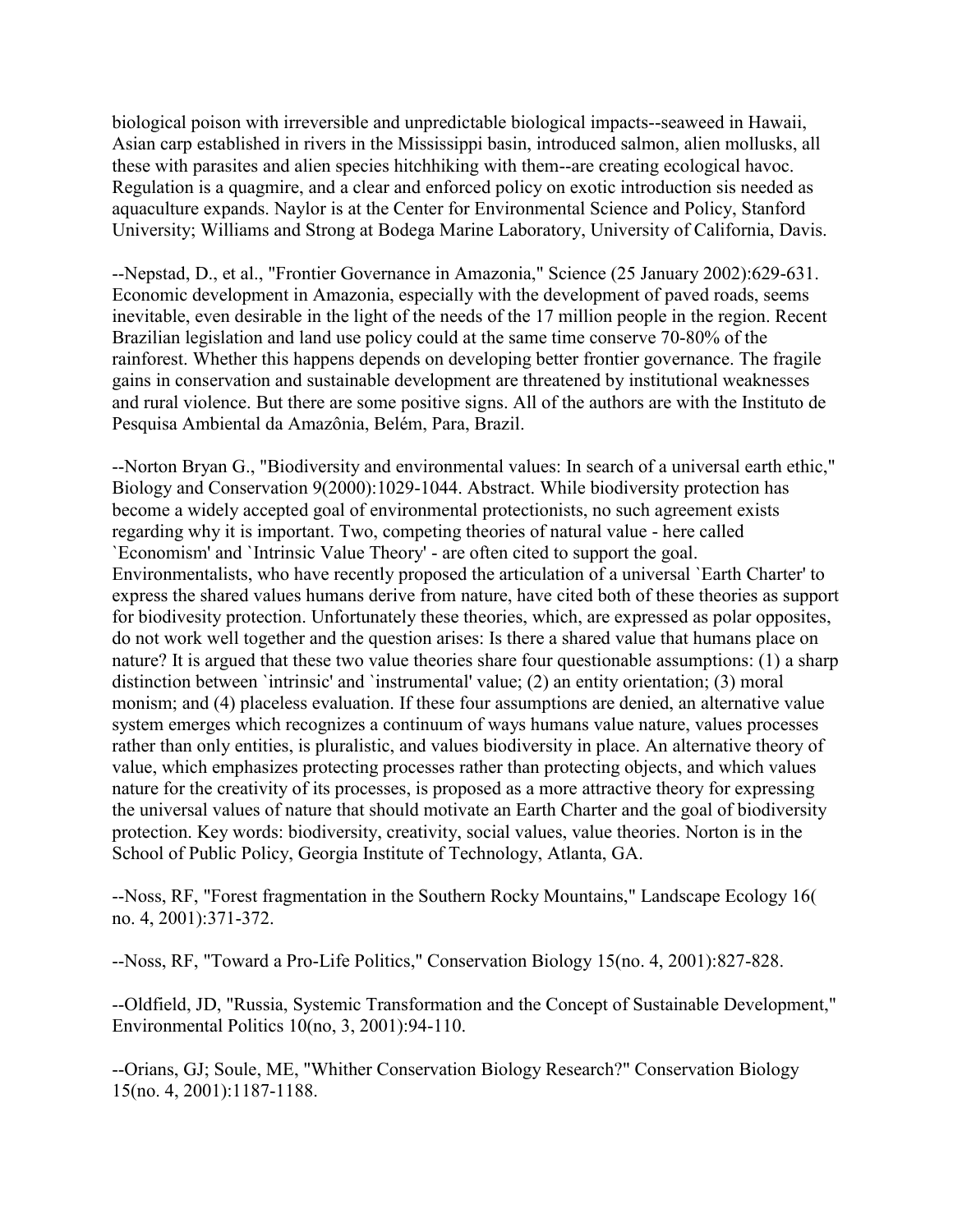--Ouderkirk, Wayne, and Hill, Jim, eds., Land, Value, Community: Callicott and Environmental Philosophy. Albany, NY: State University of New York Press, 2002. An anthology devoted to the work of J. Baird Callicott and the Land Ethic. Contains: -Ouderkirk, Wayne, "Introduction: Callicott and Environmental Philosophy," pages 1-18. -Partridge, Ernest, "Ecological Morality and Nonmoral Sentiments", pages 21-35. -Barkdull, John, "How Green Is the Theory of Moral Sentiments?", pages 37-58. -McIntosh, Robert P., "Ecological Science, Philosophy, and Ecological Ethics," pages 59-83. -Shrader-Frechette, Kristin, "Biocentrism, Biological Science, and Ethical Theory", pages 85-95. -Donner, Wendy, "Callicott on Intrinsic Value and Moral Standing in Environmental Ethics," pages 99-105. -Rolston, Holmes, III, "Naturalizing Callicott," pages 107-122. -Norton, Bryan, "Epistemology and Environmental Values," pages 123-132. -Hargrove, Eugene C., "Environmental Ethics without a Metaphysics," 135-149. -Larrère, Catherine, "Philosophy of Nature or Natural Philosophy? Science and Philosophy in Callicott's Metaphysics," pages 151-170. -Palmer, C1are, "Quantum Physics, `Postmodern Scientific Worldview,' and Callicott's Environmental Ethics," pages 171-183. -Wenz, Peter S., "Minimal, Moderate, and Extreme Moral Pluralism," pages 185-195. -Light, Andrew, "Callicott and Naess on Pluralism," pages 197-217. -Gruen, Lori, "Beyond Exclusion: The Importance of Context in Ecofeminist Theory," pages 219-226. -Taylor, Angus, "Environmental Ethics and Respect for Animals," pages 229-236. -Bratton, Susan Power, "J. Baird Callicott's Critique of Christian Stewardship and the Validity of Religious Environmental Ethics," pages 237-251. -Hester, Lee, McPherson, Dennis, Booth, Annie, and Cheney, Jim, "Callicott's Last Stand," pages 253-278. -Ouderkirk, Wayne, "The Very Idea of Wilderness," pages 279-288. -Callicott, J. Baird, "Callicott Responds: My Reply," pages 291-329. --Patten, MA; Erickson, RA; Dunn, EH; Hussell, DJT; Welsh, DA, "Conservation Value and Rankings of Exotic Species," Conservation Biology 15(no. 4, 2001):817-818. --Payette, S; Fortin, MJ; Gamache, I, "The Subarctic Forest-Tundra: The Structure of a Biome in a Changing Climate," Bioscience 51(no, 9, 2001):709-719. --Peet, Richard, and Watts, Michael, eds. Liberation Ecologies: Environment, Development, Social Movements. London: Routledge, 1996. Focuses on the interrelations of development,

social movements, and the environment in "the South," Latin America, Africa, Asia, and in an age of market triumphalism, where there is no "truth," only better and worse, more and less liberating "discourses." Peet is in geography, Clark University, Worcester, Massachusetts. Watts is in international studies, University of California, Berkeley.

--Pelkki, MH; Kirillova, NV; Sedykh, VN, "The Forests of Western Siberia: New Century, New Role," Journal of Forestry 99(no. 7, 2001):21-27.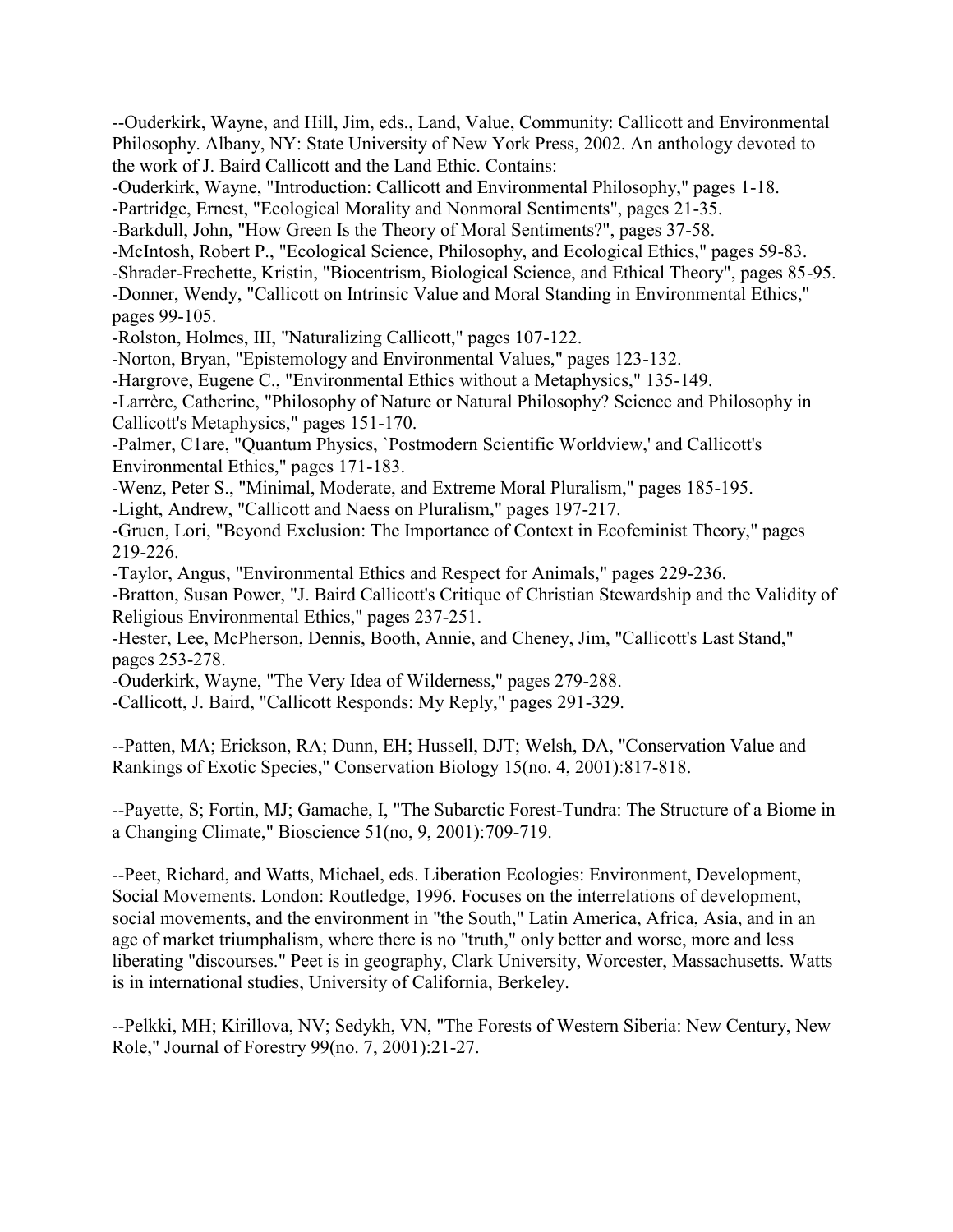--Pence, Gregory E., Designer Food: Mutant Harvest or Breadbasket of the World? Lanham, MD: Roman and Littlefield, 2001. Genetically modified food. Improved crops by genetic engineering can assure the world adequate sustainable food production without hurting the environment or wildlife habitats. Pence is in both the School of Medicine and the Department of Philosophy at the University of Alabama.

--Pence, Gregory E., ed., The Ethics of Food: A Reader for the 21st Century. Lanham, MD: Roman and Littlefield, 2002. The moral questions surrounding food production, modification, consumption, particularly their global impact upon ecosystems. The ongoing tension between food biotechnologies and biodiversity, and some reasonable resolutions. Pence is in both the School of Medicine and the Department of Philosophy at the University of Alabama.

--PinstrupAndersen, P, "Feeding the World in the New Millennium: Issues for the New U.S. Administration," Environment 43(no. 6, 2001):22-31.

--Polasky, S; Solow, AR, "The value of information in reserve site selection," Biodiversity and Conservation 10(no. 7, 2001):1051-1058.

--Primack, Richard, and Cafaro, Philip, "Environmental Ethics." In Levin, Simon Asher, Encyclopedia of Biodiversity (San Diego: Academic Press [Harcourt], 2001), vol. 2:545-555.

--Reitze, Arnold W., Jr., Air Pollution Control Law: Compliance and Enforcement. Washington, DC: Environmental Law Institute, 2002. \$ 100. Analysis and guide to the Clean Air Act and the body of air pollution control law. Court decisions. Reitze is in law, George Washington University Law School.

--Richards, John F., ed., Land, Property, and the Environment. Oakland, CA: ICS (Institute for Contemporary Studies) Press, 2002.

--Roberts, JT, "Global Inequality and Climate Change," Society and Natural Resources 14(no. 6, 2001):501-510.

--Robertson, DP; Hull, RB, "Beyond Biology: toward a More Public Ecology for Conservation," Conservation Biology 15(no. 4, 2001):970-979.

--Rogn, Ketil, From Earth Ethics to Political Ecology: Theory and Practice in Environmental Philosophy. M.A. thesis, Colorado State University, spring 2002. In both environmental ethics and discourse ethics theory precedes and governs practice. Environmental ethics operates from theory that creates substantive recommendations for practice. The discourse ethicist argues that such recommendations can only be created in communication among those involved, but this communication is subject to certain formal demands. This thesis proposes an alternative model in which political and ethical organization precedes and gives rise to political and ethical principles. Adapting ideas from Spinoza about the concrete reality of the body, there arise assemblages of organizations concerned about environmental issues, engaged in political advocacy and advocating an ethic. We generate and revise principles in result and accordingly. Rogn is from Norway.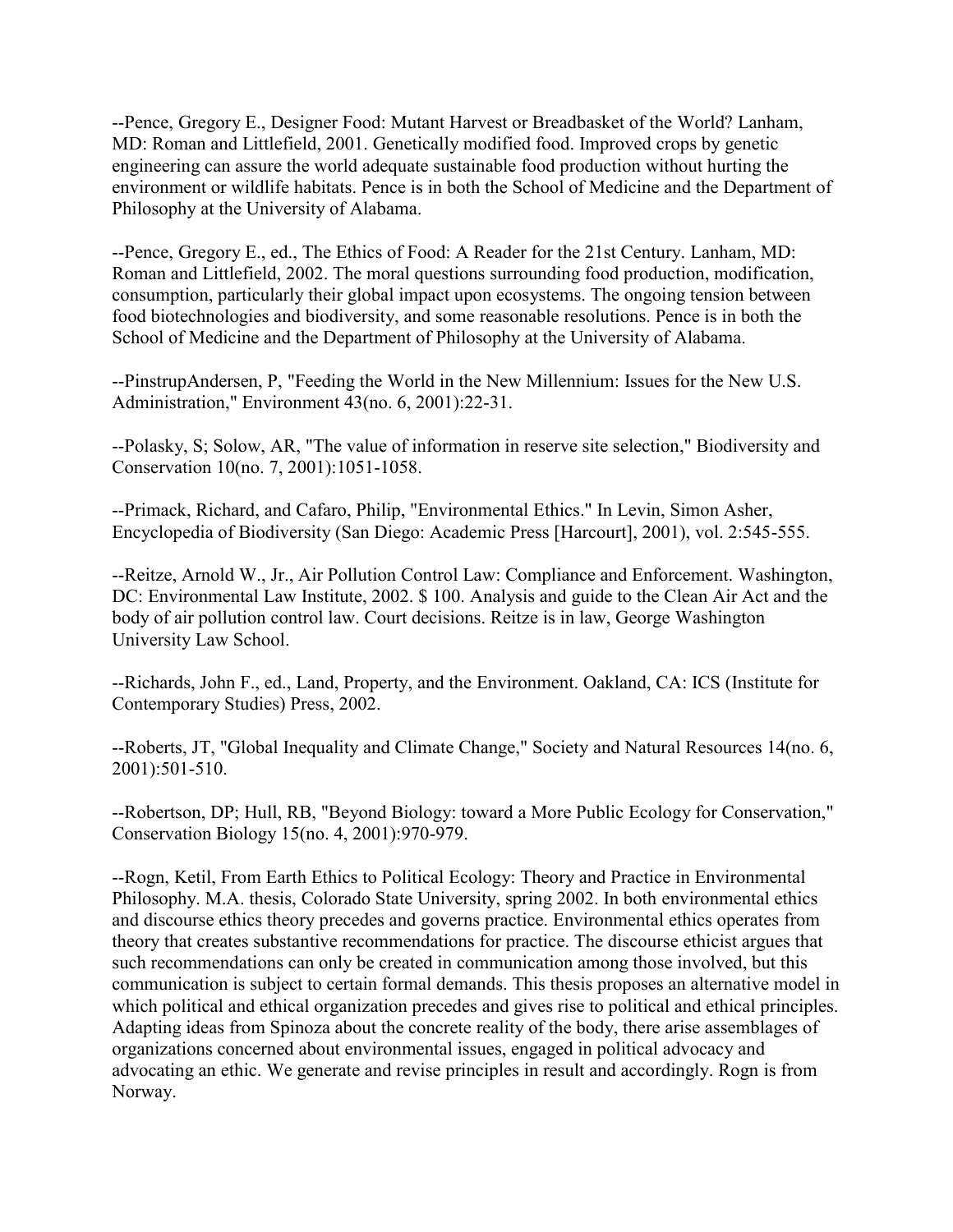--Rollin, Bernard E., "Farm Factories: The End of Animal Husbandry," Christian Century 118 (no. 35, Dec. 19-26, 2001):26-29. Industrial animal agriculture is a major departure from traditional agriculture and its core values. Our ancient contract with domestic animals is not on the minds of today's farmers. Yet despite the real problems in these farm factories, few Jewish and Christian leaders, theologians or ethicists have come forward to raise moral questions. If we take biblical ethics seriously, we must condemn any type of agriculture that violates principles of husbandry. It is a radical mistake to treat animals merely as products, as objects with no intrinsic value. A demand for agriculture that practices the ancient and fair contract with domestic animals is not revolutionary but conservative. Rollin is in philosophy at Colorado State University.

--Rolston, Holmes, III, "The land ethic at the turn of the millennium," Biology and Conservation 9(2000):1045-1058. Abstract. Aldo Leopold's land ethic has proved more complex and subtle than he envisioned. Nevertheless, Leopold launched what, facing a new millennium, has proved urgent on the global agenda: an environmental ethics concerned is theory and practice about appropriate respect for values carried by the natural world and human responsibilities for the sustaining of these values. A blending of anthropocentric and biocentric values continues to be vital. These duties toward nature, involve analysis of ecosystem integrity and evolutionary dynamism at both scientific and philosophical levels; any responsible environmental policy must be based on plausible accounts of ecosystems and a sustainable biosphere. Humans and this planet have entwined destinies. We now envision an Earth ethic beyond the land ethic. Key words: Aldo Leopold, Earth ethics, environmental ethics, land ethic, naturalized ethics. Rolston is in philosophy, Colorado State University.

--Rootes, CA, "Environmentalism in Australia," Environmental Politics 10(no. 2, 2001):134-139.

--Roth, LC, "Enemies of the Trees? Subsistence Farmers and Perverse Protection of Tropical Dry Forest," Journal of Forestry 99(no. 10, 2001):20-28.

--Rozzi, Ricardo, Silander, John, Jr, Armesto, Juan J., Feinsinger, Peter, and Massardo, Francisca, "Three levels of integrating ecology with the conservation of South American temperate forests: The initiative of the Institute of Ecological Research Chiloé, Chile," Biology and Conservation 9(2000):1199-1217. Abstract. The diversity of native species assemblages and that of indigenous cultures that once characterized the temperate forests of southern Chile have experienced a process of homogenization ever since the Spanish conquest. Today this process continues to erode both biotic and cultural diversity. With the goal of linking ecological research with actions to conserve the biological and cultural richness of this region, we established the Institute of Ecological Research Chiloé. The Institute's philosophy and activities involve three approaches: (1) Participation of professional ecologists in environmental education and decision making, through collaboration with the community at local, regional, and global scales. (2) Programs of ecological education, which include planting indigenous trees in urban areas and creating a local botanical garden with representative Chilean forest species. (3) Critical analyses of the narrow economic and utilitarian environmental ethics that currently prevail in Chile, and often in other Latin American nations, and examination of traditional or novel alternative ethics and perspectives that address multiple interrelations between biological and cultural dimensions. Key words: biological and cultural diversity, ecological education, environmental values, South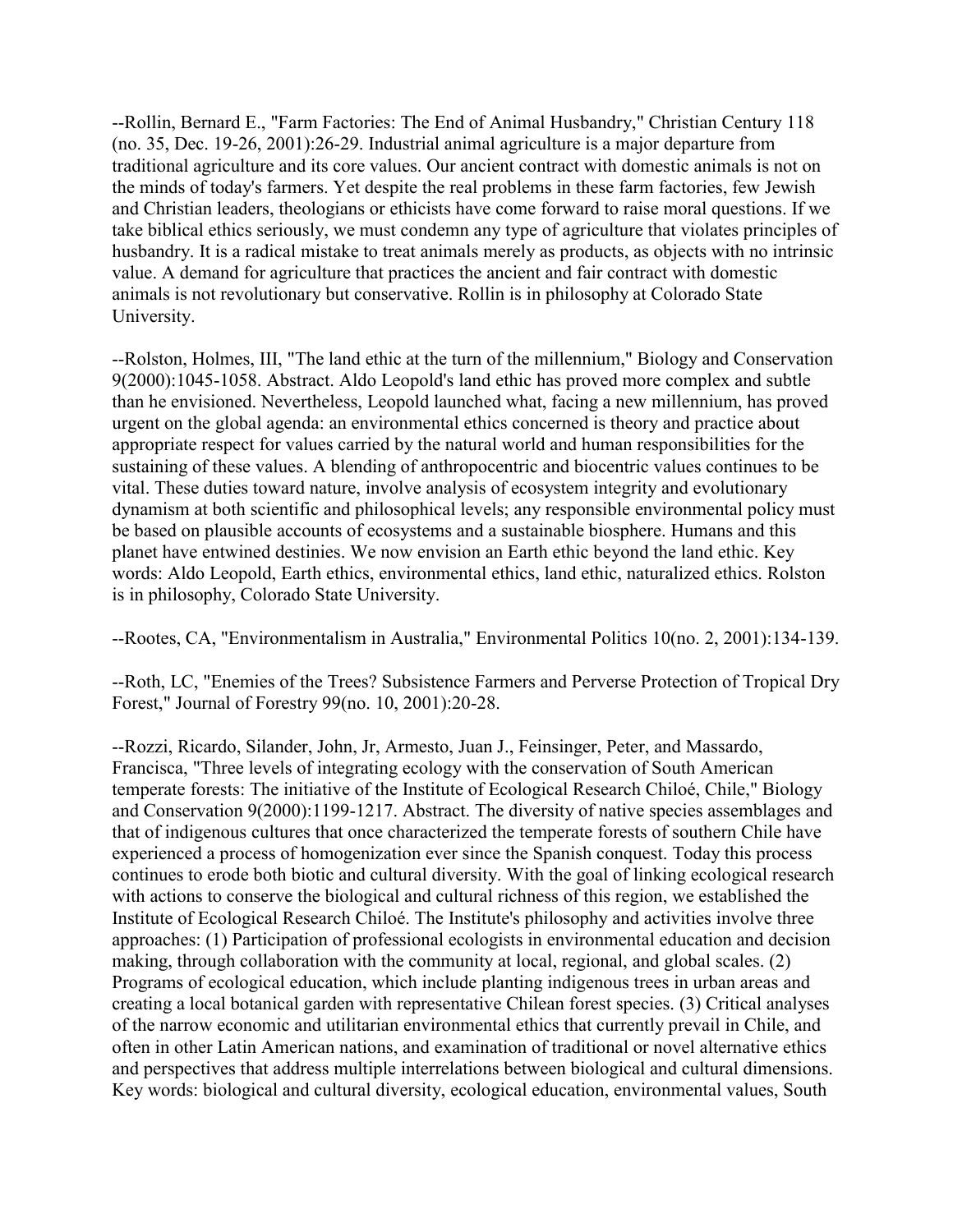American temperate forests, sustainable biosphere initiative. The authors are with the Institute of Ecological Research, Chiloé, Chile.

--Rudel, TK, "Introduction to Controlling Climate Change: Sociological Perspectives," Society and Natural Resources 14(no. 6, 2001):489-490.

--RuizPerez, M; Maoyi, F; Xiaosheng, Y; Belcher, B, "Bamboo Forestry in China: Toward Environmentally Friendly Expansion," Journal of Forestry 99(no. 7, 2001):14-20.

--Rykiel, EJ, "Scientific Objectivity, Value Systems, and Policymaking," Bioscience 51(no. 6, 2001):433-436.

--Sagoff, Mark, "Genetic Engineering and the Concept of the Natural," Philosophy and Public Policy Quarterly 21(no. 2/3, Spring/Summer 2001):2-10. The food industry in its advertising conspicuously appeals to the image of nature and insists that all its products are natural. This has made it difficult for the industry to embrace, as it wishes, the efficiencies of genetic engineering.

--Salzman, J, "Seattle's Legal Legacy and Environmental Reviews of Trade Agreements," Environmental Law 31(no. 3, 2001):501-548.

--Samways, Michael J., "A conceptual model of ecosystem restoration triage based on experiences from three remote oceanic islands," Biology and Conservation 9(2000):1073-1083. Abstract. A conceptual model, that illustrates restoration, ecological landscaping, rehabilitation and regreening, is developed. It considers biocentric, historical, aesthetic and engineering aspects. The term, ecosystem restoration triage is used because the first step is to decide whether to 'do nothing' (because, on the one hand, the system is too degraded to warrant restoration, or, on the other, because biological integrity is relatively intact and therefore either none, or minimal, restoration is required) or to 'do something' (because restoration is worthwhile, urgent and feasible). This approach hinges on the definition that restoration in the strictist sense is a biocentric activity that returns the 'original' compositional, structural and functional diversity, along with its dynamics and natural evolutionary potential. `Original' is a difficult qualifier as it depends on just how far back in time we go. Where human values are involved, this is not restoration in the pure sense of restoring ecological integrity, but is ecological landscaping, rehabilitation or regreening. Experience from three remote oceanic islands [Easter Island, Cousine Island (Seychelles), Marion Island (Sub-Antarctic)] and which represent near extremes of this model are used to illustrate it. Key words: conceptual model, ecosystem restoration triage, oceanic islands. Samways is at the Invertebrate Conservation Research Centre, School of Botany and Zoology, University of Natal, Pietermaritzburg, South Africa.

--Senkowsky, S, "Strengthening Science at the Environmental Protection Agency, Bioscience 51(no, 9, 2001):708.

--Shafer, Craig L., "The Northern Yellowstone Elk Debate: Policy, Hypothesis, and Implications," Natural Areas Journal 20(no. 4, 2000):342-359. Intervention versus nonintervention in management of the northern Yellowstone National Park elk herd. Historical facts reviewed and the value judgments with which such facts were discovered and interpreted.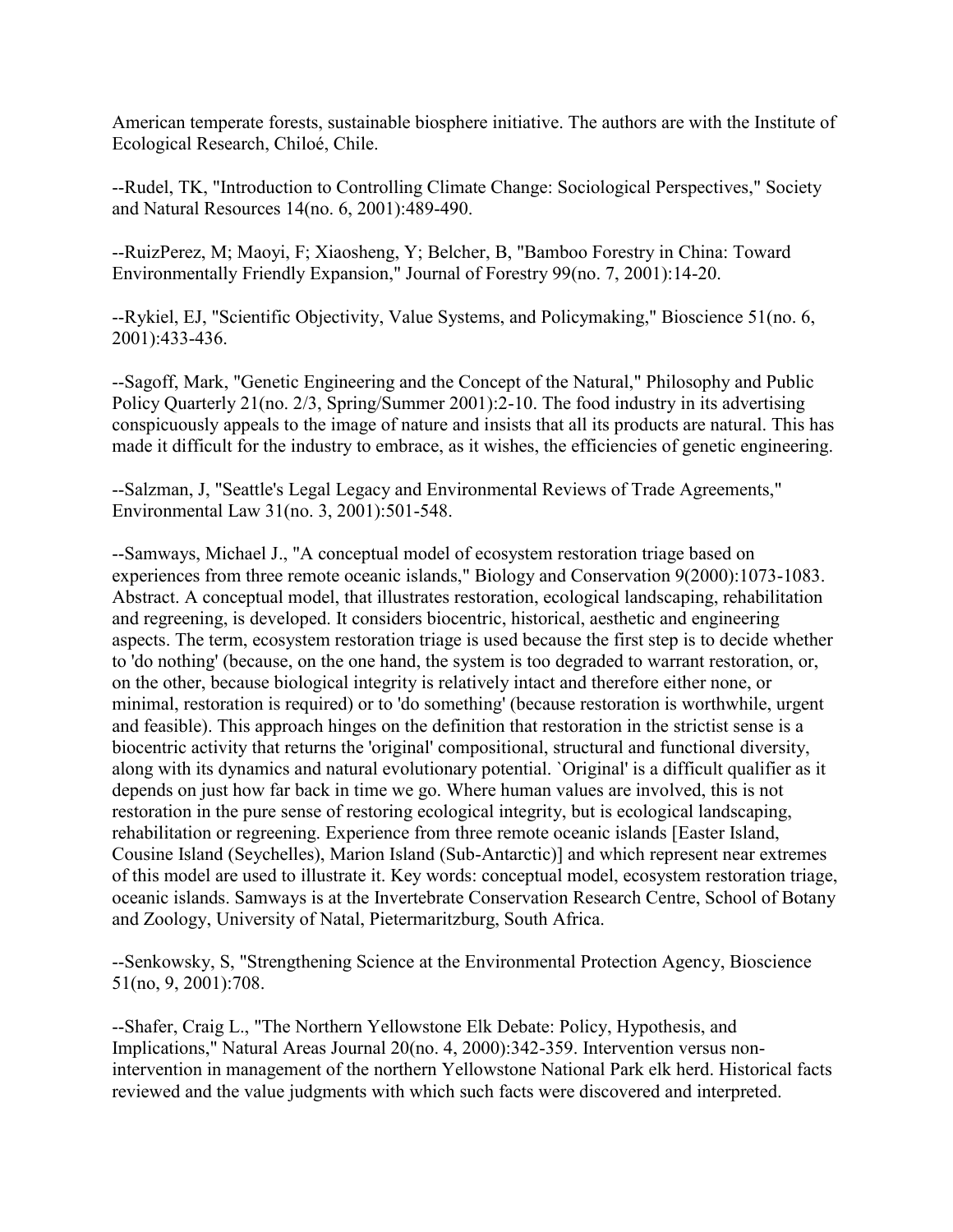National park size influences the need for management intervention because of alteration of natural processes outside park boundaries. Is the need for intervention increasing as large spatial scale natural processes are progressively impeded outside the park? A mixture of intervention and nonintervention may be the best approach to keep the park most "natural." Shafer is with the George Wright Society, Hancock, MI.

--Shah, NJ, "Eradication of alien predators in the Seychelles: an example of conservation action on tropical islands," Biodiversity and Conservation 10(no. 7, 2001):1219-1220.

--Sheail, John, "Ecology - A science put to use," Biology and Conservation 9(2000):1099-1113. Abstract. There is no lack of pretext for reviewing historically how ecologists have striven to gain the respect of scholars in their own and other fields, and to demonstrate the wider publicutility of their science. If self-serving, in terms of securing the scope and resources required to advance their studies in ecology, such activities have also been encouraged; and indeed commissioned, in the belief that a greater awareness and understanding of the natural world is essential for human wellbeing. Illustrative material is drawn from the British experience. Key words: government research, nature conservation, plant and animal ecology, research councils, United Kingdom. Sheail is at the Institute of Terrestrial Ecology, (Natural Environment Research Council), Huntingdon, Cambridgeshire, UK.

--Shiva, Vandana, Stolen Harvest: The Hijacking of the Global Food Supply. Cambridge, MA: South End Press, 2000. The values of traditional agriculture are being undermined by the corporate interests behind the latest revolutions in agricultural technology. The interests of corporations are now starkly in contrast with the interests of the people who need to eat and of the farmers, especially the women farmers. "The notion of rights has been turned on its head. ... The right to produce for oneself or consume according to cultural priorities and safety concerns has been rendered illegal according to the new trade rules. The rights of corporations to forcefeed citizens of the world with culturally inappropriate and hazardous foods has been made absolute. The right to food, the right to safety, the right to culture are all being treated as trade barriers that need to be dismantled" (p. 18) The Indian cow--integrated into the life of the people spiritually, physically, and emotionally--is better than the "mad cow," a cow fed on animal carcasses, an artifact of animal agriculture (p. 75).

--Shutkin, William A., The Land that Could Be: Environmentalism and Democracy in the Twenty-first Century. Cambridge, MA: The MIT Press, 2000.

--Smith, M., "Bioregional Visions," Environmental Politics 10(no. 2, 2001):140-144.

--Snyder, Robert A., ed., Environmental Aesthetics, theme issue of Essays in Philosophy, Vol 3, No 1, online journal at: http://www.humboldt.edu/~essays/

For further information contact Michael Goodman, journal editor. E-mail: [mfg1@humboldt.edu.](mailto:mfg1@humboldt.edu) Contents:

--Brady-Haapala, Emily, "Interpreting Environments",

--Matthews, Steve, "A Hybrid Theory of Environmentalism",

--Heyd, Thomas, "Nature Restoration Without Dissimulation: Learning from Japanese Gardens and Earthworks",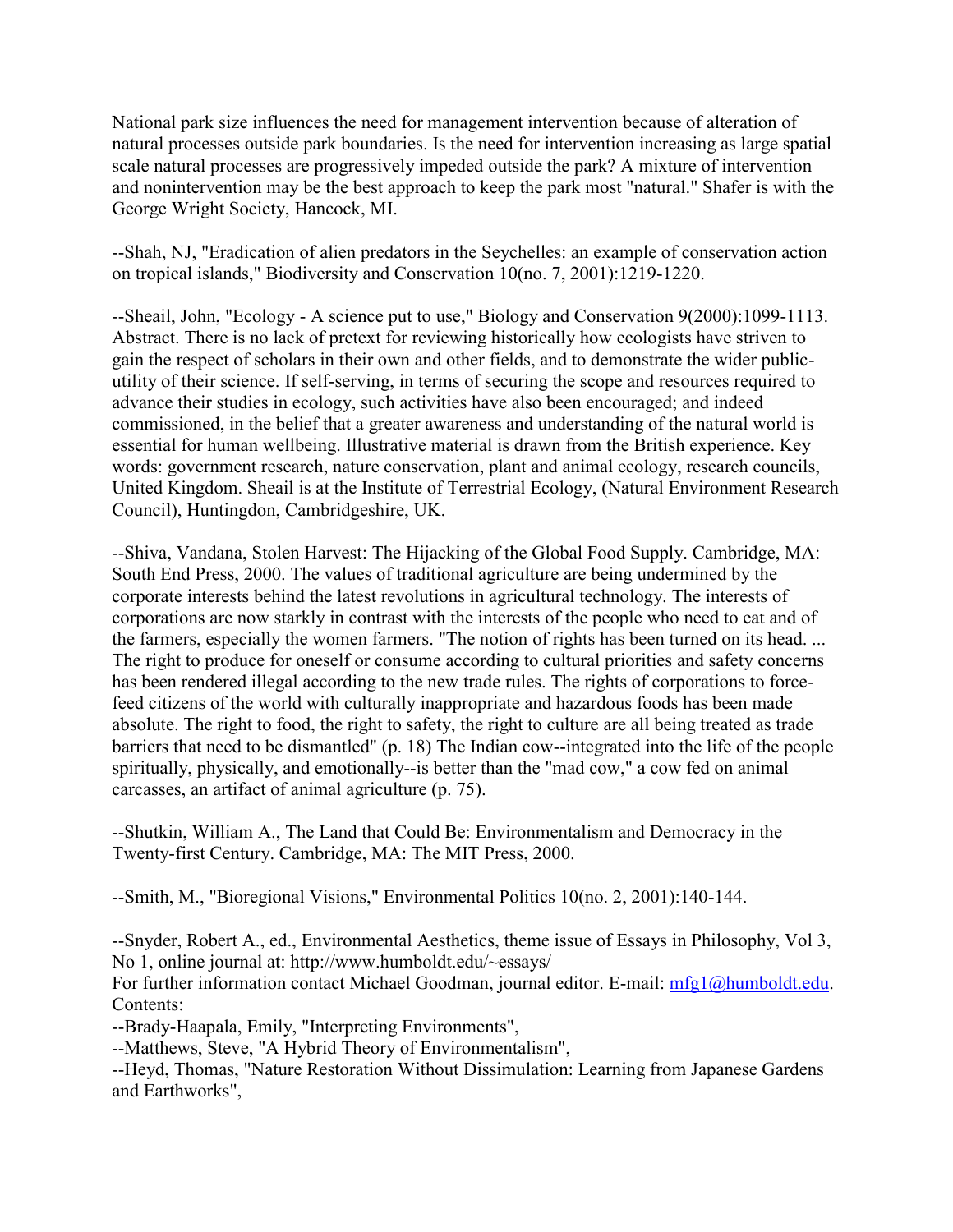--Saito, Yuriko, "Scenic National Landscapes: Common Themes in Japan and the United States". --Cussen, Ken, "Aesthetics and Environmental Argument", Thanks to Ned Hettinger.

--Soran, Viorel, Biro, Jozsef, Moldovan, Oana, and Ardelean, Aurel, "Conservation of biodiversity in Romania," Biology and Conservation 9(2000):1187-1198. Abstract. Discusses the history and development of nature protection in Romania. Summarises the current situation of protected areas, and discusses the ecological, ethical and philosophical ideas concerning biodiversity conservation in the country. Key words: biodiversity, ecoethics, ecosophy, nature protection, Romania. The lead author is in the Department of Ecology and Environmental Protection, Faculty of Sciences, `Lucian Blaga' University, Sibiu, Romania.

--Sperling, L, "The effect of the civil war on Rwanda's bean seed systems and unusual bean diversity," Biodiversity and Conservation 10(no. 6, 2001):989-1009.

--Srinivas, KR, "Demystifying Dams and Development: The World Commission on Dams and Development," Environmental Politics 10(no, 3, 2001):134-138.

--Stearns, Beverly Peterson and Stearns, Stephen C., Watching, from the Edge of Extinction. New Haven: Yale University Press, 1999. Stories, reflections from those watching extinctions, often from people dedicating their lives to what becomes a heartbreaking effort, sometimes for the lost species, sometimes for the mistakes, confusions, foibles of the humans involved. "We have written this book not only as a tribute to those species which are on the edge of extinction but for us humans who will be left behind, and in hopes we can draw some lessons from what is happening. The fates of some of these species have not been settled--not quite. We can still make a difference. "You who may open this book years from now, wondering how they went: remember too the eyes that watched them go, and the tongues that strove to articulate the loss" (frontis).

--Stein, BA, "A Fragile Cornucopia: Assessing the Status of U.S. Biodiversity," Environment 43(no. 7, 2001):10-23.

--Stephens, PHG, "Green Liberalisms: Nature, Agency and the Good," Environmental Politics 10(no, 3, 2001):1-22.

--Stoll, M, "Green versus Green: Religions, Ethics, and the Bookchin-Foreman Dispute," Environmental History 6(no. 3, 2001):412-427.

--Stone, Richard, "Caspian Sea Ecology Teeters on the Brink," Science 295(18 January 2002):430-433. As nations around the world's largest lake bicker over oil rights, the wildlife of the Caspian Sea is in a state of siege from which it may never recover. Hardest hit are four major species of sturgeon, supplying 90% of the world's caviar, a lucrative commodity, and drastically overfished. Petroleum is naturally so close to the surface that nature does some polluting of its own. Nations around the lake want the oil, but the oil is also considered a major prize by Western powers. With no international effort to safeguard the lake anywhere in sight, the lake itself seem doomed to suffer.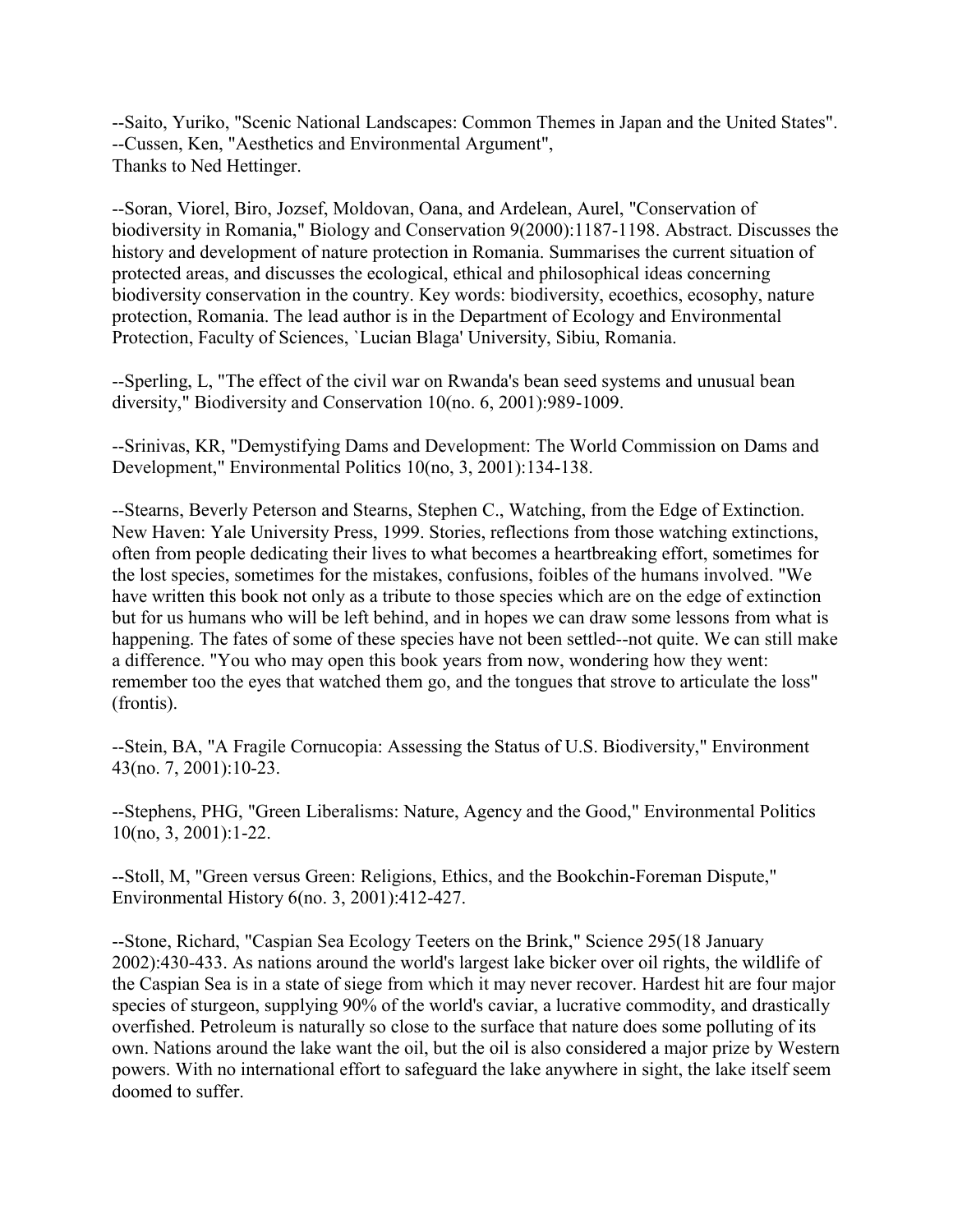--Strochinskii, AA; Pozyvailo, YM; Jungst, SE, "Forests and Forestry in Ukraine: Standing on the Brink of a Market Economy," Journal of Forestry 99(no. 8, 2001):34-38.

--Takacs, David, The Idea of Biodiversity. Philosophies of Paradise. Baltimore: Johns Hopkins University Press, 1996. Biodiversity as a social construct. "It is difficult to distinguish biodiversity, a socially constructed idea, from biodiversity, some concrete phenomena" (p. xv). "This book is about the dialectic between two natures: nature, the real world that surrounds us, and "nature," how we portray the world. Or, rather, it is about the dialectic between biodiversity, the notional totality of life on this planet, and biodiversity, the term biologists have concocted as an approximation for that totality: a scientized synonym for nature, imbued with the values biologists cherish. The term biodiversity is only a decade old, but it stems from nature and wilderness, notions whose roots burrow deep into human history. In a rare opportunity to watch the conscious creation and dissemination of a new paradigm of our conceptions of nature, we are able to examine how and why biologists have concocted and promoted the word" (pp. 105-106).

The originator and chief advocate, and constructor, of biodiversity is E. O. Wilson. "Wilson is stitching together nothing less than a new `natural' religion, with biodiversity as the icon of worship. He seeks to lead a corps of renaissance biologists acolytes in the mission to spread the mew eco-gospel" (p. 310). Takacs interviewed some 40 biologist / advocate / constructors of biodiversity. He is convinced "biodiversity" is constructed, a new religion; but he halfway believes it himself, and he does want to respect and save nature.

--Tallacchini, Mariachiara, "A legal framework from ecology," Biology and Conservation 9(2000):1085-1098. Abstract. This paper proposes some legal principles for environmental protection as outlined from ecology. Such an environmental legal framework consists essentially of three criteria which deal (1) with ecological limits, (2) Gestalt and (3) uncertainty. These guidelines for an ecologically-oriented law are defined as normative because they show that there is a link between ecological descriptions and legal prescriptions. Key words: ecology, environmental normative principles, law. Tallacchini is in law, Dipartimento di Teoria e Storia de l Diritto, University of Florence, Italy.

--Throop, Bill, "Humans and the Value of the Wild," Human Ecology Review 3(no. 1, 1996):3-7. An account of wildness according to which a human trait is wild to the extent it is not caused by humanized environments.

--Tyson, CB; Worthley, TE, "Managing Forests within a Watershed: The Importance of Stewardship," Journal of Forestry 99(no. 8, 2001):4-10.

--Varghese, J, "Using Academic Web Sites for Researching Society and Natural Resource Issues," Society and Natural Resources 14(no. 7, 2001):635-636.

--Varner, Gary E., "The Takings Issue and the Human-Nature Dichotomy," Human Ecology Review 3(no. 1, 1996):12-15. The wise-use movement's position on takings compensation depends on an implausible separation of humans from the ecosystems on which we depend. They call for compensation when environmental regulation is forced upon them, even when such regulation is protecting ecosystemic goods and preventing their harm to others.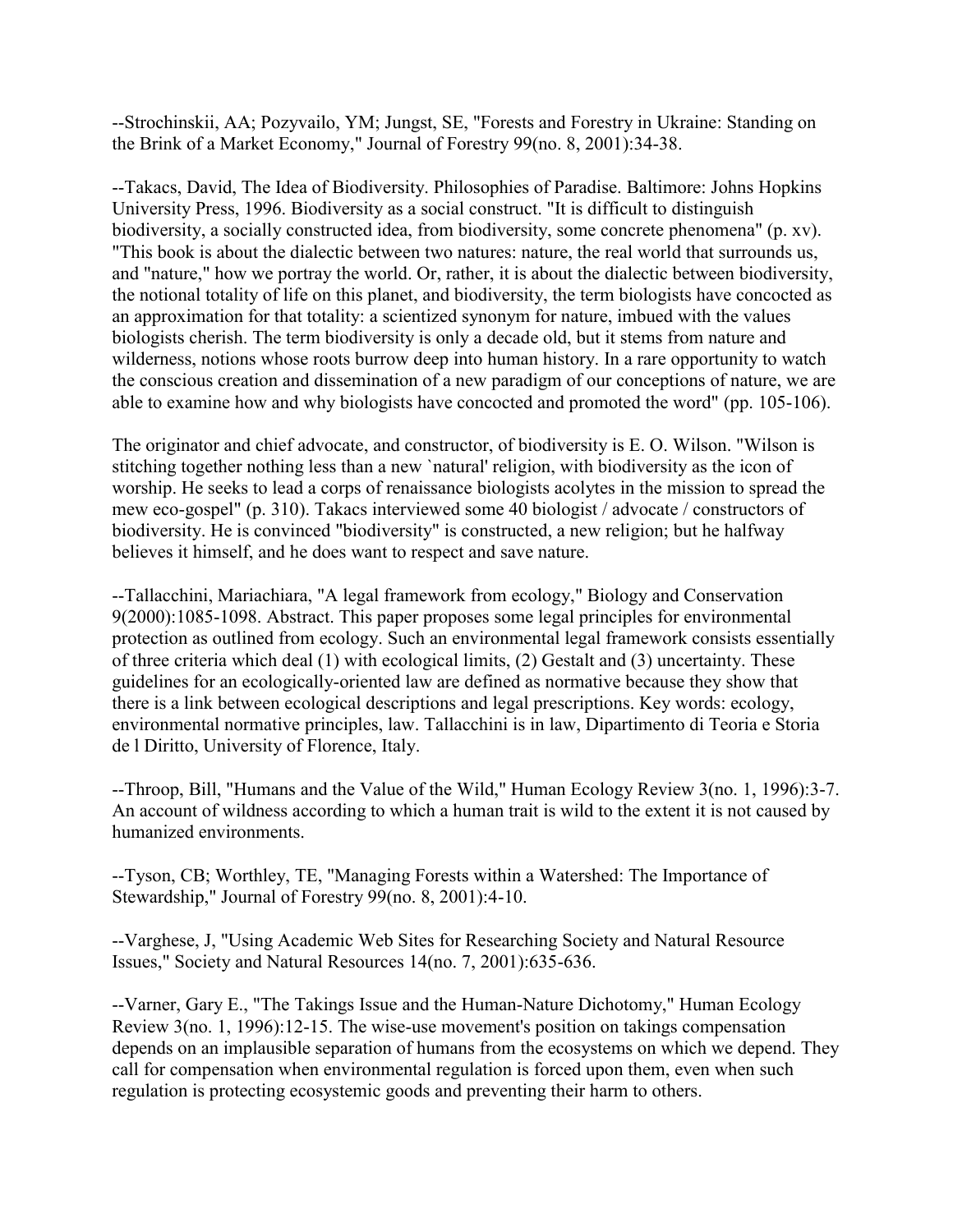Environmentalists (advocating regulation) are insisting on harmonious human relationships with nature. Varner is in philosophy, Texas A&M.

--Visvader, John, "Natura Naturans: Remarks on the Nature of the Natural," Human Ecology Review 3(no. 1, 1996):16-18. "We need to understand both the `natural' and the `wild' in such a way that we can imagine giving more to the world around us than the gift of our mere absence." Visvader is at the College of the Atlantic, Maine.

--Wagner, FH, "Freeing Agency Research from Policy Pressures: A Need and an Approach," Bioscience 51(no. 6, 2001):445-450.

--Weber, JR; Word, CS, "The Communication Process as Evaluative Context: What Do Nonscientists Hear When Scientists Speak?" Bioscience 51(no. 6, 2001):487-496.

--Wheeler, D, "Racing to the Bottom? Foreign Investment and Air Pollution in Developing Countries, Journal of Environment and Development, 10(no. 3, 2001):225-245.

--Whitworth, A, "Ethics and Reality in Environmental Discourses," Environmental Politics 10(no. 2, 2001):22-42.

--Wilson, Edward O., The Future of Life. New York: Alfred A. Knopf, 2002. The twentieth century was a century of unprecedented growth and advance, and also of dark and savage wars. "If Earth's ability to support our growth is finite--and it is--we were mostly to busy to notice. As a new century begins we have begun to awaken from this delirium. Now, increasingly postideological in temper, we may be ready to settle down before we wreck the planet. It is time to sort our Earth and calculate what it will take to provide a satisfying and sustainable life for everyone into the indefinite future. .. The bottom line is different from that generally assumed by our leading economists and public philosophers. They have most ignored the numbers count." Ed Wilson projecting the population and consumption problems onto the biodiversity problems. "The pattern of human population growth in the 20th century was more bacterial than primate." Another problem: "The human brain evidently evolved to commit itself emotionally only to a small piece of geography." So cosmopolitan and biospheric perspectives run counter to our genetic tendencies; but we humans are highly innovative and intelligent. So there is hope. Reviewed by Norman Myers, Science 295(18 January 2002):447.

--Rothenberg, David, Improvisation, Sound, Nature. Athens: University of Georgia Press, 2002. With CD. Music takes us home to a natural world that functions outside of logic, where harmony and dissonance, tension and release work in surpreising ways. Music, like wind, is the lungs of the world, and Brownian motion seethes at its heart.

--Wisdom, HW; Brooks, DJ, "International Forest Resources Agreements: A Primer," Journal of Forestry 99(no. 10, 2001):29-34.

--Wissenburg, M, "Liberalism is Always Greener on the Other Side of Mill: A Reply to Piers Stephens," Environmental Politics 10(no, 3, 2001):23-42.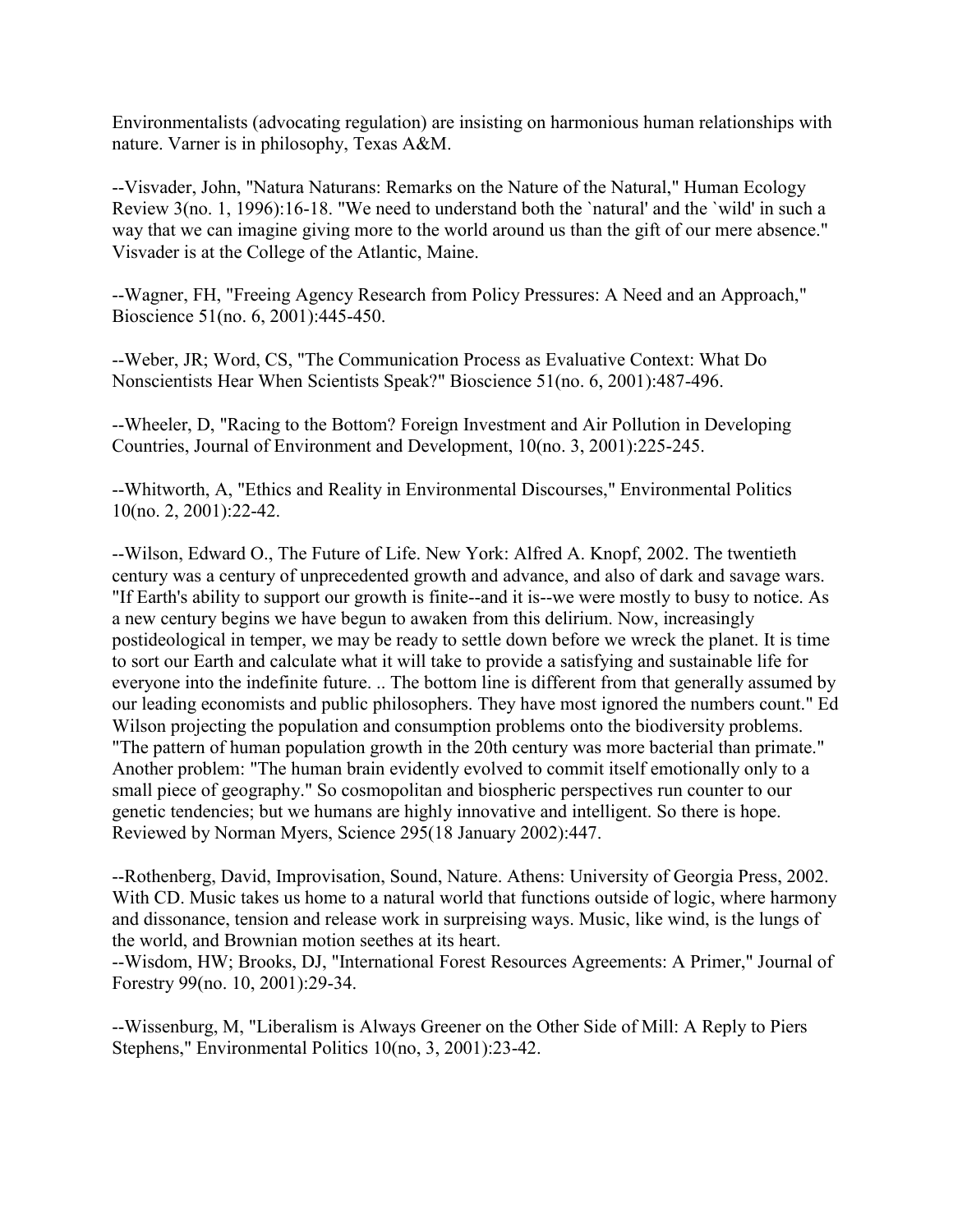--Witkin, James B., ed., Environmental Aspects of Real Estate Transactions: From Brownfields to Green Buildings. 2nd ed. Chicago: American Bar Association, 1999. 900 pages. \$ 150, not cheap, but few law books are. Jointly published by the ABA's Section of Environment, Energy and Resources and Section of Real Property, Probate, and Trust Law. The intersection of real estate and environmental law. Liability, rights, obligations of buyers, sellers, lenders, and fiduciaries.

--Woods, Mark, "Wilderness," in Jamieson, Dale, ed., A Companion to Environmental Philosophy. Oxford: Blackwell, 2000.

--Young, T, "Overconsumption and Procreation: Are they Morally Equivalent?" Journal of Applied Philosophy 18( no. 2, 2001):183-192.

--Zovanyi, Gabor, Growth Management for a Sustainable Future: Ecological Sustainability as the New Growth Management Focus for the 21st Century. Westport, CT: Praeger Publishers, 1998.

#### **NEWS**

**Bush's global warming plan**. In March of 2001, U.S. President George Bush rejected the international treaty (known as the Kyoto Protocol) aimed at cutting CO2 emissions to 1990 levels by 2012, a treaty that has been agreed to (although not yet ratified) by almost every other industrial power and developing country. Bush had argued that the treaty would burden the U.S. economy "throwing millions of U.S. citizens out of work" and that it unfairly exempted major developing countries from reductions. The U.S. is the single largest producer of greenhouse emissions, generating 20% of the total. Now the Bush Administration has announced that it would respond to concerns about global warming with voluntary measures aimed at slowing the rate of growth in CO2 emissions, while letting their total amount continue to rise. This voluntary approach would be encouraged by \$4.6 billion in tax credits for renewable energy sources and use of more efficient cars, and by future emission trading incentives. According to President Bush, "My approach recognizes that economic growth is the solution, not the problem"--for a thriving economy is necessary to build the wealth necessary to improve conditions on the planet. A French climate change official argued that the Bush proposal showed that the U.S. wanted change "at no cost and in a way that would not in any way challenge the American lifestyle and especially its consumption." He also worried that the Bush approach will destabilize support for the Kyoto pact as countries less rich than the U.S. wonder why they should act forcefully when the U.S.'s approach is so modest. See Andrew Revkin, "Bush Offers Plan for Voluntary Measures to Limit Gas Emissions," New York Times (2/15/02): A6 and Suzanne Daley, "Europeans Give Bush Plan on Climate Change a Tepid Reception," New York Times (2/15/02): A6.

**Gatekeepers in Yellowstone wear gas masks**. West Yellowstone, Montana bills itself as the "Snowmobile Capital of the World." At the entrance to the park just outside of the city, National Park employees are wearing gas masks to ward off headaches, dizziness, and nausea from the fumes of the snowmobiler entering the park. Says one gatekeeper: "It's a nightmare. It's chaos. It's loud. It's smelly. It's dangerous. . . . It's just too much. The roads can't handle it. The animals can't handle it. We can't handle it." Under the Clinton Administration, the Park Service had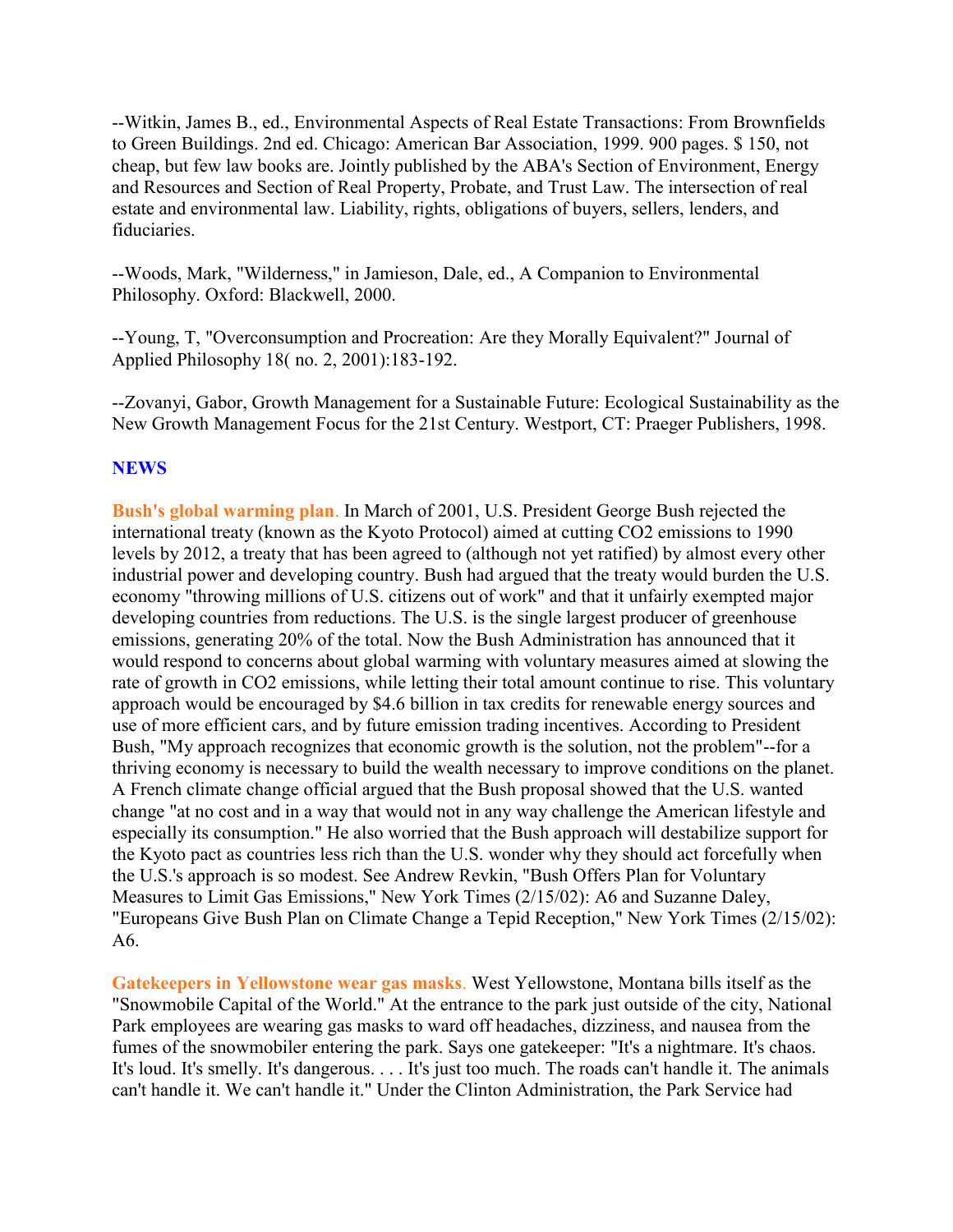ordered snowmobiles phased out of Yellowstone by the winter of 2003-2004. The only vehicles that would then be allowed in the Park in the winter would be snow coaches--minivans on skis and tank-like treads--that carry 12 passengers. But after a lawsuit filed by a snowmobiler manufacturer's association, the Bush Administration has reopened the decision and is considering a compromise proposal that would allow a reduced number of snowmobiles in the park each day and would require new stringent emissions for the vehicles. To meet these requirements, snowmobilers would have to ride new, cleaner and quieter machines with fourstroke engines instead of the two-stroke engines common today. Two-stroke snowmobiles have engines comparable in noise and emissions to law-mower motors. Four-stroke snowmobiles are quiet enough that you can talk in their presence. Some prefer them to the snow coaches, which although they reduce pollution by carrying multiple passengers, are incredibly noisy (ear plugs are provided for passengers who ride in them). After seeing the new quieter snowmobiles, some Park Service employees are saying they can live with them. See Dennis McAuliffe, "Snowmobilers Could Shift Into Park Again," Washington Post (2/15/02): A3.

**Ecosaboteur known as "the Fox" dies**. James Phillips, a middle school science teacher who was one of the first to use tactics to protect the environment that were later refined by Greenpeace and other environmental groups, died at age 70 this past October. His tactics included plugging polluting sewer outlets, leaving skunks on the doorsteps of the executives of the polluting industries, putting up signs attacking steel companies that said: "Making steel is my business, murdering your environment is my sideline." He once collected 50 pounds of sewage that a company had put into Lake Michigan and then dumped it in the company's reception room. In an interview in 1970, he said "I got tired of watching the smoke and filth and the little streams dying one by one. . . . Finally I decided to do somethingthe courts weren't doing anything to these polluters except granting continuance after continuance." Although Phillips left notes identifying his work as done by "the Fox," the police never managed to catch him. The Fox's escapades stopped after enactment of state and federal laws to control pollution. See Douglas Martin, "James Phillips, 70, Environmentalist Who was called the Fox," New York Times (10/22/01), obituaries. For access online:

http//c.moreover.com/click/here.pl?e26424664&e=6347

**Giving up on Superfund's polluters pay doctrine**. With dwindling resources in the once huge Superfund account, the Bush administration has decided to cut back on the number of sites designated for restoration and shift most of the costs of cleanup from industry to taxpayers. In 1995, Congress ended the corporate taxes that provided the substantial monies necessary to clean up "orphaned" toxic waste sites. In 1994, 20% of the cost of clean up was borne by the taxpayer. President Bush's budget proposal chooses not to try to reauthorize the taxes and proposes that taxpayers pay 50% of the cost in 1993 and 100% in 1994. In an editorial to the New York Times, former Environmental Protection Agency Administrator Carol Browner charges that Bush is abrogating a national promise made in the wake of Love Canal that toxic waste sites would be cleaned up and that "the polluters, not the American people, would pay." See Katharine Seelye, "Bush Proposing to Shift Burden of Toxic Cleanups to Taxpayer," New York Times (2/24/02) and Carol Browner, "Polluters Should Have to Pay," New York Times (3/1/02): editorial page.

**Wolves return to Germany.** Last year Saxony farmers noticed a pair of wolves living in a military training ground, with lots of habitat and few humans, and last summer the pair gave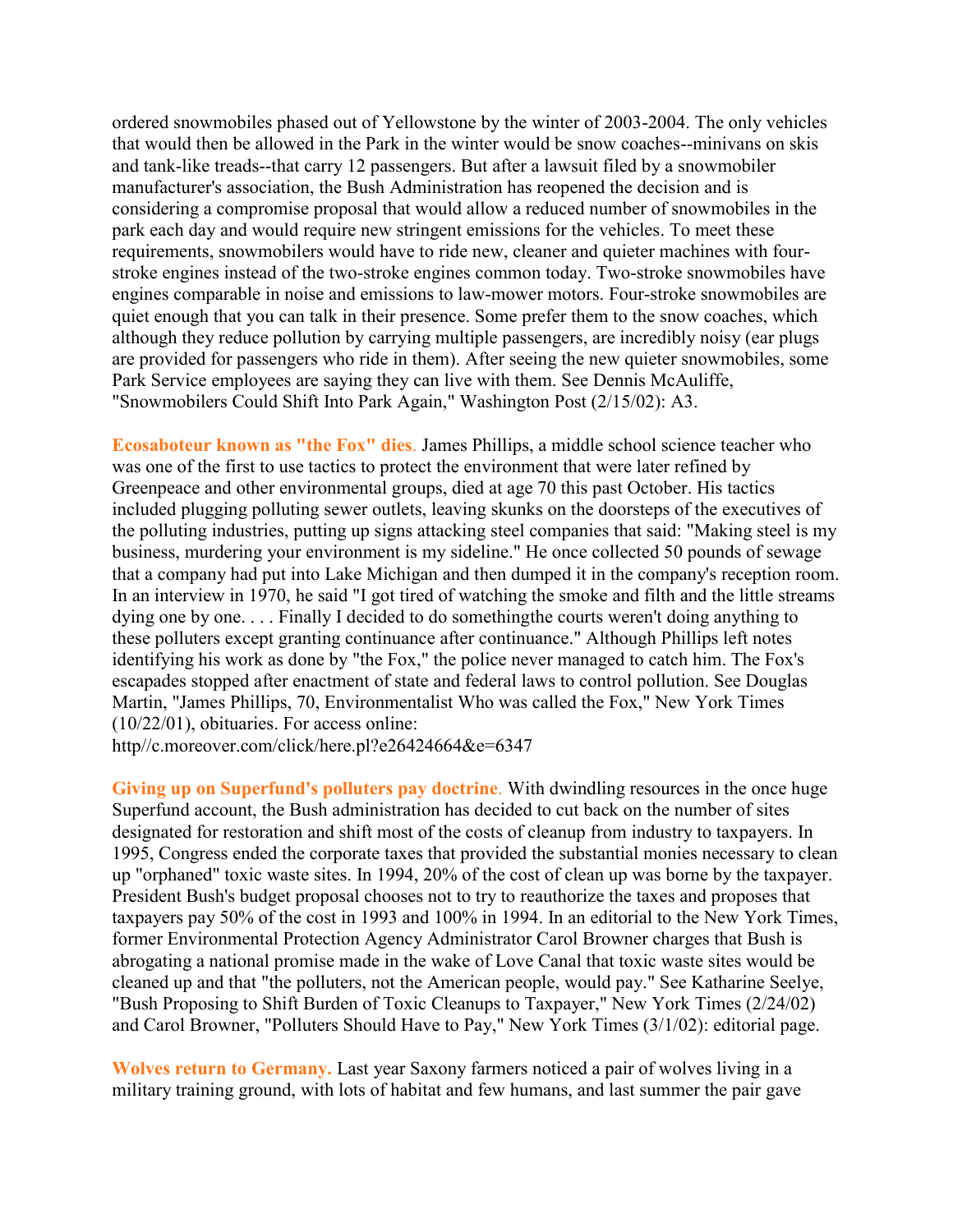birth to two pups. These are the first wolves known to breed in Germany since the mid-1800's. Brief story in Science 294(23 November 2001):1649.

**Rats eradicated on Campbell Island, New Zealand.** New Zealand conservation officials dropped 120 tonnes of bait and a team of twenty rat hunters onto sub-Antarctic Campbell Island in the world's largest rodent eradication project. They hope to wipe out 200,000 Norway rats accidentally introduced to the island by whalers and sealers over a century ago, to restore the 28,000 acre island to its natural state. This will permit the return of a flightless teal duck (a few are in captivity) and a species of snipe found nowhere else (a few found on a ratless adjacent island). The island is said to have the world's largest concentration of rats; it may take two years to clear the island of Norway rats. Reuters story, July 25, 01.

**Global warming in the genes.** Research shows that one mosquito species' winter dormancy period, a genetically controlled trait that monitors day length to end the dormancy. Between 1972 and 1996 the mosquito shifted genetically to leave dormancy with a 14 minute shorter day, these shorter days being as warm as formerly were those 14 minutes longer. Brief story and further reference, Science 294(23 November 2001):1649.

**Animal welfare of rodents**. For thirty years, the United States Department of Agriculture (USDA) has exempted mice, rats, and birds from the Animal Welfare Act. But these account for 95% of all experimental animals. The U.S. Congress has approved the start of developing rules for the use of rodents, previously blocked by biomedical research groups. The USDA has been persistently sued by animal rights groups and had agreed to draft caging and care rules. But biomedical groups had blocked this until now. Depending on how fast the USDA moves, the matter could soon be back in court. See David Malakoff, "Congress Clears Way for Rodent Rules," Science 294(23 November 2001):1637.

**Smallpox lives.** Health officials have debated for over a decade whether to destroy the last remaining smallpox, held secure in the U.S. and Russia. The World Health Organization has advocated destruction, "extinction," but U.S. officials dithered. Now, partly in result of the September 11 attacks and the anthrax scare, U.S. administration ruled, contrary to the WHO, that it will preserve the smallpox indefinitely, for scientific reasons, to develop better models of the disease, for defense against potentially variant forms, to develop new vaccines, and in case of terrorist attacks. It was, says Anthony Fauci, director of the National Institute of Allergy and Infectious Diseases, "verging on naive" to think that the only remaining stocks were in the U.S. and Russia. Brief story in Science 294(23 November 2001):1633.

**Victims of Sound.** The U.S. Navy has concluded that a sonar training exercise caused a mass whale stranding in the Bahamas in March 2000 that killed several rare beaked whales. The strandings were caused by an "unusual combination" of factors, including sea-bottom contours and water conditions that may have magnified sonar pings. The accoustic assault appears to have left some whales dazed and confused, causing them to swim ashore. The Navy says it will try to avoid using sonar in similar situations during training runs. Brief story in Science 295 (11 January 2002):251.

#### **ISEE OFFICERS**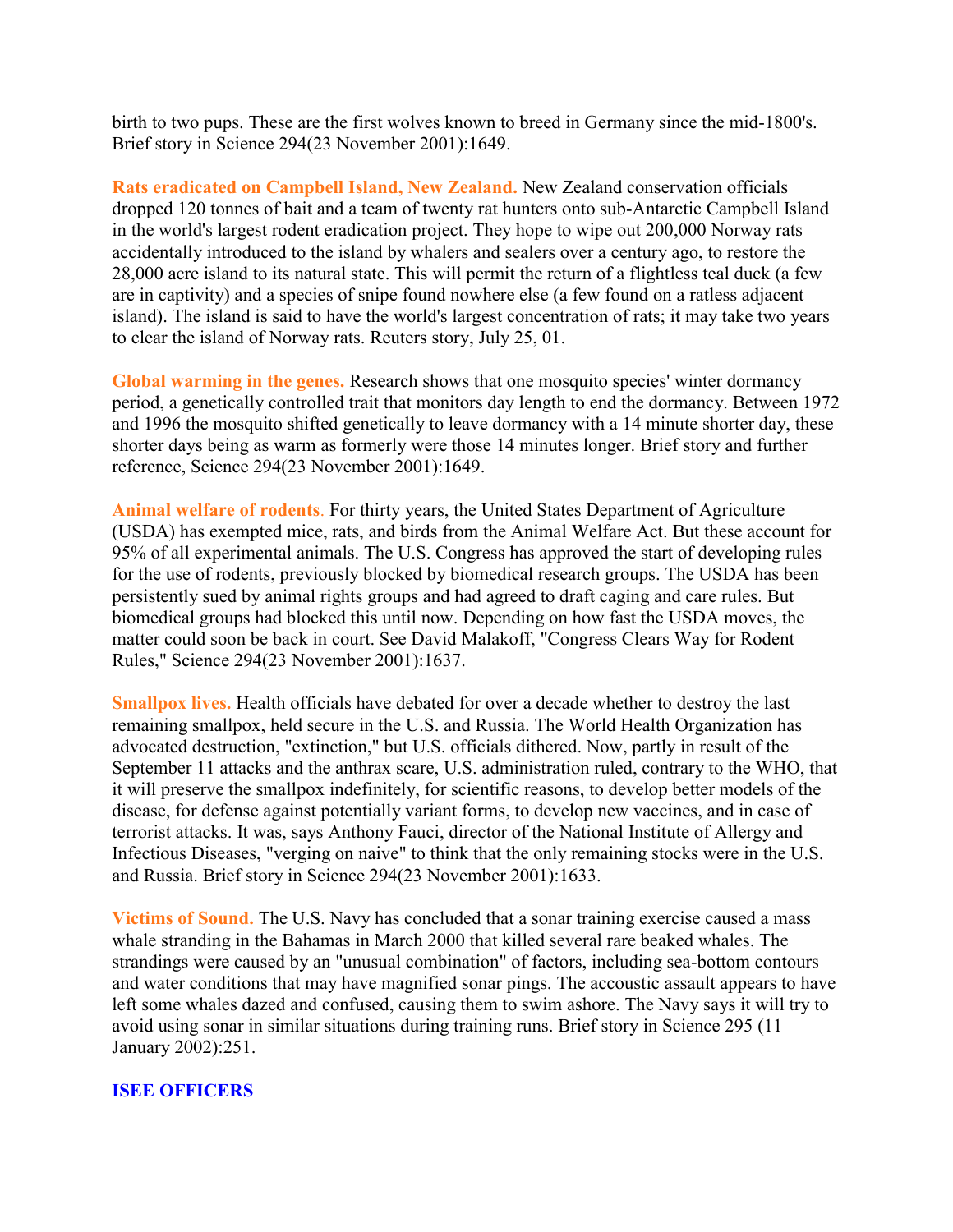**President: Kristin Shrader-Frechette**. 336 O'Shaughnessy Hall, University of Notre Dame, Notre Dame, IN 46556. Email: [Kristin.Shrader-Frechette.1@nd.edu.](mailto:Kristin.Shrader-Frechette.1@nd.edu)

**Vice-President: Dale Jamieson.** The University Center for Human Values, 305 Marx Hall, Princeton University, Princeton, NJ 08544-1006. Phone: 609-258-2660. Fax: 609-258-2729. Email: [djamieso@princeton.edu.](mailto:djamieso@princeton.edu)

**Secretary:** Vacant.

**Treasurer: Max Oelschlaeger.** Department of Humanities, Arts, and Religion, Northern Arizona University, PO Box 5634, Flagstaff, AZ 86011-5634 USA. E-mail: [max.oelschlaeger@nau.edu.](mailto:max.oelschlaeger@nau.edu)

#### **ISEE REGIONAL REPRESENTATIVES**

**Africa: Johan P. Hattingh,** Department of Philosophy, University of Stellenbosch, 7600 Stellenbosch, South Africa. Hattingh heads the Unit for Environmental Ethics at Stellenbosch. Phone: 27 (country code) 21 (city code) 808-2058 (office), 808-2418 (secretary); 887-9025 (home); Fax: 886-4343. Email:  $iph2@akad.sun.ac.za$ .

**Australia and New Zealand: William Grey,** Room E338, Department of Philosophy, University of Queensland, 4067, Queensland 4072 AUSTRALIA. Email: [wgrey@mailbox.uq.edu.au](mailto:wgrey@mailbox.uq.edu.au)

**China: Yu Mouchang,** Institute of Philosophy, Chinese Academy of Social Sciences, Beijing, 100732, China. **Yang Tongjin**, Institute of Philosophy, Chinese Academy of Social Sciences, Beijin,100732, China. E-mail: [yangtong12@sina.com.](mailto:yangtong12@sina.com)

**Taiwan: Edgar Lin,** Biology Department, Tunghai University, Taichung, Taiwan 40704. Email: [edgarlin@ms5.hinet.net.](mailto:edgarlin@ms5.hinet.net) Phones: 886-4-3595622 office; 886-4-3590991 home. Fax: 886-4- 3595953.

**Eastern Europe: Jan Wawrzyniak.** Department of Philosophy, Adam Mickiewicz University of Poznan, Poland. University address: Prof. Jan Wawrzyniak, Institut Filozofii, Adam Mickiewicz University, 60-569 Poznan, Szamarzewskiego 91c POLAND. Phone: +48 / 61 / 841- 72-75; Fax: +48 / 61 / 8430309. Home address: 60-592 Poznan, Szafirowa 7, POLAND. Email: [jawa@main.amu.edu.pl.](mailto:jawa@main.amu.edu.pl.) Website:<http://appliedphilosophy.mtsu.edu/ISEE/JanWaw/index.html.>

**Western Europe and the Mediterranean: Martin Drenthen,** Center for Ethics University of Nijmegen (CEKUN), Postbox 9103, 6500 HD Nijmegen, THE NETHERLANDS. Office phone: 31 (country code) 24 (city code) 3612751. Fax: 31-24-3615564. E-mail[:mdrenthen@hetnet.nl.](mailto:mdrenthen@hetnet.nl) Home: Van't Santstraat 122, 6523 BJ Nijmegen. Home Phone: (31) - (24) - 3238397.

**Mexico and Central America: Teresa Kwiatkowska,** Universidad Autonoma Metropolitana-Iztapalapa, Departamento de Filosofia, Av. Michoacan y Purissima s/n, 09340 Mexico D.F.,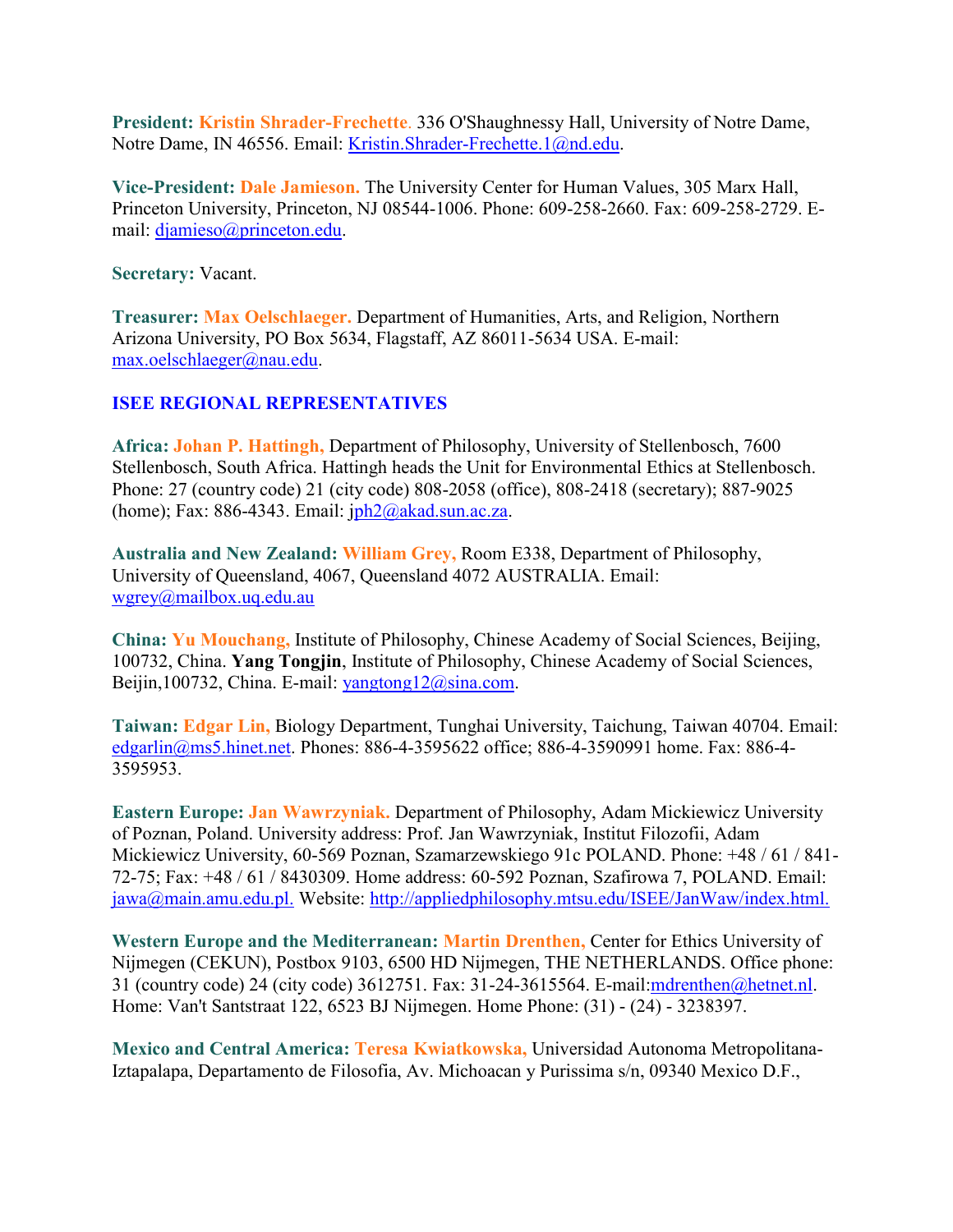MEXICO. Phones: (5) 637 14 24 (home), (5) 724 47 77 (office). Fax: (5) 724 47 78. E-mail: [kwiat@xanum.uam.mx .](mailto:kwiat@xanum.uam.mx)

**Canada: Laura Westra.** Osgoode Hall Law School, York University, 4700 Keele Street, Toronto, Ontario M3J 1P3. Phone: 905-303-8181. Fax: 905-303-8211 E-mail: [lwestra@interlog.com.](mailto:lwestra@interlog.com)

**Pakistan and South Asia: Nasir Azam Sahibzada,** Education Manager, WWF--Pakistan, T-28 Sahibzada House, Zeryab Colony, Peshawar City (NWFP), PAKISTAN. Phone: (92) (91) (841593). Fax: (92) (91) (841594). Email:  $l$ apis@brain.net.pk or naasir $l$ @email.com.

**South America: Ricardo Rozzi,** Instituto de Investigaciones Ecologicas Chiloe, Chile. E-mail: [omorapark@yahoo.com.](mailto:omorapark@yahoo.com)

**United Kingdom: KeeKok Lee,** Institute for Environment, Philosophy & Policy, Furness College, University of Lancaster, Lancaster LA1 4YG, UK. E-mail: [keekok.lee@lancaster.ac.uk.](mailto:keekok.lee@lancaster.ac.uk)

**United States: Ned Hettinger,** Philosophy Dept, College of Charleston, Charleston, South Carolina 29424 USA. Phone: 843-953-5786; 843-883-9201 (home). Fax: 843-953-6388. E-mail: [HettingerN@CofC.edu\)](mailto:HettingerN@CofC.edu). Address July 1999 to August 2000: 416 W. College, Bozeman, MT 59715. Phone: 406-522-9676.

**Holmes Rolston, III,** Dept. of Philosophy, Colorado State University, Fort Collins, Colorado 80523 USA. Phone: 970-491-6315 (Office). Fax: 970-491-4900. Email: [rolston@lamar.colostate.edu.](mailto:rolston@lamar.colostate.edu)

**Jack Weir,** Department of Philosophy, Morehead State University,UPO 662, Morehead, Kentucky 40351-1689 USA. Phone: 606-784-0046 (Home Office), 606-783-2785 (Campus Office). Fax: 606-783-5346 (include Weir's name on Fax). Email: *j.weir@morehead-st.edu.* 

#### **ISEE NEWSLETTER SUBMISSIONS**

Please send any announcements, calls for papers or news items via e-mail (preferred), snail mail or fax to newsletter editor Philip Cafaro. Address: Department of Philosophy, Colorado State University, Fort Collins, CO 80523 USA. E-mail: [cafaro@lamar.colostate.edu.](mailto:cafaro@lamar.colostate.edu.) Phone: 970/491- 2061. Fax: 970/491-4900. Please continue to send bibliographic items to Holmes Rolston III, at the address above. The next deadline for submissions is June 7.

#### **ISEE MEMBERSHIP / RENEWAL FORM**

Please enroll me as a member of the International Society for Environmental Ethics. Enclosed are dues: Annual regular dues are: Inside U.S., \$15 Regular, \$10 Students; Outside U.S., \$20 Regular, \$15 Students. Members outside the U.S. should send the equivalent of U.S. dollars, based on current exchange rates, to ISEE Treasurer.